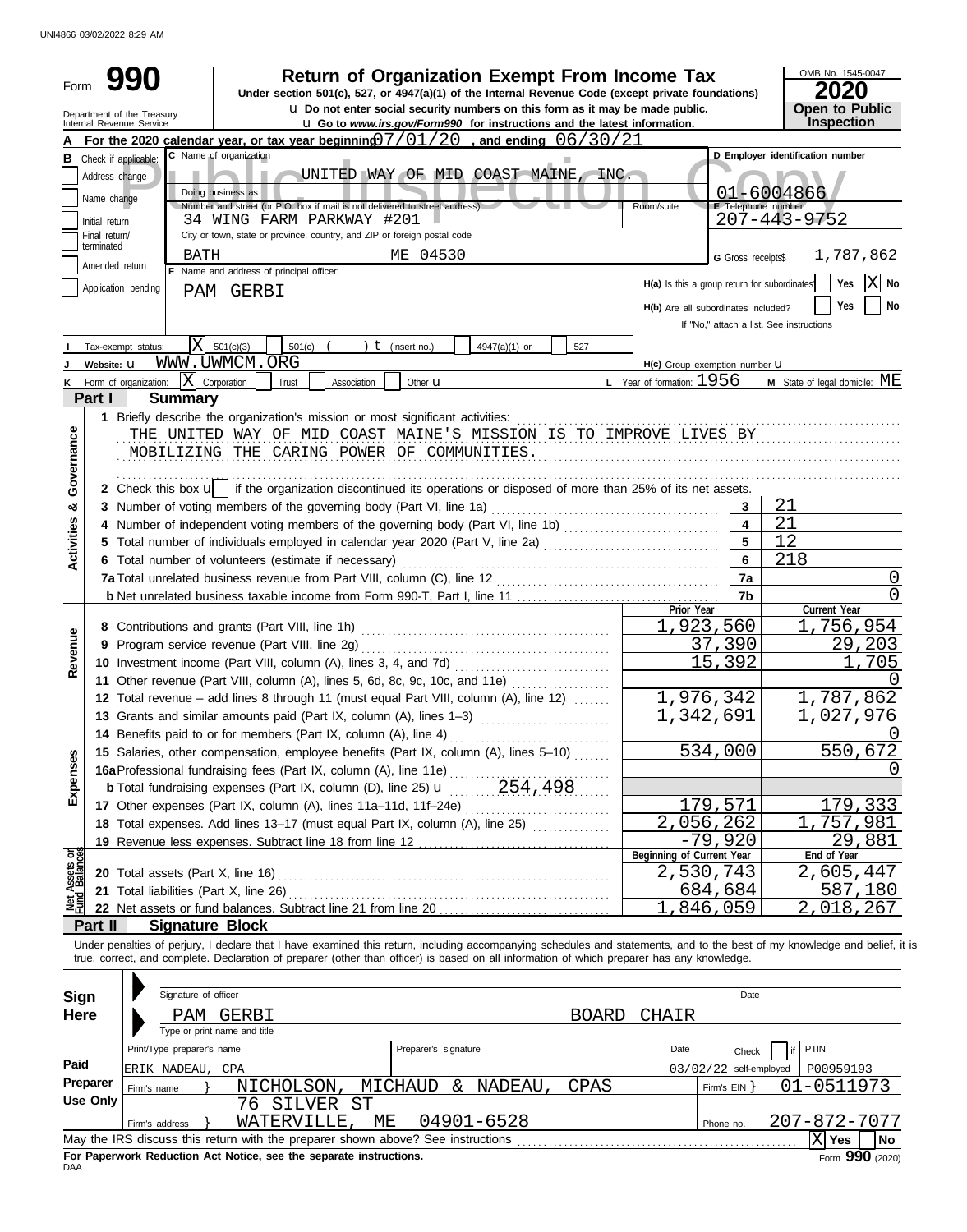|          | <u>Form 990 (2020) UNITED WAY OF MID COAST MAINE, INC.01-6004866</u>                                                           | Page 2                |
|----------|--------------------------------------------------------------------------------------------------------------------------------|-----------------------|
| Part III | <b>Statement of Program Service Accomplishments</b>                                                                            |                       |
|          | 1 Briefly describe the organization's mission:                                                                                 |                       |
|          | THE UNITED WAY OF MID COAST MAINE'S MISSION IS TO IMPROVE LIVES BY                                                             |                       |
|          | MOBILIZING THE CARING POWER OF COMMUNITIES.                                                                                    | <b>MM. /</b>          |
|          |                                                                                                                                |                       |
|          |                                                                                                                                |                       |
|          | 2 Did the organization undertake any significant program services during the year which were not listed on the                 |                       |
|          |                                                                                                                                | Yes $\overline{X}$ No |
|          | If "Yes," describe these new services on Schedule O.                                                                           |                       |
| 3        | Did the organization cease conducting, or make significant changes in how it conducts, any program                             |                       |
|          | services?                                                                                                                      | Yes $\overline{X}$ No |
|          | If "Yes," describe these changes on Schedule O.                                                                                |                       |
| 4        | Describe the organization's program service accomplishments for each of its three largest program services, as measured by     |                       |
|          | expenses. Section 501(c)(3) and 501(c)(4) organizations are required to report the amount of grants and allocations to others, |                       |
|          | the total expenses, and revenue, if any, for each program service reported.                                                    |                       |
|          |                                                                                                                                |                       |
|          | ) (Expenses \$ $1, 217, 715$ including grants of \$ $1, 027, 976$ ) (Revenue \$<br>4a (Code:                                   | $29, 203$ )           |
|          | FUND DISTRIBUTION: UNITED WAY VOLUNTEERS AND STAFF DIRECTED THE                                                                |                       |
|          | DISTRIBUTION OF FUNDS BASED UPON COMMUNITY NEED TO PARTNER HEALTH & HUMAN                                                      |                       |
|          | CARE AGENCIES SERVING THE MID COAST REGION, AND OVERSAW THE DISBURSEMENT                                                       | OF                    |
|          | DESIGNATED DISTRIBUTIONS.                                                                                                      |                       |
|          |                                                                                                                                |                       |
|          |                                                                                                                                |                       |
|          |                                                                                                                                |                       |
|          |                                                                                                                                |                       |
|          |                                                                                                                                |                       |
|          |                                                                                                                                |                       |
|          |                                                                                                                                |                       |
|          |                                                                                                                                |                       |
|          | 4b (Code:  ) (Expenses \$  189, 739 including grants of \$<br>) (Revenue \$                                                    |                       |
|          | VOLUNTEERS AND STAFF WORKING TOGETHER TO CREATE<br>COMMUNITY SERVICES:                                                         | BETTER                |
|          | LIVES FOR THE PEOPLE OF MID COAST MAINE THROUGH PROGRAMS SUCH AS 211 MAINE,                                                    |                       |
|          | VOLUNTEERMAINE, AND OUR THREE COUNCIL SOLUTION AREAS; BASIC NEEDS/SAFETY                                                       |                       |
|          | NET, SUCCESS BY 6: EARLY CHILDHOOD, AND SAFE AND HEALTHY COMMUNITY.                                                            | EACH                  |
|          | COUNCIL WORKS TO FORM PARTNERSHIPS, MOBILIZE VOLUNTEERS, COORDINATE                                                            |                       |
|          | SERVICES<br>RAISE PUBLIC AWARENESS, START<br>NEW INITIATIVES AND                                                               | LEVERAGE              |
|          | RESOURCES<br>ADDITIONAL                                                                                                        |                       |
|          |                                                                                                                                |                       |
|          |                                                                                                                                |                       |
|          |                                                                                                                                |                       |
|          |                                                                                                                                |                       |
|          |                                                                                                                                |                       |
|          | including grants of \$<br>$\ldots$ (Revenue \$)<br>4c (Code: ) (Expenses \$                                                    |                       |
| N/A      |                                                                                                                                |                       |
|          |                                                                                                                                |                       |
|          |                                                                                                                                |                       |
|          |                                                                                                                                |                       |
|          |                                                                                                                                |                       |
|          |                                                                                                                                |                       |
|          |                                                                                                                                |                       |
|          |                                                                                                                                |                       |
|          |                                                                                                                                |                       |
|          |                                                                                                                                |                       |
|          |                                                                                                                                |                       |
|          | 4d Other program services (Describe on Schedule O.)                                                                            |                       |
|          | (Expenses \$<br>(Revenue \$<br>including grants of \$                                                                          |                       |
|          | 1,407,454<br>4e Total program service expenses u                                                                               |                       |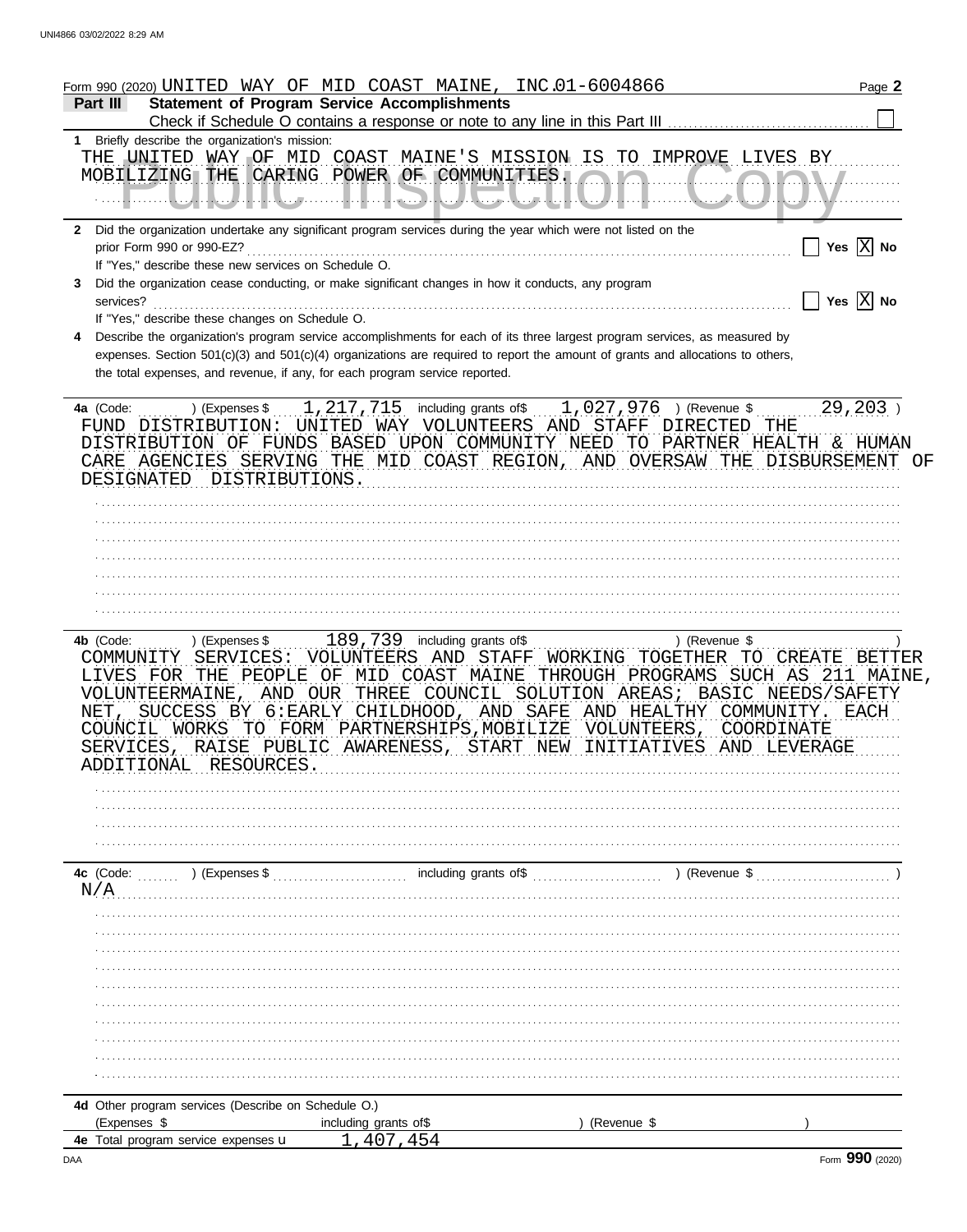### **Part IV Checklist of Required Schedules** Form 990 (2020) Page **3** UNITED WAY OF MID COAST MAINE, INC.01-6004866

|     |                                                                                                                                                                                                               |                         | Yes          | No                |
|-----|---------------------------------------------------------------------------------------------------------------------------------------------------------------------------------------------------------------|-------------------------|--------------|-------------------|
| 1   | Is the organization described in section $501(c)(3)$ or $4947(a)(1)$ (other than a private foundation)? If "Yes,"                                                                                             |                         |              |                   |
|     | complete Schedule A                                                                                                                                                                                           | 1                       | Χ            |                   |
| 2   | Is the organization required to complete Schedule B, Schedule of Contributors (see instructions)?                                                                                                             | $\sqrt{2}$              | $\mathbf{X}$ |                   |
| 3   | Did the organization engage in direct or indirect political campaign activities on behalf of or in opposition to<br>candidates for public office? If "Yes," complete Schedule C, Part I                       | $\overline{\mathbf{3}}$ |              | X                 |
| 4   | Section 501(c)(3) organizations. Did the organization engage in lobbying activities, or have a section 501(h)                                                                                                 |                         |              |                   |
|     | election in effect during the tax year? If "Yes," complete Schedule C, Part II                                                                                                                                | 4                       |              | X                 |
| 5   | Is the organization a section $501(c)(4)$ , $501(c)(5)$ , or $501(c)(6)$ organization that receives membership dues,                                                                                          |                         |              |                   |
|     | assessments, or similar amounts as defined in Revenue Procedure 98-19? If "Yes," complete Schedule C, Part III                                                                                                | 5                       |              | X                 |
| 6   | Did the organization maintain any donor advised funds or any similar funds or accounts for which donors                                                                                                       |                         |              |                   |
|     | have the right to provide advice on the distribution or investment of amounts in such funds or accounts? If                                                                                                   |                         |              |                   |
|     | "Yes," complete Schedule D, Part I                                                                                                                                                                            | 6                       |              | X                 |
| 7   | Did the organization receive or hold a conservation easement, including easements to preserve open space,                                                                                                     |                         |              |                   |
|     | the environment, historic land areas, or historic structures? If "Yes," complete Schedule D, Part II                                                                                                          | 7                       |              | Χ                 |
| 8   | Did the organization maintain collections of works of art, historical treasures, or other similar assets? If "Yes,"                                                                                           |                         |              |                   |
|     | complete Schedule D, Part III                                                                                                                                                                                 | 8                       |              | X                 |
| 9   | Did the organization report an amount in Part X, line 21, for escrow or custodial account liability, serve as a                                                                                               |                         |              |                   |
|     | custodian for amounts not listed in Part X; or provide credit counseling, debt management, credit repair, or                                                                                                  |                         |              |                   |
|     | debt negotiation services? If "Yes," complete Schedule D, Part IV                                                                                                                                             | 9                       |              | X                 |
| 10  | Did the organization, directly or through a related organization, hold assets in donor-restricted endowments                                                                                                  |                         |              |                   |
|     | or in quasi endowments? If "Yes," complete Schedule D, Part V                                                                                                                                                 | 10                      |              | Χ                 |
| 11  | If the organization's answer to any of the following questions is "Yes," then complete Schedule D, Parts VI,                                                                                                  |                         |              |                   |
|     | VII, VIII, IX, or X as applicable.                                                                                                                                                                            |                         |              |                   |
| a   | Did the organization report an amount for land, buildings, and equipment in Part X, line 10? If "Yes,"                                                                                                        |                         |              |                   |
|     | complete Schedule D, Part VI                                                                                                                                                                                  | 11a                     | Χ            |                   |
| b   | Did the organization report an amount for investments—other securities in Part X, line 12, that is 5% or more                                                                                                 |                         |              |                   |
|     | of its total assets reported in Part X, line 16? If "Yes," complete Schedule D, Part VII                                                                                                                      | 11b                     |              | X                 |
| c   | Did the organization report an amount for investments—program related in Part X, line 13, that is 5% or more                                                                                                  |                         |              |                   |
|     | of its total assets reported in Part X, line 16? If "Yes," complete Schedule D, Part VIII                                                                                                                     | 11c                     |              | Χ                 |
| d   | Did the organization report an amount for other assets in Part X, line 15, that is 5% or more of its total assets                                                                                             |                         |              |                   |
|     | reported in Part X, line 16? If "Yes," complete Schedule D, Part IX                                                                                                                                           | 11d                     | Χ            |                   |
|     | Did the organization report an amount for other liabilities in Part X, line 25? If "Yes," complete Schedule D, Part X                                                                                         | 11e                     |              | Χ                 |
| Ť.  | Did the organization's separate or consolidated financial statements for the tax year include a footnote that addresses                                                                                       |                         |              |                   |
|     | the organization's liability for uncertain tax positions under FIN 48 (ASC 740)? If "Yes," complete Schedule D, Part X                                                                                        | 11f                     |              | Χ                 |
|     | 12a Did the organization obtain separate, independent audited financial statements for the tax year? If "Yes," complete                                                                                       |                         |              |                   |
|     | Schedule D, Parts XI and XII                                                                                                                                                                                  | 12a                     | Χ            |                   |
|     | Was the organization included in consolidated, independent audited financial statements for the tax year? If                                                                                                  |                         |              |                   |
|     | "Yes," and if the organization answered "No" to line 12a, then completing Schedule D, Parts XI and XII is optional                                                                                            | 12 <sub>b</sub>         |              | <u>X</u>          |
| 13  |                                                                                                                                                                                                               | 13                      |              | $\mathbf{X}$<br>X |
| 14a | Did the organization maintain an office, employees, or agents outside of the United States?                                                                                                                   | 14a                     |              |                   |
| b   | Did the organization have aggregate revenues or expenses of more than \$10,000 from grantmaking,<br>fundraising, business, investment, and program service activities outside the United States, or aggregate |                         |              |                   |
|     | foreign investments valued at \$100,000 or more? If "Yes," complete Schedule F, Parts I and IV                                                                                                                | 14b                     |              | <u>X</u>          |
| 15  | Did the organization report on Part IX, column (A), line 3, more than \$5,000 of grants or other assistance to or                                                                                             |                         |              |                   |
|     | for any foreign organization? If "Yes," complete Schedule F, Parts II and IV                                                                                                                                  | 15                      |              | <u>X</u>          |
| 16  | Did the organization report on Part IX, column (A), line 3, more than \$5,000 of aggregate grants or other                                                                                                    |                         |              |                   |
|     | assistance to or for foreign individuals? If "Yes," complete Schedule F, Parts III and IV                                                                                                                     | 16                      |              | <u>X</u>          |
| 17  | Did the organization report a total of more than \$15,000 of expenses for professional fundraising services on                                                                                                |                         |              |                   |
|     |                                                                                                                                                                                                               | 17                      |              | <u>X</u>          |
| 18  | Did the organization report more than \$15,000 total of fundraising event gross income and contributions on                                                                                                   |                         |              |                   |
|     | Part VIII, lines 1c and 8a? If "Yes," complete Schedule G, Part II                                                                                                                                            | 18                      |              | Χ                 |
| 19  | Did the organization report more than \$15,000 of gross income from gaming activities on Part VIII, line 9a?                                                                                                  |                         |              |                   |
|     |                                                                                                                                                                                                               | 19                      |              | <u>X</u>          |
| 20a | Did the organization operate one or more hospital facilities? If "Yes," complete Schedule H                                                                                                                   | 20a                     |              | Χ                 |
| b   |                                                                                                                                                                                                               | 20 <sub>b</sub>         |              |                   |
| 21  | Did the organization report more than \$5,000 of grants or other assistance to any domestic organization or                                                                                                   |                         |              |                   |
|     |                                                                                                                                                                                                               | 21                      | Χ            |                   |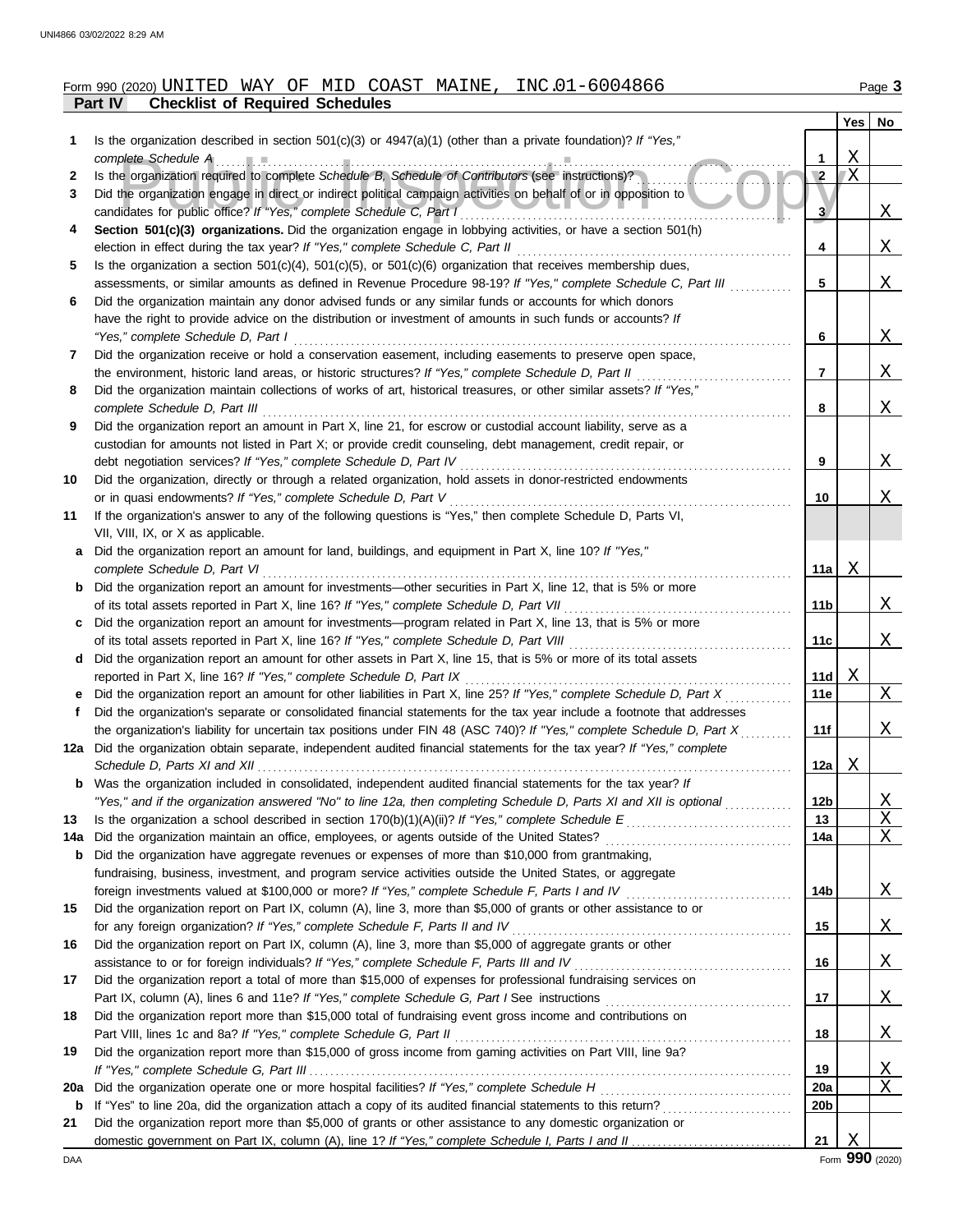|          | Part IV<br><b>Checklist of Required Schedules (continued)</b>                                                                               |                 |     |                         |
|----------|---------------------------------------------------------------------------------------------------------------------------------------------|-----------------|-----|-------------------------|
|          |                                                                                                                                             |                 | Yes | No                      |
| 22       | Did the organization report more than \$5,000 of grants or other assistance to or for domestic individuals on                               |                 |     |                         |
|          | Part IX, column (A), line 2? If "Yes," complete Schedule I, Parts I and III                                                                 | 22              |     | X                       |
| 23       | Did the organization answer "Yes" to Part VII, Section A, line 3, 4, or 5 about compensation of the                                         |                 |     |                         |
|          | organization's current and former officers, directors, trustees, key employees, and highest compensated                                     |                 |     |                         |
|          | employees? If "Yes," complete Schedule J                                                                                                    | 23 <sub>l</sub> |     | Χ                       |
| 24a      | Did the organization have a tax-exempt bond issue with an outstanding principal amount of more than                                         |                 |     |                         |
|          | \$100,000 as of the last day of the year, that was issued after December 31, 2002? If "Yes," answer lines 24b                               |                 |     |                         |
|          | through 24d and complete Schedule K. If "No," go to line 25a                                                                                | 24a             |     | X                       |
|          | Did the organization invest any proceeds of tax-exempt bonds beyond a temporary period exception?                                           | 24b             |     |                         |
|          | Did the organization maintain an escrow account other than a refunding escrow at any time during the year                                   |                 |     |                         |
|          | to defease any tax-exempt bonds?<br>Did the organization act as an "on behalf of" issuer for bonds outstanding at any time during the year? | 24c<br>24d      |     |                         |
| d<br>25a | Section 501(c)(3), 501(c)(4), and 501(c)(29) organizations. Did the organization engage in an excess benefit                                |                 |     |                         |
|          | transaction with a disqualified person during the year? If "Yes," complete Schedule L, Part I                                               | 25a             |     | X                       |
| b        | Is the organization aware that it engaged in an excess benefit transaction with a disqualified person in a prior                            |                 |     |                         |
|          | year, and that the transaction has not been reported on any of the organization's prior Forms 990 or 990-EZ?                                |                 |     |                         |
|          | If "Yes," complete Schedule L, Part I                                                                                                       | 25 <sub>b</sub> |     | X                       |
| 26       | Did the organization report any amount on Part X, line 5 or 22, for receivables from or payables to any current                             |                 |     |                         |
|          | or former officer, director, trustee, key employee, creator or founder, substantial contributor, or 35%                                     |                 |     |                         |
|          | controlled entity or family member of any of these persons? If "Yes," complete Schedule L, Part II                                          | 26              |     | X                       |
| 27       | Did the organization provide a grant or other assistance to any current or former officer, director, trustee, key                           |                 |     |                         |
|          | employee, creator or founder, substantial contributor or employee thereof, a grant selection committee                                      |                 |     |                         |
|          | member, or to a 35% controlled entity (including an employee thereof) or family member of any of these                                      |                 |     |                         |
|          | persons? If "Yes," complete Schedule L, Part III                                                                                            | 27              |     | Χ                       |
| 28       | Was the organization a party to a business transaction with one of the following parties (see Schedule L, Part                              |                 |     |                         |
|          | IV instructions, for applicable filing thresholds, conditions, and exceptions):                                                             |                 |     |                         |
| а        | A current or former officer, director, trustee, key employee, creator or founder, or substantial contributor? If                            |                 |     |                         |
|          | "Yes," complete Schedule L, Part IV                                                                                                         | 28a             |     | $\overline{\mathrm{X}}$ |
| b        |                                                                                                                                             | 28b             |     | X                       |
| c        | A 35% controlled entity of one or more individuals and/or organizations described in lines 28a or 28b? If                                   |                 |     |                         |
|          | "Yes," complete Schedule L, Part IV                                                                                                         | 28c             |     | Χ                       |
| 29       | Did the organization receive more than \$25,000 in non-cash contributions? If "Yes," complete Schedule M                                    | 29              | X   |                         |
| 30       | Did the organization receive contributions of art, historical treasures, or other similar assets, or qualified                              |                 |     |                         |
|          | conservation contributions? If "Yes," complete Schedule M                                                                                   | 30              |     | X                       |
| 31       | Did the organization liquidate, terminate, or dissolve and cease operations? If "Yes," complete Schedule N, Part I                          | 31              |     | $\mathbf X$             |
| 32       | Did the organization sell, exchange, dispose of, or transfer more than 25% of its net assets? If "Yes,"                                     |                 |     |                         |
|          | complete Schedule N, Part II                                                                                                                | 32              |     | <u>X</u>                |
| 33       | Did the organization own 100% of an entity disregarded as separate from the organization under Regulations                                  |                 |     |                         |
|          | sections 301.7701-2 and 301.7701-3? If "Yes," complete Schedule R, Part I                                                                   | 33              |     | <u>X</u>                |
| 34       | Was the organization related to any tax-exempt or taxable entity? If "Yes," complete Schedule R, Part II, III,<br>or IV, and Part V, line 1 |                 |     |                         |
|          |                                                                                                                                             | 34<br>35a       |     | <u>х</u><br>X           |
| 35a<br>b | If "Yes" to line 35a, did the organization receive any payment from or engage in any transaction with a                                     |                 |     |                         |
|          | controlled entity within the meaning of section 512(b)(13)? If "Yes," complete Schedule R, Part V, line 2                                   | 35 <sub>b</sub> |     |                         |
| 36       | Section 501(c)(3) organizations. Did the organization make any transfers to an exempt non-charitable                                        |                 |     |                         |
|          | related organization? If "Yes," complete Schedule R, Part V, line 2                                                                         | 36              |     | <u>X</u>                |
| 37       | Did the organization conduct more than 5% of its activities through an entity that is not a related organization                            |                 |     |                         |
|          | and that is treated as a partnership for federal income tax purposes? If "Yes," complete Schedule R, Part VI                                | 37              |     | Χ                       |
| 38       | Did the organization complete Schedule O and provide explanations in Schedule O for Part VI, lines 11b and                                  |                 |     |                         |
|          | 19? Note: All Form 990 filers are required to complete Schedule O.                                                                          | 38              | Χ   |                         |
|          | <b>Statements Regarding Other IRS Filings and Tax Compliance</b><br>Part V                                                                  |                 |     |                         |
|          |                                                                                                                                             |                 |     |                         |
|          |                                                                                                                                             |                 | Yes | No                      |
| 1a       | 0<br>Enter the number reported in Box 3 of Form 1096. Enter -0- if not applicable <i>mimimimimimimimimimimi</i><br>1a                       |                 |     |                         |
| b        | 0<br>1 <sub>b</sub><br>Enter the number of Forms W-2G included in line 1a. Enter -0- if not applicable                                      |                 |     |                         |
| c        | Did the organization comply with backup withholding rules for reportable payments to vendors and                                            |                 |     |                         |
|          |                                                                                                                                             | 1 <sub>c</sub>  |     |                         |

UNITED WAY OF MID COAST MAINE, INC.01-6004866

# Form 990 (2020) Page **4**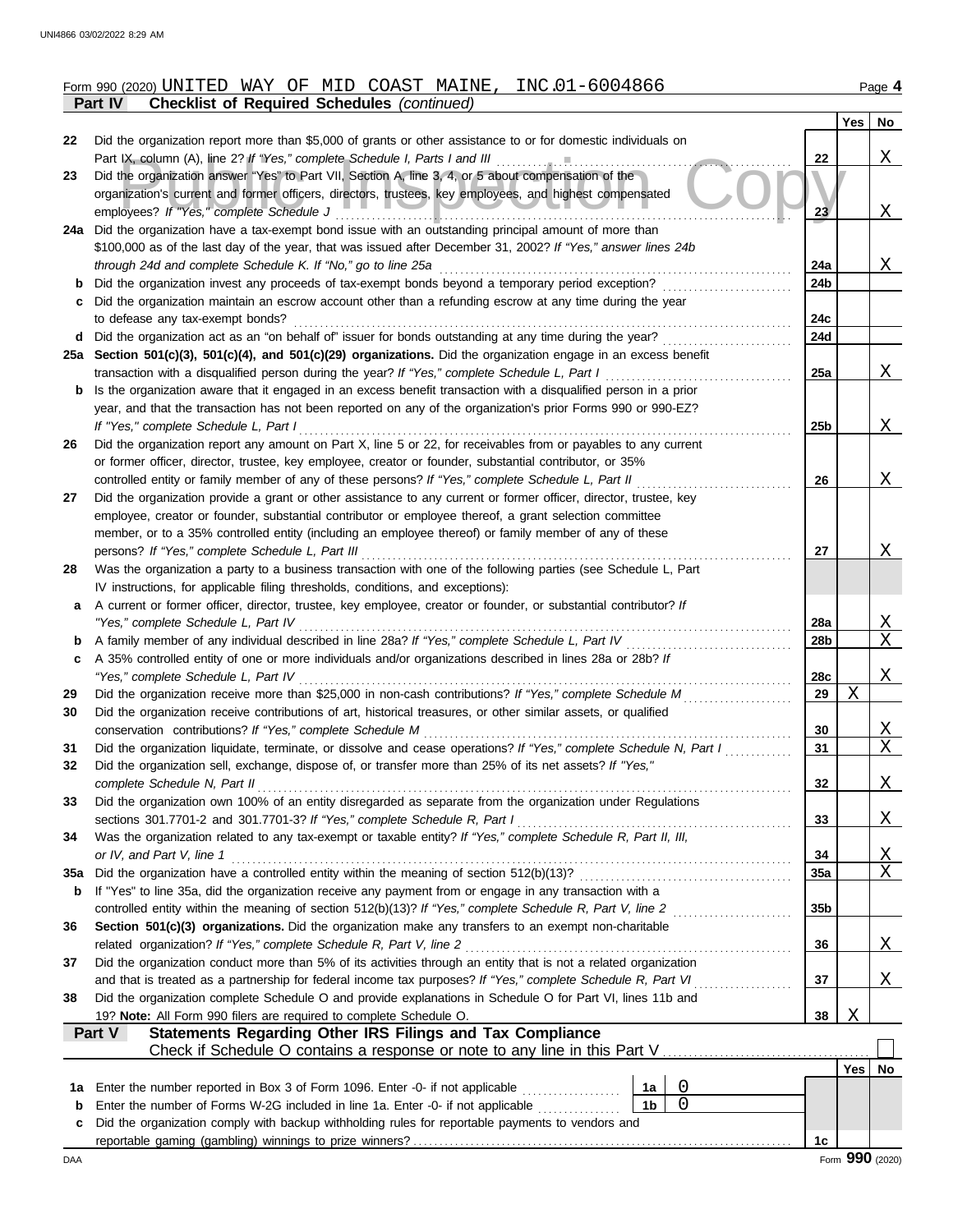|         | Form 990 (2020) UNITED WAY OF MID COAST MAINE, INC.01-6004866                                                                                                                         |                        |                |     | Page 5   |  |  |  |  |  |
|---------|---------------------------------------------------------------------------------------------------------------------------------------------------------------------------------------|------------------------|----------------|-----|----------|--|--|--|--|--|
|         | Statements Regarding Other IRS Filings and Tax Compliance (continued)<br><b>Part V</b>                                                                                                |                        |                |     |          |  |  |  |  |  |
|         |                                                                                                                                                                                       |                        |                | Yes | No       |  |  |  |  |  |
|         | 2a Enter the number of employees reported on Form W-3, Transmittal of Wage and Tax                                                                                                    |                        |                |     |          |  |  |  |  |  |
|         | Statements, filed for the calendar year ending with or within the year covered by this return                                                                                         | 12<br>2a               |                |     |          |  |  |  |  |  |
| b       | If at least one is reported on line 2a, did the organization file all required federal employment tax returns?                                                                        |                        | 2 <sub>b</sub> | 'Χ  |          |  |  |  |  |  |
|         | Note: If the sum of lines 1a and 2a is greater than 250, you may be required to e-file (see instructions)                                                                             |                        |                |     |          |  |  |  |  |  |
| За      | Did the organization have unrelated business gross income of \$1,000 or more during the year?                                                                                         |                        | 3a             |     | Χ        |  |  |  |  |  |
| b       | If "Yes," has it filed a Form 990-T for this year? If "No" to line 3b, provide an explanation on Schedule O                                                                           |                        | 3 <sub>b</sub> |     |          |  |  |  |  |  |
| 4a      | At any time during the calendar year, did the organization have an interest in, or a signature or other authority over,                                                               |                        |                |     |          |  |  |  |  |  |
|         | a financial account in a foreign country (such as a bank account, securities account, or other financial account)?                                                                    |                        | 4a             |     | Χ        |  |  |  |  |  |
| b       | If "Yes," enter the name of the foreign country <b>u</b>                                                                                                                              |                        |                |     |          |  |  |  |  |  |
|         | See instructions for filing requirements for FinCEN Form 114, Report of Foreign Bank and Financial Accounts (FBAR).                                                                   |                        |                |     |          |  |  |  |  |  |
| 5а      | Was the organization a party to a prohibited tax shelter transaction at any time during the tax year?                                                                                 |                        | 5a<br>5b       |     | Χ<br>X   |  |  |  |  |  |
| b       | Did any taxable party notify the organization that it was or is a party to a prohibited tax shelter transaction?<br>If "Yes" to line 5a or 5b, did the organization file Form 8886-T? |                        | 5c             |     |          |  |  |  |  |  |
| c<br>6a | Does the organization have annual gross receipts that are normally greater than \$100,000, and did the                                                                                |                        |                |     |          |  |  |  |  |  |
|         | organization solicit any contributions that were not tax deductible as charitable contributions?                                                                                      |                        | 6a             |     | Χ        |  |  |  |  |  |
| b       | If "Yes," did the organization include with every solicitation an express statement that such contributions or                                                                        |                        |                |     |          |  |  |  |  |  |
|         | gifts were not tax deductible?                                                                                                                                                        |                        | 6b             |     |          |  |  |  |  |  |
| 7       | Organizations that may receive deductible contributions under section 170(c).                                                                                                         |                        |                |     |          |  |  |  |  |  |
| a       | Did the organization receive a payment in excess of \$75 made partly as a contribution and partly for goods                                                                           |                        |                |     |          |  |  |  |  |  |
|         | and services provided to the payor?                                                                                                                                                   |                        | 7a             |     | Χ        |  |  |  |  |  |
| b       | If "Yes," did the organization notify the donor of the value of the goods or services provided?                                                                                       |                        | 7b             |     |          |  |  |  |  |  |
| c       | Did the organization sell, exchange, or otherwise dispose of tangible personal property for which it was                                                                              |                        |                |     |          |  |  |  |  |  |
|         | required to file Form 8282?                                                                                                                                                           |                        | 7c             |     | Χ        |  |  |  |  |  |
| d       |                                                                                                                                                                                       | 7d                     |                |     |          |  |  |  |  |  |
| е       | Did the organization receive any funds, directly or indirectly, to pay premiums on a personal benefit contract?                                                                       |                        | 7е             |     | Χ        |  |  |  |  |  |
| f       | Did the organization, during the year, pay premiums, directly or indirectly, on a personal benefit contract?                                                                          |                        | 7f             |     | Χ        |  |  |  |  |  |
| g       | If the organization received a contribution of qualified intellectual property, did the organization file Form 8899 as required?                                                      |                        | 7g             |     |          |  |  |  |  |  |
| h       | If the organization received a contribution of cars, boats, airplanes, or other vehicles, did the organization file a Form 1098-C?                                                    |                        | 7h             |     |          |  |  |  |  |  |
| 8       | Sponsoring organizations maintaining donor advised funds. Did a donor advised fund maintained by the                                                                                  |                        |                |     |          |  |  |  |  |  |
|         | sponsoring organization have excess business holdings at any time during the year?                                                                                                    |                        |                |     |          |  |  |  |  |  |
| 9       | Sponsoring organizations maintaining donor advised funds.                                                                                                                             |                        |                |     |          |  |  |  |  |  |
| a       | Did the sponsoring organization make any taxable distributions under section 4966?                                                                                                    |                        | 9a             |     |          |  |  |  |  |  |
| b       | Did the sponsoring organization make a distribution to a donor, donor advisor, or related person?                                                                                     |                        | 9b             |     |          |  |  |  |  |  |
| 10      | Section 501(c)(7) organizations. Enter:                                                                                                                                               |                        |                |     |          |  |  |  |  |  |
|         | Initiation fees and capital contributions included on Part VIII, line 12 [11][11][11][11][11][11][11][11][11][                                                                        | 10a<br>10 <sub>b</sub> |                |     |          |  |  |  |  |  |
| b<br>11 | Gross receipts, included on Form 990, Part VIII, line 12, for public use of club facilities<br>Section 501(c)(12) organizations. Enter:                                               |                        |                |     |          |  |  |  |  |  |
| a       | Gross income from members or shareholders                                                                                                                                             | 11a                    |                |     |          |  |  |  |  |  |
| b       | Gross income from other sources (Do not net amounts due or paid to other sources                                                                                                      |                        |                |     |          |  |  |  |  |  |
|         | against amounts due or received from them.)                                                                                                                                           | 11 <sub>b</sub>        |                |     |          |  |  |  |  |  |
| 12a     | Section 4947(a)(1) non-exempt charitable trusts. Is the organization filing Form 990 in lieu of Form 1041?                                                                            |                        | 12a            |     |          |  |  |  |  |  |
| b       | If "Yes," enter the amount of tax-exempt interest received or accrued during the year                                                                                                 | 12b                    |                |     |          |  |  |  |  |  |
| 13      | Section 501(c)(29) qualified nonprofit health insurance issuers.                                                                                                                      |                        |                |     |          |  |  |  |  |  |
| а       | Is the organization licensed to issue qualified health plans in more than one state?                                                                                                  |                        | 13a            |     |          |  |  |  |  |  |
|         | Note: See the instructions for additional information the organization must report on Schedule O.                                                                                     |                        |                |     |          |  |  |  |  |  |
| b       | Enter the amount of reserves the organization is required to maintain by the states in which                                                                                          |                        |                |     |          |  |  |  |  |  |
|         |                                                                                                                                                                                       | 13 <sub>b</sub>        |                |     |          |  |  |  |  |  |
| с       | Enter the amount of reserves on hand                                                                                                                                                  | 13 <sub>c</sub>        |                |     |          |  |  |  |  |  |
| 14a     | Did the organization receive any payments for indoor tanning services during the tax year?                                                                                            |                        |                |     |          |  |  |  |  |  |
| b       |                                                                                                                                                                                       |                        | 14b            |     |          |  |  |  |  |  |
| 15      | Is the organization subject to the section 4960 tax on payment(s) of more than \$1,000,000 in remuneration or                                                                         |                        |                |     |          |  |  |  |  |  |
|         | excess parachute payment(s) during the year?                                                                                                                                          |                        | 15             |     | <u>X</u> |  |  |  |  |  |
|         | If "Yes," see instructions and file Form 4720, Schedule N.                                                                                                                            |                        |                |     |          |  |  |  |  |  |
| 16      | Is the organization an educational institution subject to the section 4968 excise tax on net investment income?                                                                       |                        | 16             |     | <u>X</u> |  |  |  |  |  |
|         | If "Yes," complete Form 4720, Schedule O.                                                                                                                                             |                        |                |     |          |  |  |  |  |  |

Form **990** (2020)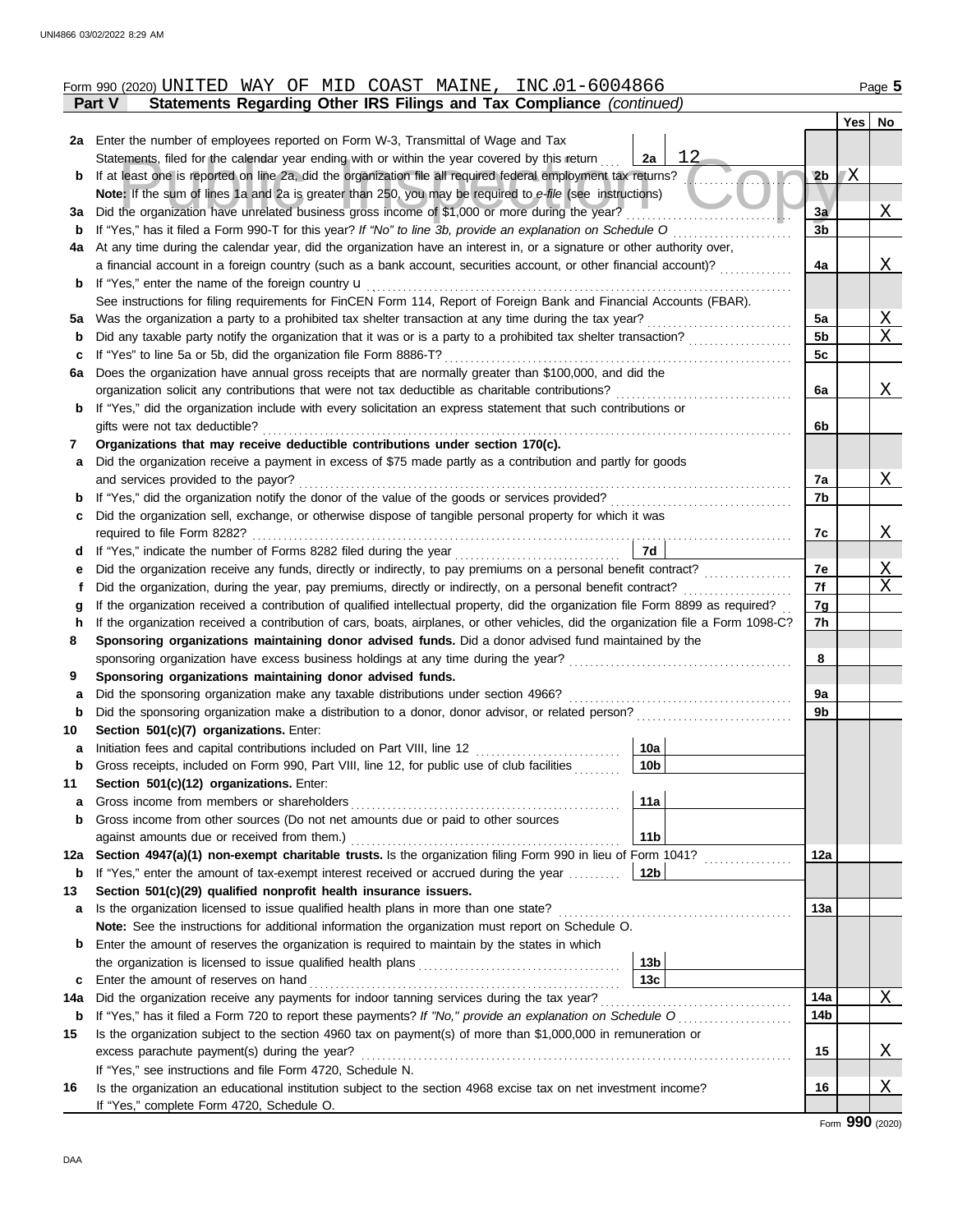### Form 990 (2020) Page **6** UNITED WAY OF MID COAST MAINE, INC.01-6004866

**Part VI Governance, Management, and Disclosure** *For each "Yes" response to lines 2 through 7b below, and for a "No" response to line 8a, 8b, or 10b below, describe the circumstances, processes, or changes on Schedule O. See instructions.* **Section A. Governing Body and Management** Check if Schedule O contains a response or note to any line in this Part VI .................  $|X|$ 

|     | Section A. Governing Body and Management                                                                                                                                                      |                 |                           |          |
|-----|-----------------------------------------------------------------------------------------------------------------------------------------------------------------------------------------------|-----------------|---------------------------|----------|
| 1a  | 21<br>1a<br>Enter the number of voting members of the governing body at the end of the tax year<br>If there are material differences in voting rights among members of the governing body, or |                 | Yes                       | No       |
|     | if the governing body delegated broad authority to an executive committee or similar<br>committee, explain on Schedule O.                                                                     |                 |                           |          |
| b   | 21<br>Enter the number of voting members included on line 1a, above, who are independent<br>1b                                                                                                |                 |                           |          |
| 2   | Did any officer, director, trustee, or key employee have a family relationship or a business relationship with                                                                                |                 |                           |          |
|     | any other officer, director, trustee, or key employee?                                                                                                                                        | $\mathbf{2}$    |                           | <u>X</u> |
| 3   | Did the organization delegate control over management duties customarily performed by or under the direct                                                                                     |                 |                           |          |
|     | supervision of officers, directors, trustees, or key employees to a management company or other person?                                                                                       | 3               |                           | Χ        |
| 4   | Did the organization make any significant changes to its governing documents since the prior Form 990 was filed?                                                                              | 4               |                           | X        |
| 5   | Did the organization become aware during the year of a significant diversion of the organization's assets?                                                                                    | 5               |                           | X        |
| 6   | Did the organization have members or stockholders?                                                                                                                                            | 6               | Χ                         |          |
| 7a  | Did the organization have members, stockholders, or other persons who had the power to elect or appoint                                                                                       |                 |                           |          |
|     | one or more members of the governing body?                                                                                                                                                    | 7a              | Χ                         |          |
| b   | Are any governance decisions of the organization reserved to (or subject to approval by) members,                                                                                             |                 |                           |          |
|     | stockholders, or persons other than the governing body?                                                                                                                                       | 7b              |                           | Χ        |
| 8   | Did the organization contemporaneously document the meetings held or written actions undertaken during the year by the following:                                                             |                 |                           |          |
| а   | The governing body?                                                                                                                                                                           | 8a              | Χ                         |          |
| b   | Each committee with authority to act on behalf of the governing body?                                                                                                                         | 8b              | Χ                         |          |
| 9   | Is there any officer, director, trustee, or key employee listed in Part VII, Section A, who cannot be reached at                                                                              |                 |                           |          |
|     |                                                                                                                                                                                               | 9               |                           | Χ        |
|     | Section B. Policies (This Section B requests information about policies not required by the Internal Revenue Code.)                                                                           |                 |                           |          |
|     |                                                                                                                                                                                               |                 | Yes                       | No       |
|     | 10a Did the organization have local chapters, branches, or affiliates?                                                                                                                        | 10a             |                           | Χ        |
| b   | If "Yes," did the organization have written policies and procedures governing the activities of such chapters,                                                                                |                 |                           |          |
|     | affiliates, and branches to ensure their operations are consistent with the organization's exempt purposes?                                                                                   | 10 <sub>b</sub> |                           |          |
| 11a | Has the organization provided a complete copy of this Form 990 to all members of its governing body before filing the form?                                                                   | 11a             | Χ                         |          |
| b   | Describe in Schedule O the process, if any, used by the organization to review this Form 990.                                                                                                 |                 |                           |          |
| 12a | Did the organization have a written conflict of interest policy? If "No," go to line 13                                                                                                       | 12a             | Χ                         |          |
| b   | Were officers, directors, or trustees, and key employees required to disclose annually interests that could give rise to conflicts?                                                           | 12 <sub>b</sub> | Χ                         |          |
| с   | Did the organization regularly and consistently monitor and enforce compliance with the policy? If "Yes,"                                                                                     |                 |                           |          |
|     | describe in Schedule O how this was done                                                                                                                                                      | 12c             | $\boldsymbol{\mathrm{X}}$ |          |
| 13  | Did the organization have a written whistleblower policy?                                                                                                                                     | 13              | X                         |          |
| 14  | Did the organization have a written document retention and destruction policy?                                                                                                                | 14              | Χ                         |          |
| 15  | Did the process for determining compensation of the following persons include a review and approval by                                                                                        |                 |                           |          |
|     | independent persons, comparability data, and contemporaneous substantiation of the deliberation and decision?                                                                                 |                 |                           |          |
|     |                                                                                                                                                                                               | 15a             | X                         |          |
| b   | Other officers or key employees of the organization                                                                                                                                           | 15 <sub>b</sub> | Χ                         |          |
|     | If "Yes" to line 15a or 15b, describe the process in Schedule O (see instructions).                                                                                                           |                 |                           |          |
|     | 16a Did the organization invest in, contribute assets to, or participate in a joint venture or similar arrangement                                                                            |                 |                           |          |
|     | with a taxable entity during the year?                                                                                                                                                        | 16a             |                           | X        |
|     | <b>b</b> If "Yes," did the organization follow a written policy or procedure requiring the organization to evaluate its                                                                       |                 |                           |          |
|     | participation in joint venture arrangements under applicable federal tax law, and take steps to safeguard the                                                                                 |                 |                           |          |
|     |                                                                                                                                                                                               | 16 <sub>b</sub> |                           |          |
|     | <b>Section C. Disclosure</b>                                                                                                                                                                  |                 |                           |          |
| 17  |                                                                                                                                                                                               |                 |                           |          |
|     | List the states with which a copy of this Form 990 is required to be filed $\mathbf u$ NONE                                                                                                   |                 |                           |          |

(3)s only) available for public inspection. Indicate how you made these available. Check all that apply.

- $\overline{X}$  Own website  $\Box$  Another's website  $\overline{X}$  Upon request  $\Box$  Other *(explain on Schedule O)*
- **19** Describe on Schedule O whether (and if so, how) the organization made its governing documents, conflict of interest policy, and financial statements available to the public during the tax year.

**20** State the name, address, and telephone number of the person who possesses the organization's books and records  $u$ 

| DAA              |                       |             | Form 990 (2020)    |
|------------------|-----------------------|-------------|--------------------|
| BATH             |                       | 04530<br>MЕ | $207 - 443 - 9752$ |
| WASHBURN<br>JOHN | PARKWAY,<br>WING FARM | SUITE 201   |                    |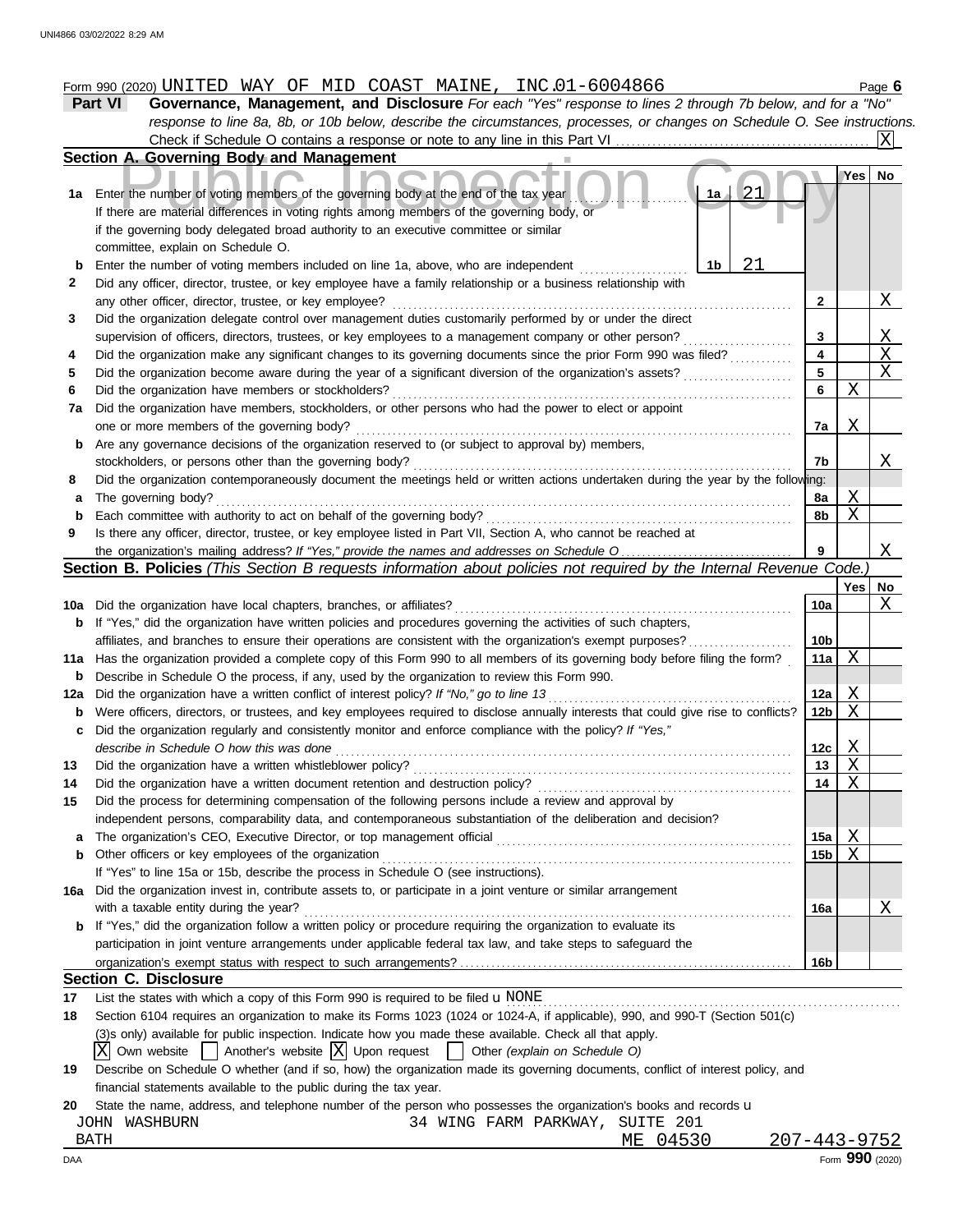### Form 990 (2020) Page **7** UNITED WAY OF MID COAST MAINE, INC.01-6004866

| Part VII Compensation of Officers, Directors, Trustees, Key Employees, Highest Compensated Employees, and |
|-----------------------------------------------------------------------------------------------------------|
| Independent Contractors                                                                                   |
| Check if Schedule O contains a response or note to any line in this Part VII.                             |
|                                                                                                           |

**Public Inspection Complete this table for all persons required to be listed. Report compensation for the calendar year ending with or within the calendar's tax year.<br>
■ List all of the organization's <b>current** officers, **Section A. Officers, Directors, Trustees, Key Employees, and Highest Compensated Employees 1a** Complete this table for all persons required to be listed. Report compensation for the calendar year ending with or within the organization's tax year.

compensation. Enter -0- in columns (D), (E), and (F) if no compensation was paid.

● List all of the organization's **current** key employees, if any. See instructions for definition of "key employee."

who received reportable compensation (Box 5 of Form W-2 and/or Box 7 of Form 1099-MISC) of more than \$100,000 from the organization and any related organizations. ■ List the organization's five **current** highest compensated employees (other than an officer, director, trustee, or key employee)<br>
a received reportable compensation (Box 5 of Form W-2 and/or Box 7 of Form 1099-MISC) of

■ List all of the organization's **former** officers, key employees, and highest compensated employees who received more than<br>00,000 of reportable compensation from the organization and any related organizations \$100,000 of reportable compensation from the organization and any related organizations.

■ List all of the organization's **former directors or trustees** that received, in the capacity as a former director or trustee of the<br>enization, more than \$10,000 of reportable compensation from the organization and any r organization, more than \$10,000 of reportable compensation from the organization and any related organizations. See instructions for the order in which to list the persons above.

Check this box if neither the organization nor any related organization compensated any current officer, director, or trustee.

| (A)<br>Name and title                   | (B)<br>Average<br>hours<br>per week<br>(list any               |                                   | (C)<br>Position<br>(do not check more than one<br>box, unless person is both an<br>officer and a director/trustee) |         |                 |                                 |        | (D)<br>Reportable<br>compensation<br>from the<br>organization | (E)<br>Reportable<br>compensation<br>from related<br>organizations | (F)<br>Estimated amount<br>of other<br>compensation<br>from the |  |
|-----------------------------------------|----------------------------------------------------------------|-----------------------------------|--------------------------------------------------------------------------------------------------------------------|---------|-----------------|---------------------------------|--------|---------------------------------------------------------------|--------------------------------------------------------------------|-----------------------------------------------------------------|--|
|                                         | hours for<br>related<br>organizations<br>below<br>dotted line) | Individual trustee<br>or director | nstitutional trustee                                                                                               | Officer | Key<br>employee | Highest compensated<br>employee | Former | (W-2/1099-MISC)                                               | (W-2/1099-MISC)                                                    | organization and<br>related organizations                       |  |
| (1) PAM GERBI                           |                                                                |                                   |                                                                                                                    |         |                 |                                 |        |                                                               |                                                                    |                                                                 |  |
| BOARD CHAIR                             | 5.00<br>0.00                                                   | X                                 |                                                                                                                    | X       |                 |                                 |        | 0                                                             | $\mathbf 0$                                                        | 0                                                               |  |
| (2) JOEL MERRY                          |                                                                |                                   |                                                                                                                    |         |                 |                                 |        |                                                               |                                                                    |                                                                 |  |
|                                         | 4.00                                                           |                                   |                                                                                                                    |         |                 |                                 |        |                                                               |                                                                    |                                                                 |  |
| 1ST VICE CHAIR<br>(3) COLEEN<br>FARRELL | 0.00                                                           | X                                 |                                                                                                                    | X       |                 |                                 |        | 0                                                             | 0                                                                  | $\mathbf 0$                                                     |  |
|                                         | 4.00                                                           |                                   |                                                                                                                    |         |                 |                                 |        |                                                               |                                                                    |                                                                 |  |
| 2ND VICE CHAIR                          | 0.00                                                           | $\mathbf X$                       |                                                                                                                    | X       |                 |                                 |        | 0                                                             | 0                                                                  | $\mathsf{O}\xspace$                                             |  |
| (4) SEAN MARTIN                         |                                                                |                                   |                                                                                                                    |         |                 |                                 |        |                                                               |                                                                    |                                                                 |  |
|                                         | 4.00                                                           |                                   |                                                                                                                    |         |                 |                                 |        |                                                               |                                                                    |                                                                 |  |
| TREASURER<br>BAILEY<br>$(5)$ STEVE      | 0.00                                                           | $\mathbf X$                       |                                                                                                                    | Χ       |                 |                                 |        | 0                                                             | 0                                                                  | 0                                                               |  |
|                                         | 3.00                                                           |                                   |                                                                                                                    |         |                 |                                 |        |                                                               |                                                                    |                                                                 |  |
| <b>DIRECTOR</b>                         | 0.00                                                           | $\mathbf X$                       |                                                                                                                    |         |                 |                                 |        | Ω                                                             | $\mathbf 0$                                                        | $\mathbf 0$                                                     |  |
| (6) MARCIA BENNER                       |                                                                |                                   |                                                                                                                    |         |                 |                                 |        |                                                               |                                                                    |                                                                 |  |
| <b>DIRECTOR</b>                         | 3.00<br>0.00                                                   | X                                 |                                                                                                                    |         |                 |                                 |        | Ω                                                             | 0                                                                  | $\mathbf 0$                                                     |  |
| (7) MARY ELLEN BARNES                   |                                                                |                                   |                                                                                                                    |         |                 |                                 |        |                                                               |                                                                    |                                                                 |  |
|                                         | 3.00                                                           |                                   |                                                                                                                    |         |                 |                                 |        |                                                               |                                                                    |                                                                 |  |
| <b>DIRECTOR</b>                         | 0.00                                                           | $\mathbf X$                       |                                                                                                                    |         |                 |                                 |        | Ω                                                             | 0                                                                  | $\Omega$                                                        |  |
| (8) KEITH BISSON                        | 3.00                                                           |                                   |                                                                                                                    |         |                 |                                 |        |                                                               |                                                                    |                                                                 |  |
| <b>DIRECTOR</b>                         | 0.00                                                           | $\mathbf X$                       |                                                                                                                    |         |                 |                                 |        | 0                                                             | $\mathbf 0$                                                        | $\mathsf{O}\xspace$                                             |  |
| (9) SARAH BROWN                         |                                                                |                                   |                                                                                                                    |         |                 |                                 |        |                                                               |                                                                    |                                                                 |  |
| <b>DIRECTOR</b>                         | 3.00                                                           |                                   |                                                                                                                    |         |                 |                                 |        | Ω                                                             | 0                                                                  |                                                                 |  |
| (10) REV JOSH FITTERLING                | 0.00                                                           | X                                 |                                                                                                                    |         |                 |                                 |        |                                                               |                                                                    | $\mathsf{O}\xspace$                                             |  |
|                                         | 3.00                                                           |                                   |                                                                                                                    |         |                 |                                 |        |                                                               |                                                                    |                                                                 |  |
| <b>DIRECTOR</b>                         | 0.00                                                           | X                                 |                                                                                                                    |         |                 |                                 |        | 0                                                             | 0                                                                  | $\overline{0}$                                                  |  |
| $(11)$ SARAH<br>FOULGER                 |                                                                |                                   |                                                                                                                    |         |                 |                                 |        |                                                               |                                                                    |                                                                 |  |
| DIRECTOR                                | 3.00<br>0.00                                                   | $\mathbf X$                       |                                                                                                                    |         |                 |                                 |        | 0                                                             | 0                                                                  | $\mathbf 0$                                                     |  |

Form **990** (2020)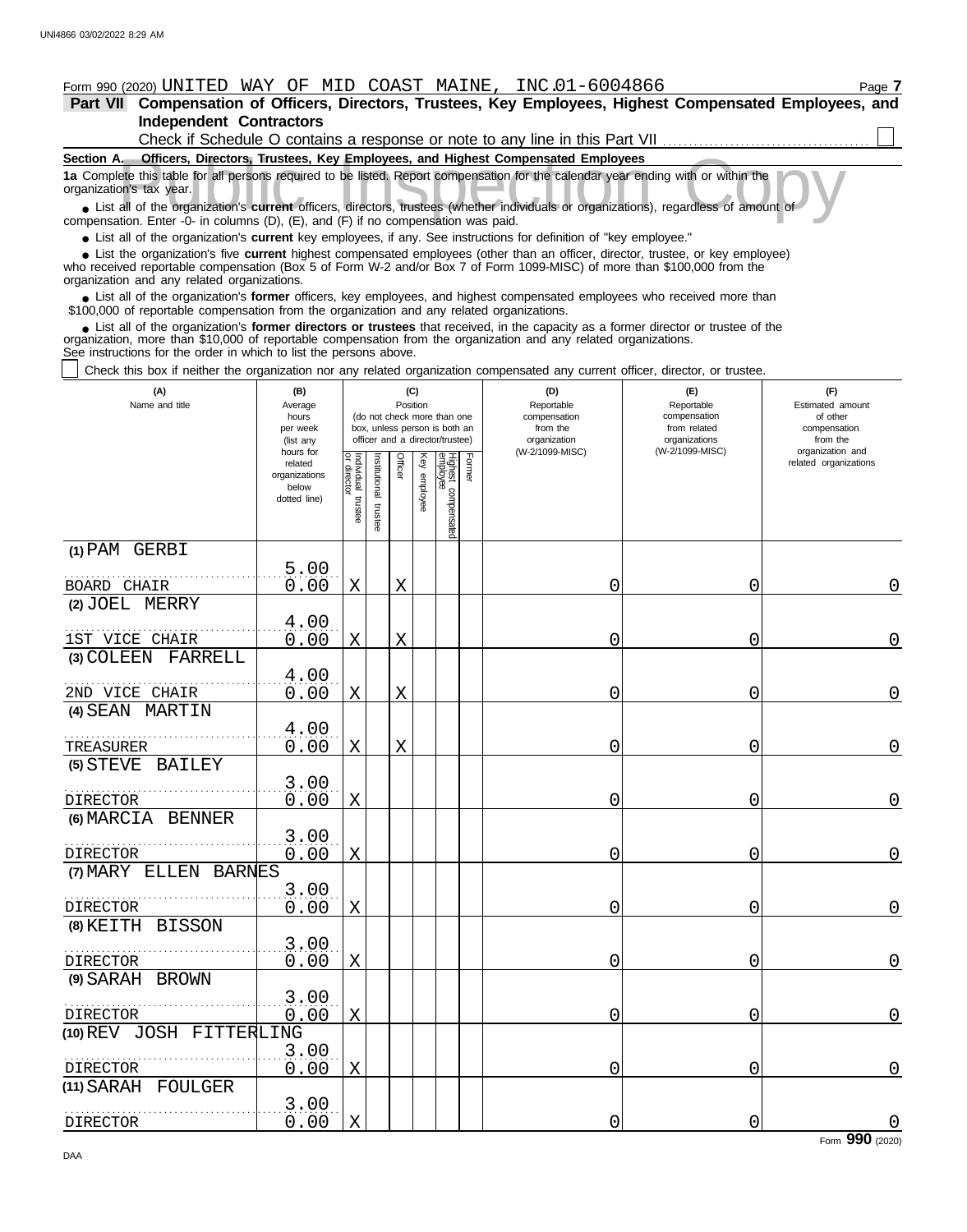| Form 990 (2020) UNITED WAY OF MID COAST MAINE, INC.01-6004866                                                                                                             |                                                                |                                   |                         |                 |              |                                                                                                 |        |                                                               |                                                                                                        | Page 8                                                          |
|---------------------------------------------------------------------------------------------------------------------------------------------------------------------------|----------------------------------------------------------------|-----------------------------------|-------------------------|-----------------|--------------|-------------------------------------------------------------------------------------------------|--------|---------------------------------------------------------------|--------------------------------------------------------------------------------------------------------|-----------------------------------------------------------------|
| Part VII                                                                                                                                                                  |                                                                |                                   |                         |                 |              |                                                                                                 |        |                                                               | Section A. Officers, Directors, Trustees, Key Employees, and Highest Compensated Employees (continued) |                                                                 |
| (A)<br>Name and title                                                                                                                                                     | (B)<br>Average<br>hours<br>per week<br>(list any               |                                   |                         | (C)<br>Position |              | (do not check more than one<br>box, unless person is both an<br>officer and a director/trustee) |        | (D)<br>Reportable<br>compensation<br>from the<br>organization | (E)<br>Reportable<br>compensation<br>from related<br>organizations                                     | (F)<br>Estimated amount<br>of other<br>compensation<br>from the |
|                                                                                                                                                                           | hours for<br>related<br>organizations<br>below<br>dotted line) | Individual trustee<br>or director | nstitutional<br>trustee | Officer         | Key employee | Highest compensate<br>employee                                                                  | Former | (W-2/1099-MISC)                                               | (W-2/1099-MISC)                                                                                        | organization and<br>related organizations                       |
| (12)<br><b>GRACIE</b><br>RAMOS                                                                                                                                            |                                                                |                                   |                         |                 |              |                                                                                                 |        |                                                               |                                                                                                        |                                                                 |
| <b>DIRECTOR</b>                                                                                                                                                           | 3.00<br>0.00                                                   | X                                 |                         |                 |              |                                                                                                 |        | 0                                                             | 0                                                                                                      | 0                                                               |
| (13)<br>HANNAH REESE                                                                                                                                                      |                                                                |                                   |                         |                 |              |                                                                                                 |        |                                                               |                                                                                                        |                                                                 |
|                                                                                                                                                                           | 3.00                                                           |                                   |                         |                 |              |                                                                                                 |        |                                                               |                                                                                                        |                                                                 |
| DIRECTOR<br>(14)<br>CATHY<br>SHOWALTER                                                                                                                                    | 0.00                                                           | X                                 |                         |                 |              |                                                                                                 |        | 0                                                             | 0                                                                                                      | $\overline{0}$                                                  |
|                                                                                                                                                                           | 3.00                                                           |                                   |                         |                 |              |                                                                                                 |        |                                                               |                                                                                                        |                                                                 |
| <b>DIRECTOR</b>                                                                                                                                                           | 0.00                                                           | Χ                                 |                         |                 |              |                                                                                                 |        | 0                                                             | 0                                                                                                      | $\overline{0}$                                                  |
| (15)<br>SUITTER<br>TIM                                                                                                                                                    | 3.00                                                           |                                   |                         |                 |              |                                                                                                 |        |                                                               |                                                                                                        |                                                                 |
| <b>DIRECTOR</b>                                                                                                                                                           | 0.00                                                           | X                                 |                         |                 |              |                                                                                                 |        | 0                                                             | 0                                                                                                      | $\overline{0}$                                                  |
| (16)<br><b>SHELLEY</b><br>TAYLOR                                                                                                                                          |                                                                |                                   |                         |                 |              |                                                                                                 |        |                                                               |                                                                                                        |                                                                 |
| <b>DIRECTOR</b>                                                                                                                                                           | 3.00<br>0.00                                                   | X                                 |                         |                 |              |                                                                                                 |        | 0                                                             | 0                                                                                                      | $\Omega$                                                        |
| <b>LESLIE</b><br>(17)<br>TRUNDY                                                                                                                                           |                                                                |                                   |                         |                 |              |                                                                                                 |        |                                                               |                                                                                                        |                                                                 |
|                                                                                                                                                                           | 3.00                                                           |                                   |                         |                 |              |                                                                                                 |        |                                                               |                                                                                                        |                                                                 |
| <b>DIRECTOR</b><br>(18)<br>JOEL<br>WEGNER                                                                                                                                 | 0.00                                                           | X                                 |                         |                 |              |                                                                                                 |        | 0                                                             | 0                                                                                                      | $\Omega$                                                        |
|                                                                                                                                                                           | 3.00                                                           |                                   |                         |                 |              |                                                                                                 |        |                                                               |                                                                                                        |                                                                 |
| <b>DIRECTOR</b>                                                                                                                                                           | 0.00                                                           | X                                 |                         |                 |              |                                                                                                 |        | 0                                                             | 0                                                                                                      | $\Omega$                                                        |
| (19)<br><b>NATE</b><br>WILDES                                                                                                                                             | 3.00                                                           |                                   |                         |                 |              |                                                                                                 |        |                                                               |                                                                                                        |                                                                 |
| <b>DIRECTOR</b>                                                                                                                                                           | 0.00                                                           | Χ                                 |                         |                 |              |                                                                                                 |        | 0                                                             | 0                                                                                                      | 0                                                               |
| 1b Subtotal                                                                                                                                                               |                                                                |                                   |                         |                 |              |                                                                                                 | u      |                                                               |                                                                                                        |                                                                 |
| c Total from continuation sheets to Part VII, Section A<br>d Total (add lines 1b and 1c) $\ldots$ $\ldots$ $\ldots$ $\ldots$ $\ldots$ $\ldots$ $\ldots$ $\ldots$ $\ldots$ |                                                                |                                   |                         |                 |              |                                                                                                 | u      | 181<br>,187<br>181,187                                        |                                                                                                        | 17,493<br>17,493                                                |
| Total number of individuals (including but not limited to those listed above) who received more than \$100,000 of<br>2                                                    |                                                                |                                   |                         |                 |              |                                                                                                 |        |                                                               |                                                                                                        |                                                                 |
| reportable compensation from the organization ul                                                                                                                          |                                                                |                                   |                         |                 |              |                                                                                                 |        |                                                               |                                                                                                        | Yes<br>No                                                       |
| Did the organization list any former officer, director, trustee, key employee, or highest compensated<br>3                                                                |                                                                |                                   |                         |                 |              |                                                                                                 |        |                                                               |                                                                                                        |                                                                 |
| For any individual listed on line 1a, is the sum of reportable compensation and other compensation from the<br>4                                                          |                                                                |                                   |                         |                 |              |                                                                                                 |        |                                                               |                                                                                                        | $\overline{\mathrm{X}}$<br>3                                    |
| organization and related organizations greater than \$150,000? If "Yes," complete Schedule J for such                                                                     |                                                                |                                   |                         |                 |              |                                                                                                 |        |                                                               |                                                                                                        | X<br>4                                                          |
| Did any person listed on line 1a receive or accrue compensation from any unrelated organization or individual<br>5                                                        |                                                                |                                   |                         |                 |              |                                                                                                 |        |                                                               |                                                                                                        |                                                                 |
| Section B. Independent Contractors                                                                                                                                        |                                                                |                                   |                         |                 |              |                                                                                                 |        |                                                               |                                                                                                        | X<br>5                                                          |
| Complete this table for your five highest compensated independent contractors that received more than \$100,000 of<br>1                                                   |                                                                |                                   |                         |                 |              |                                                                                                 |        |                                                               |                                                                                                        |                                                                 |
| compensation from the organization. Report compensation for the calendar year ending with or within the organization's tax year.                                          |                                                                |                                   |                         |                 |              |                                                                                                 |        |                                                               |                                                                                                        |                                                                 |
|                                                                                                                                                                           | (A)<br>Name and business address                               |                                   |                         |                 |              |                                                                                                 |        |                                                               | (B)<br>Description of services                                                                         | (C)<br>Compensation                                             |
|                                                                                                                                                                           |                                                                |                                   |                         |                 |              |                                                                                                 |        |                                                               |                                                                                                        |                                                                 |
|                                                                                                                                                                           |                                                                |                                   |                         |                 |              |                                                                                                 |        |                                                               |                                                                                                        |                                                                 |
|                                                                                                                                                                           |                                                                |                                   |                         |                 |              |                                                                                                 |        |                                                               |                                                                                                        |                                                                 |
|                                                                                                                                                                           |                                                                |                                   |                         |                 |              |                                                                                                 |        |                                                               |                                                                                                        |                                                                 |
|                                                                                                                                                                           |                                                                |                                   |                         |                 |              |                                                                                                 |        |                                                               |                                                                                                        |                                                                 |
|                                                                                                                                                                           |                                                                |                                   |                         |                 |              |                                                                                                 |        |                                                               |                                                                                                        |                                                                 |
|                                                                                                                                                                           |                                                                |                                   |                         |                 |              |                                                                                                 |        |                                                               |                                                                                                        |                                                                 |

| Total number of independent contractors (including but not limited to those listed above) who |
|-----------------------------------------------------------------------------------------------|
| received more than \$100,000 of compensation from the organization $\mathbf u$                |

0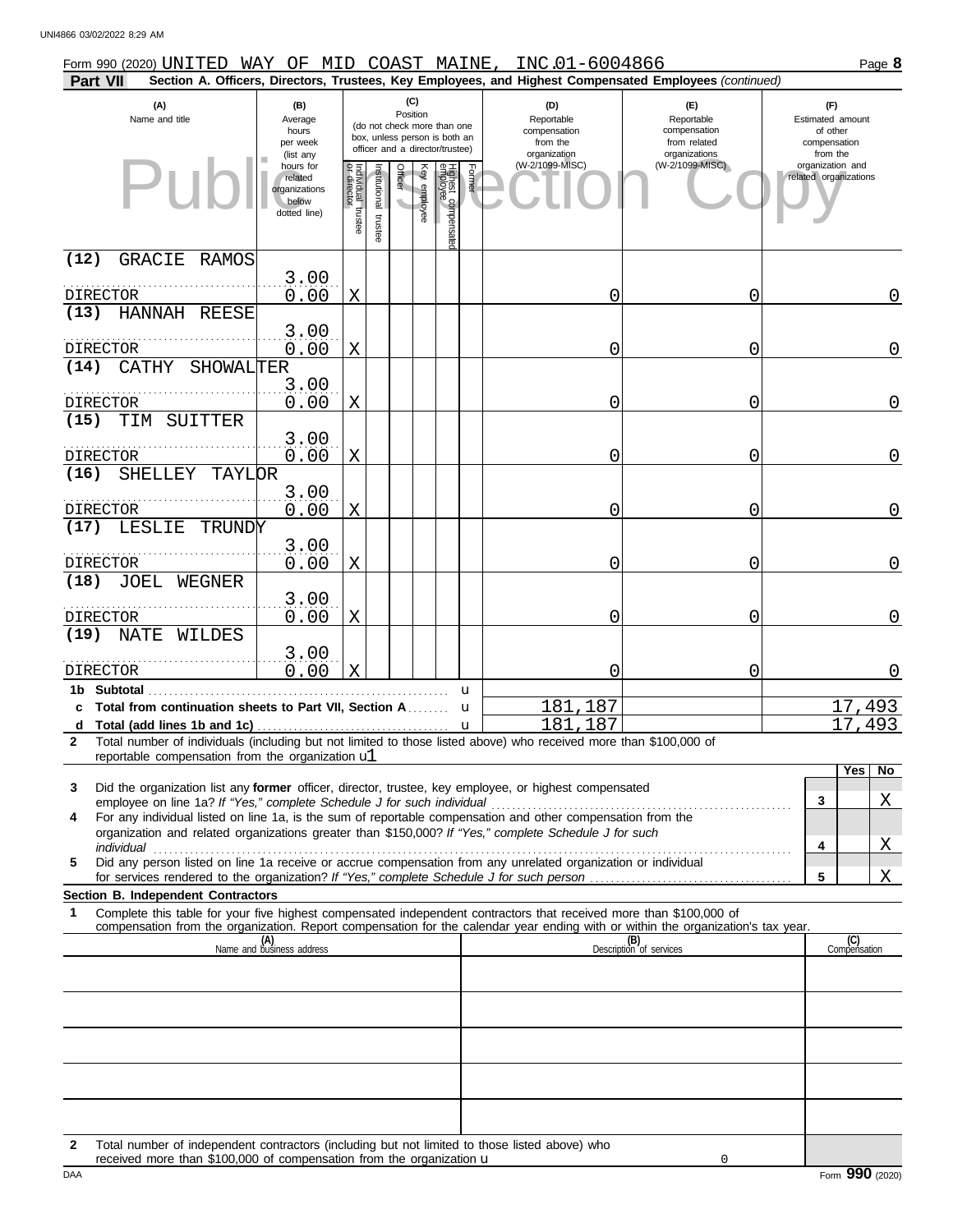|                                                           |                  |                                                              |    |                             |                 |  |                                      | Form 990 (2020) UNITED WAY OF MID COAST MAINE, INC.01-6004866 |                          |                  | Page 9                             |
|-----------------------------------------------------------|------------------|--------------------------------------------------------------|----|-----------------------------|-----------------|--|--------------------------------------|---------------------------------------------------------------|--------------------------|------------------|------------------------------------|
|                                                           | <b>Part VIII</b> |                                                              |    | <b>Statement of Revenue</b> |                 |  |                                      |                                                               |                          |                  |                                    |
|                                                           |                  |                                                              |    |                             |                 |  |                                      |                                                               |                          |                  |                                    |
|                                                           |                  |                                                              |    |                             |                 |  |                                      | (A)<br>Total revenue                                          | (B)<br>Related or exempt | (C)<br>Unrelated | (D)<br>Revenue excluded            |
|                                                           |                  |                                                              |    |                             |                 |  |                                      |                                                               | function revenue         | business revenue | from tax under<br>sections 512-514 |
|                                                           |                  |                                                              |    |                             |                 |  |                                      |                                                               |                          |                  |                                    |
|                                                           |                  | 1a Federated campaigns                                       |    |                             | 1a              |  | 167,917                              |                                                               |                          |                  |                                    |
| Contributions, Gifts, Grants<br>and Other Similar Amounts |                  | <b>b</b> Membership dues                                     |    |                             | 1 <sub>b</sub>  |  |                                      |                                                               |                          |                  |                                    |
|                                                           |                  | c Fundraising events                                         |    |                             | 1 <sub>c</sub>  |  |                                      |                                                               |                          |                  |                                    |
|                                                           |                  | d Related organizations                                      |    |                             | 1 <sub>d</sub>  |  |                                      |                                                               |                          |                  |                                    |
|                                                           |                  | e Government grants (contributions)                          |    |                             | 1e              |  | 100,100                              |                                                               |                          |                  |                                    |
|                                                           |                  | f All other contributions, gifts, grants,                    |    |                             |                 |  |                                      |                                                               |                          |                  |                                    |
|                                                           |                  | and similar amounts not included above                       |    |                             | 1f              |  | 1,488,937                            |                                                               |                          |                  |                                    |
|                                                           |                  | <b>g</b> Noncash contributions included in lines 1a-1f.      |    |                             | $1g \,$ \$      |  | 26,297                               |                                                               |                          |                  |                                    |
|                                                           |                  |                                                              |    |                             |                 |  | $\mathbf{u}$                         | 1,756,954                                                     |                          |                  |                                    |
|                                                           |                  |                                                              |    |                             |                 |  | <b>Business Code</b>                 |                                                               |                          |                  |                                    |
| Program Service<br>Revenue                                | 2a               |                                                              |    | ADMINISTRATIVE FEES         |                 |  |                                      | 29,203                                                        | 29,203                   |                  |                                    |
|                                                           | b                |                                                              |    |                             |                 |  |                                      |                                                               |                          |                  |                                    |
|                                                           |                  |                                                              |    |                             |                 |  |                                      |                                                               |                          |                  |                                    |
|                                                           |                  |                                                              |    |                             |                 |  |                                      |                                                               |                          |                  |                                    |
|                                                           |                  |                                                              |    |                             |                 |  |                                      |                                                               |                          |                  |                                    |
|                                                           |                  | f All other program service revenue                          |    |                             |                 |  |                                      |                                                               |                          |                  |                                    |
|                                                           |                  |                                                              |    |                             |                 |  | $\mathbf{u}$                         | 29,203                                                        |                          |                  |                                    |
|                                                           |                  | 3 Investment income (including dividends, interest, and      |    |                             |                 |  |                                      |                                                               |                          |                  |                                    |
|                                                           |                  |                                                              |    |                             |                 |  | u                                    | 1,705                                                         |                          |                  | 1,705                              |
|                                                           | 4                | Income from investment of tax-exempt bond proceeds<br>u      |    |                             |                 |  |                                      |                                                               |                          |                  |                                    |
|                                                           | 5                |                                                              |    |                             |                 |  | u                                    |                                                               |                          |                  |                                    |
|                                                           |                  |                                                              |    | (i) Real                    |                 |  | (ii) Personal                        |                                                               |                          |                  |                                    |
|                                                           |                  | 6a Gross rents                                               | 6a |                             |                 |  |                                      |                                                               |                          |                  |                                    |
|                                                           |                  | <b>b</b> Less: rental expenses                               | 6b |                             |                 |  |                                      |                                                               |                          |                  |                                    |
|                                                           |                  | <b>c</b> Rental inc. or (loss)                               | 6c |                             |                 |  |                                      |                                                               |                          |                  |                                    |
|                                                           |                  | <b>d</b> Net rental income or (loss)<br>7a Gross amount from |    |                             |                 |  | u                                    |                                                               |                          |                  |                                    |
|                                                           |                  | sales of assets                                              |    | (i) Securities              |                 |  | (ii) Other                           |                                                               |                          |                  |                                    |
|                                                           |                  | other than inventory                                         | 7a |                             |                 |  |                                      |                                                               |                          |                  |                                    |
| Revenue                                                   |                  | <b>b</b> Less: cost or other                                 |    |                             |                 |  |                                      |                                                               |                          |                  |                                    |
|                                                           |                  | basis and sales exps.                                        | 7b |                             |                 |  |                                      |                                                               |                          |                  |                                    |
|                                                           |                  | c Gain or (loss)                                             | 7c |                             |                 |  |                                      |                                                               |                          |                  |                                    |
| Ĕ                                                         |                  | d Net gain or (loss)                                         |    |                             |                 |  |                                      |                                                               |                          |                  |                                    |
|                                                           |                  | 8a Gross income from fundraising events                      |    |                             |                 |  |                                      |                                                               |                          |                  |                                    |
|                                                           |                  | (not including \$                                            |    | .                           |                 |  |                                      |                                                               |                          |                  |                                    |
|                                                           |                  | of contributions reported on line 1c).                       |    |                             |                 |  |                                      |                                                               |                          |                  |                                    |
|                                                           |                  | See Part IV, line 18                                         |    |                             | 8а              |  |                                      |                                                               |                          |                  |                                    |
|                                                           |                  | <b>b</b> Less: direct expenses                               |    |                             | 8b              |  |                                      |                                                               |                          |                  |                                    |
|                                                           |                  | c Net income or (loss) from fundraising events               |    |                             |                 |  | u                                    |                                                               |                          |                  |                                    |
|                                                           |                  | 9a Gross income from gaming activities.                      |    |                             |                 |  |                                      |                                                               |                          |                  |                                    |
|                                                           |                  | See Part IV, line 19                                         |    | .                           | 9a              |  |                                      |                                                               |                          |                  |                                    |
|                                                           |                  | <b>b</b> Less: direct expenses                               |    |                             | 9b              |  |                                      |                                                               |                          |                  |                                    |
|                                                           |                  |                                                              |    |                             |                 |  |                                      |                                                               |                          |                  |                                    |
|                                                           |                  | 10a Gross sales of inventory, less                           |    |                             |                 |  |                                      |                                                               |                          |                  |                                    |
|                                                           |                  | returns and allowances                                       |    |                             | 10a             |  |                                      |                                                               |                          |                  |                                    |
|                                                           |                  | <b>b</b> Less: cost of goods sold                            |    |                             | 10 <sub>b</sub> |  |                                      |                                                               |                          |                  |                                    |
|                                                           |                  |                                                              |    |                             |                 |  | $\mathbf{u}$<br><b>Business Code</b> |                                                               |                          |                  |                                    |
| Miscellaneous<br>Revenue                                  |                  |                                                              |    |                             |                 |  |                                      |                                                               |                          |                  |                                    |
|                                                           | 11a              |                                                              |    |                             |                 |  |                                      |                                                               |                          |                  |                                    |
|                                                           | b                |                                                              |    |                             |                 |  |                                      |                                                               |                          |                  |                                    |
|                                                           |                  |                                                              |    |                             |                 |  |                                      |                                                               |                          |                  |                                    |
|                                                           |                  |                                                              |    |                             |                 |  |                                      |                                                               |                          |                  |                                    |
|                                                           |                  |                                                              |    |                             |                 |  |                                      |                                                               |                          |                  |                                    |
|                                                           | 12               |                                                              |    |                             |                 |  |                                      | 1,787,862                                                     | 29,203                   | 0                | 1,705                              |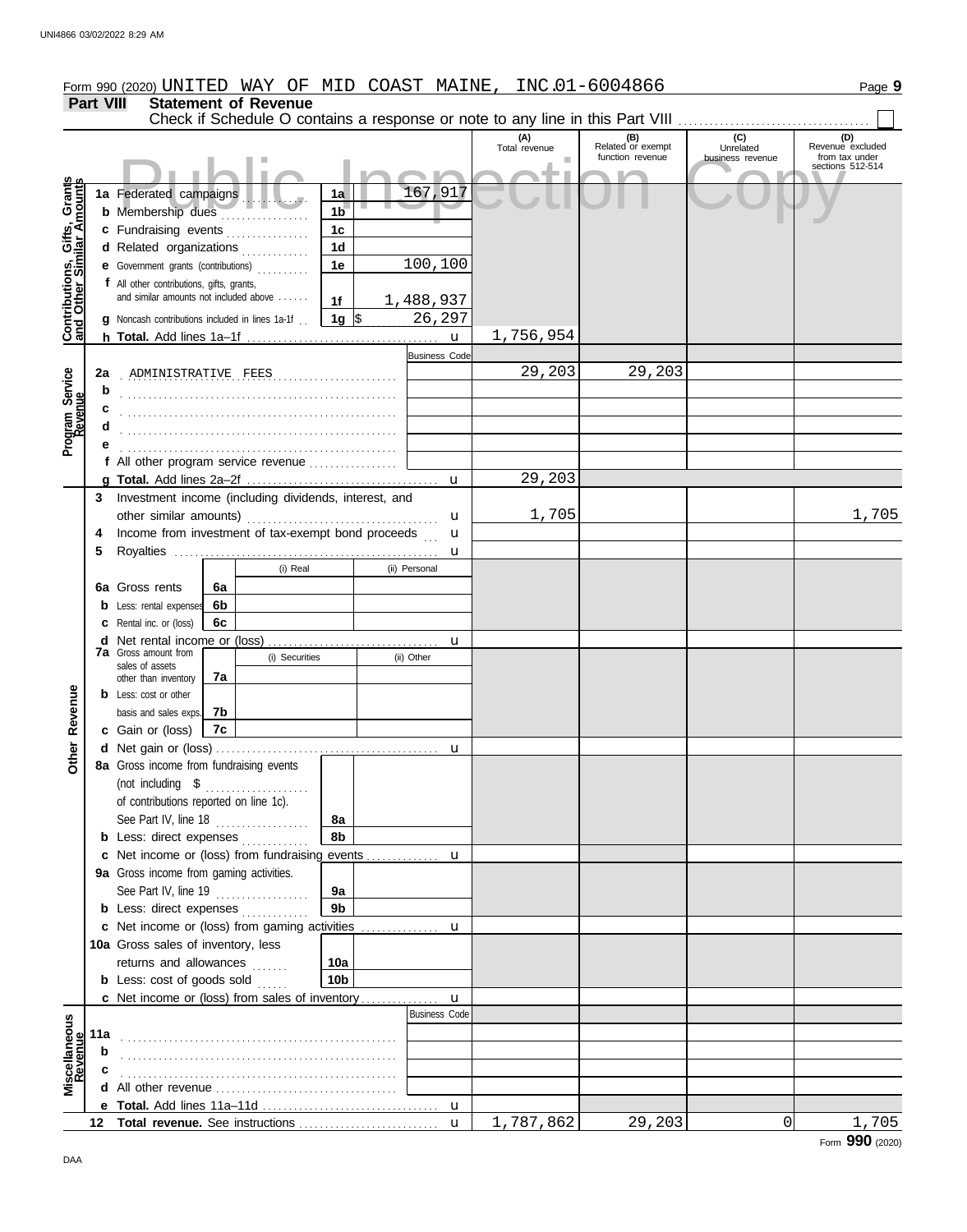## Form 990 (2020) Page **10** UNITED WAY OF MID COAST MAINE, INC.01-6004866

#### **Part IX Statement of Functional Expenses**

Collection and the amounts reported on lines 6b, Total expenses<br>
Program service Management and Total expenses<br>
and other assistance to domestic organizations<br>
Sand other assistance to domestic organizations<br>
Sand other as *Section 501(c)(3) and 501(c)(4) organizations must complete all columns. All other organizations must complete column (A). Do not include amounts reported on lines 6b, 7b, 8b, 9b, and 10b of Part* **1 2** Grants and other assistance and domestic governments. See . . . . . . . . Grants and other ass **(A) (B) (C) (D)** Total expenses Program service Management and expenses general expenses Check if Schedule O contains a response or note to any line in this Part IX 1,027,976 1,027,976

- **3** individuals. See Part Grants and other assista organizations, foreign go individuals. See Part IV.
- **4** Benefits paid to or for
- **5** Compensation of cur trustees, and key em
- **6** Compensation not included above to disqualified persons (as defined und persons described in se
- **7 8** Other salaries and w Pension plan accruals a
- **9** section  $401(k)$  and  $403(l)$ Other employee bene
- **10 11 a b** Legal Payroll taxes ....... Fees for services (no Management . . . . . . . . . . . . . . . . . . . . . . . . . . . . . . . . . . . . . . . . . . . . . . . . . . . . . . . . . . . . . . . . . . . .
- **c** Accounting . . . . . . . . . . . . . . . . . . . . . . . . . . . . . . . . **d e** Professional fundraising services. See Part IV, line 17 Lobbying . . . . . . . . . . .
- **f g** Investment managen Other. (If line 11g amount exceeds
- **12** Advertising and pron (A) amount, list line 11g expe
- **13 14 15** Office expenses Information technolog Royalties ...........
- **16 17 18** Occupancy .......... Travel . . . . . . . . . . . . . . . . . . . . . . . . . . . . . . . . . . . . . . Payments of travel or
- **19** for any federal, state, Conferences, conven
- **20 21 22** Interest . . . . . . . . . . . . . . . . . . . . . . . . . . . . . . . . . . . . Payments to affiliates Depreciation, depletio
- **23 24** Other expenses. Itemize expenses not covered Insurance ........... above (List miscellaneou line 24e amount exceeds  $(A)$  amount, list line 24e
- **a** CAMPAIGN MATERIALS **b** REPAIRS & N
- **c** BANK PROCES
- **d**
- **e** All other expenses . . . . . . . . . . . . . . . . . . . . . . . .
- **25 26 Total functional expenses** organization reported in Joint costs. Complete

following SOP 98-2 (ASC 958-720)

fundraising solicitation. Ched from a combined educat

Fundraising

| <sub>2</sub> , yb, and Tub of Part VIII.                                                                                                                                                   |                | expenses     | general expenses | expenses            |
|--------------------------------------------------------------------------------------------------------------------------------------------------------------------------------------------|----------------|--------------|------------------|---------------------|
| Grants and other assistance to domestic organizations                                                                                                                                      |                |              |                  |                     |
| and domestic governments. See Part IV, line 21                                                                                                                                             | 1,027,976      | 1,027,976    |                  |                     |
| Grants and other assistance to domestic                                                                                                                                                    |                |              |                  |                     |
| individuals. See Part IV, line 22                                                                                                                                                          |                |              |                  |                     |
| Grants and other assistance to foreign                                                                                                                                                     |                |              |                  |                     |
| organizations, foreign governments, and foreign                                                                                                                                            |                |              |                  |                     |
| individuals. See Part IV, lines 15 and 16 $\ldots$                                                                                                                                         |                |              |                  |                     |
| Benefits paid to or for members                                                                                                                                                            |                |              |                  |                     |
| Compensation of current officers, directors,                                                                                                                                               |                |              |                  |                     |
| trustees, and key employees                                                                                                                                                                | <u>194,338</u> | 125,086      | 39,793           | 29,459              |
| Compensation not included above to disqualified                                                                                                                                            |                |              |                  |                     |
| persons (as defined under section 4958(f)(1)) and                                                                                                                                          |                |              |                  |                     |
| persons described in section $4958(c)(3)(B)$                                                                                                                                               |                |              |                  |                     |
| Other salaries and wages                                                                                                                                                                   | 252,257        | 121,556      | 15,985           | 114, 716            |
| Pension plan accruals and contributions (include                                                                                                                                           |                |              |                  |                     |
| section 401(k) and 403(b) employer contributions)                                                                                                                                          | <u>16,200</u>  | 6,716        | 22               | 9,462               |
| Other employee benefits                                                                                                                                                                    | 55,185         | 28,546       | 7,184            | 19,455              |
| Payroll taxes                                                                                                                                                                              | 32,692         | 20,194       | 3,978            | 8,520               |
| Fees for services (nonemployees):                                                                                                                                                          |                |              |                  |                     |
| Management                                                                                                                                                                                 |                |              |                  |                     |
|                                                                                                                                                                                            |                |              |                  |                     |
| Accounting                                                                                                                                                                                 | 7,517          | 4,012        | 1,043            | 2,462               |
|                                                                                                                                                                                            |                |              |                  |                     |
| Professional fundraising services. See Part IV, line 17                                                                                                                                    |                |              |                  |                     |
| Investment management fees                                                                                                                                                                 | 8,946          |              | 8,946            |                     |
| Other. (If line 11g amount exceeds 10% of line 25, column                                                                                                                                  |                |              |                  |                     |
| (A) amount, list line 11g expenses on Schedule O.)                                                                                                                                         | 34,760         | 11,043       | 2,872            | <u> 20,845</u>      |
| Advertising and promotion                                                                                                                                                                  | 3,915          | 2,090        | 543              | 1,282               |
| Office expenses                                                                                                                                                                            | 21,605         | 11,530       | 2,999            | 7,076               |
| Information technology                                                                                                                                                                     | 6,749          | 3,601        | 937              | 2,211               |
|                                                                                                                                                                                            |                |              |                  |                     |
| Occupancy                                                                                                                                                                                  | 36,408         | 19,431       | 5,053            | 11,924              |
|                                                                                                                                                                                            | 3,383          | 1,805        | 470              | 1,108               |
| Payments of travel or entertainment expenses                                                                                                                                               |                |              |                  |                     |
| for any federal, state, or local public officials                                                                                                                                          |                |              |                  |                     |
| Conferences, conventions, and meetings                                                                                                                                                     | 176            | 94           | 24               | 58                  |
| Interest                                                                                                                                                                                   |                |              |                  |                     |
| Payments to affiliates                                                                                                                                                                     | 26,441         | 14,114       | 3,668            | 8,659               |
| Depreciation, depletion, and amortization                                                                                                                                                  | 1,623          | 866          | 225              | 532                 |
| Insurance <b>contained</b> and a series of the series of the series of the series of the series of the series of the                                                                       | 5,776          | 3,082        | 802              | $\mathbf 1$<br>,892 |
| Other expenses. Itemize expenses not covered                                                                                                                                               |                |              |                  |                     |
| above (List miscellaneous expenses on line 24e. If                                                                                                                                         |                |              |                  |                     |
| line 24e amount exceeds 10% of line 25, column                                                                                                                                             |                |              |                  |                     |
| (A) amount, list line 24e expenses on Schedule O.)                                                                                                                                         |                |              |                  |                     |
| CAMPAIGN MATERIALS                                                                                                                                                                         | 11,334         |              |                  | <u>11,334</u>       |
| REPAIRS & MAINTENANCE                                                                                                                                                                      | 6,578          | <u>3,511</u> | 913              | 2,154               |
| BANK PROCESSING FEES                                                                                                                                                                       | 2,967          | ,584         | 412              | 971                 |
| DUES AND SUBSCRIPTIONS                                                                                                                                                                     | 1,155          | 617          | 160              | 378                 |
| All other expenses <b>constants</b> and all other expenses                                                                                                                                 |                |              |                  |                     |
| Total functional expenses. Add lines 1 through 24e                                                                                                                                         | 1,757,981      | 1,407,454    | 96,029           | 254,498             |
| Joint costs. Complete this line only if the<br>organization reported in column (B) joint costs<br>from a combined educational campaign and<br>fundraising solicitation. Chack hara uul Lif |                |              |                  |                     |
|                                                                                                                                                                                            |                |              |                  |                     |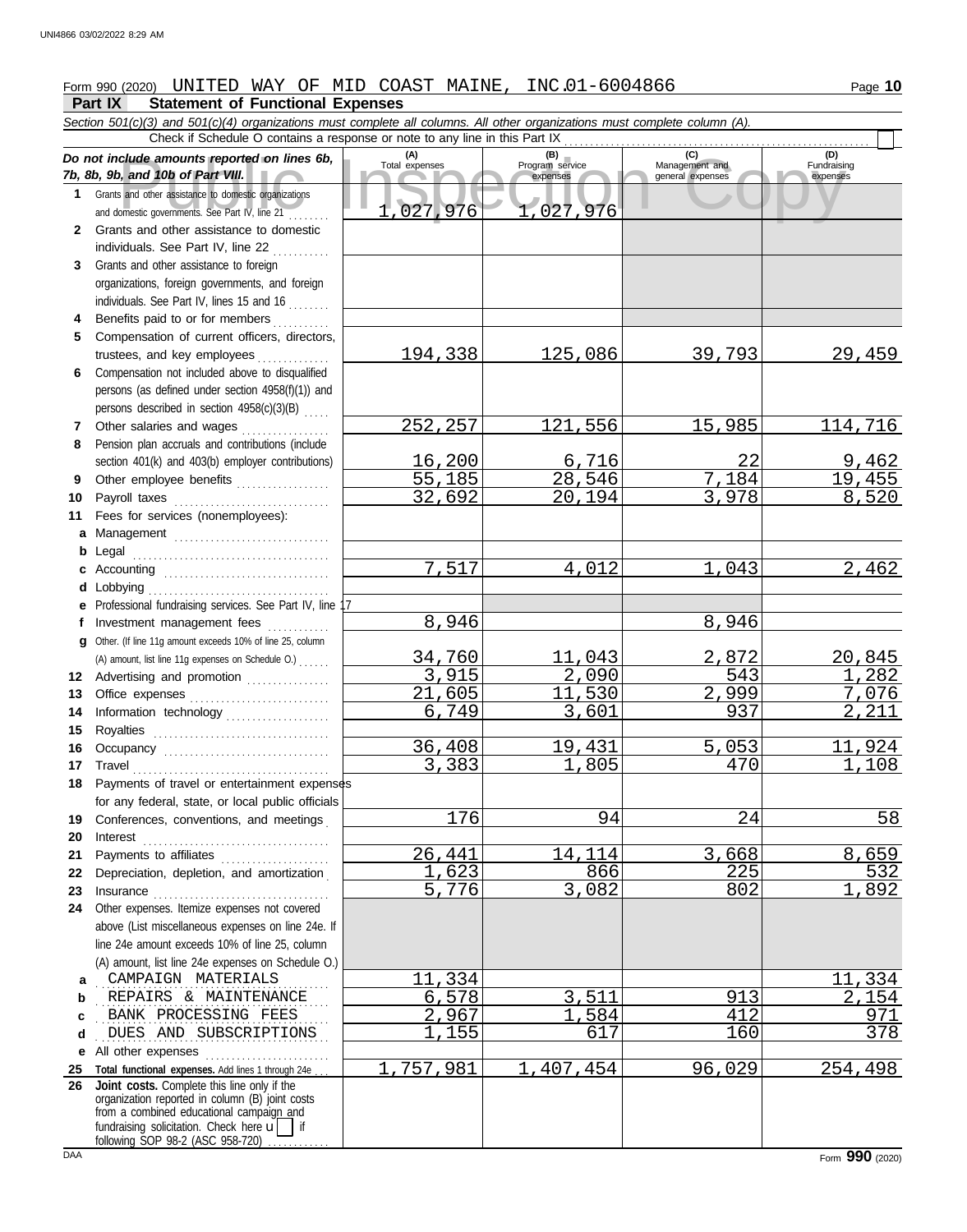### Form 990 (2020) UNITED WAY OF MID COAST MAINE, INC.01-6004866 **Part X Balance Sheet**

|                      |          | Check if Schedule O contains a response or note to any line in this Part X                  |                 |                 |                          |                         |                    |       |
|----------------------|----------|---------------------------------------------------------------------------------------------|-----------------|-----------------|--------------------------|-------------------------|--------------------|-------|
|                      |          |                                                                                             |                 |                 | (A)<br>Beginning of year |                         | (B)<br>End of year |       |
|                      | 1        | <u>a Inanac</u><br>Cash-non-interest-bearing                                                |                 |                 | 480                      | $\sqrt{1}$              |                    | 480   |
|                      | 2        |                                                                                             |                 |                 | 742,866                  | $\vert$ 2               | 683,090            |       |
|                      | 3        |                                                                                             |                 |                 | 626, 315                 | $\overline{\mathbf{3}}$ | 561,707            |       |
|                      | 4        |                                                                                             |                 |                 | 8,680                    | $\overline{\mathbf{4}}$ |                    |       |
|                      | 5        | Loans and other receivables from any current or former officer, director,                   |                 |                 |                          |                         |                    |       |
|                      |          | trustee, key employee, creator or founder, substantial contributor, or 35%                  |                 |                 |                          |                         |                    |       |
|                      |          | controlled entity or family member of any of these persons                                  |                 |                 |                          | 5                       |                    |       |
|                      | 6        | Loans and other receivables from other disqualified persons (as defined                     |                 |                 |                          |                         |                    |       |
|                      |          | under section $4958(f)(1)$ ), and persons described in section $4958(c)(3)(B)$ <sub>.</sub> |                 |                 |                          | 6                       |                    |       |
| Assets               | 7        |                                                                                             |                 |                 |                          | $\overline{7}$          |                    |       |
|                      | 8        | Inventories for sale or use                                                                 |                 |                 |                          | 8                       |                    |       |
|                      | 9        |                                                                                             |                 |                 | 4,838                    | 9                       |                    | 7,525 |
|                      |          | 10a Land, buildings, and equipment: cost or other                                           |                 |                 |                          |                         |                    |       |
|                      |          |                                                                                             |                 | <u> 146,412</u> |                          |                         |                    |       |
|                      |          | <b>b</b> Less: accumulated depreciation<br>.                                                | 10 <sub>b</sub> | 139,560         | 4,632                    | 10c                     |                    | 6,852 |
|                      | 11       | Investments-publicly traded securities                                                      |                 | 759,235         | 11                       | 846,608                 |                    |       |
|                      | 12       |                                                                                             |                 |                 | 12                       |                         |                    |       |
|                      | 13       |                                                                                             |                 | 13              |                          |                         |                    |       |
|                      | 14       | Intangible assets                                                                           |                 |                 | 14                       |                         |                    |       |
|                      | 15       | Other assets. See Part IV, line 11                                                          |                 | 383,697         | 15                       | 499,185                 |                    |       |
|                      | 16       |                                                                                             |                 |                 | 2,530,743                | 16                      | 2,605,447          |       |
|                      | 17       |                                                                                             |                 |                 | 41,918                   | 17                      | 44,041             |       |
|                      | 18       | Grants payable                                                                              | 542,666         | 18              | 543,139                  |                         |                    |       |
|                      | 19       |                                                                                             |                 | 19              |                          |                         |                    |       |
|                      | 20       |                                                                                             |                 |                 |                          | 20                      |                    |       |
|                      | 21       | Escrow or custodial account liability. Complete Part IV of Schedule D                       |                 |                 |                          | 21                      |                    |       |
|                      | 22       | Loans and other payables to any current or former officer, director,                        |                 |                 |                          |                         |                    |       |
| Liabilities          |          | trustee, key employee, creator or founder, substantial contributor, or 35%                  |                 |                 |                          |                         |                    |       |
|                      |          | controlled entity or family member of any of these persons                                  |                 |                 |                          | 22                      |                    |       |
|                      | 23       | Secured mortgages and notes payable to unrelated third parties                              |                 |                 |                          | 23                      |                    |       |
|                      | 24       | Unsecured notes and loans payable to unrelated third parties                                |                 |                 |                          | 24                      |                    |       |
|                      | 25       | Other liabilities (including federal income tax, payables to related third                  |                 |                 |                          |                         |                    |       |
|                      |          | parties, and other liabilities not included on lines 17-24). Complete Part X                |                 |                 |                          |                         |                    |       |
|                      |          | of Schedule D                                                                               |                 |                 | 100,100                  | 25                      |                    |       |
|                      |          | 26 Total liabilities. Add lines 17 through 25                                               |                 |                 | 684,684                  | 26                      | 587,180            |       |
|                      |          | Organizations that follow FASB ASC 958, check here $ X $                                    |                 |                 |                          |                         |                    |       |
|                      |          | and complete lines 27, 28, 32, and 33.                                                      |                 |                 |                          |                         |                    |       |
|                      | 27       | Net assets without donor restrictions                                                       |                 |                 | 1,266,411                | 27                      | <u>1,404,015</u>   |       |
|                      | 28       | Net assets with donor restrictions                                                          |                 |                 | 579,648                  | 28                      | 614,252            |       |
| <b>Fund Balances</b> |          | Organizations that do not follow FASB ASC 958, check here $\sqrt{\phantom{a}}$              |                 |                 |                          |                         |                    |       |
|                      |          | and complete lines 29 through 33.                                                           |                 |                 |                          |                         |                    |       |
|                      | 29       | Capital stock or trust principal, or current funds                                          |                 |                 |                          | 29<br>30                |                    |       |
|                      | 30       | Retained earnings, endowment, accumulated income, or other funds                            |                 |                 |                          | 31                      |                    |       |
| Net Assets or        | 31<br>32 | Total net assets or fund balances                                                           |                 |                 | 1,846,059                | 32                      | 2,018,267          |       |
|                      | 33       |                                                                                             |                 |                 | 2,530,743                | 33                      | 2,605,447          |       |
|                      |          |                                                                                             |                 |                 |                          |                         |                    |       |

Form **990** (2020)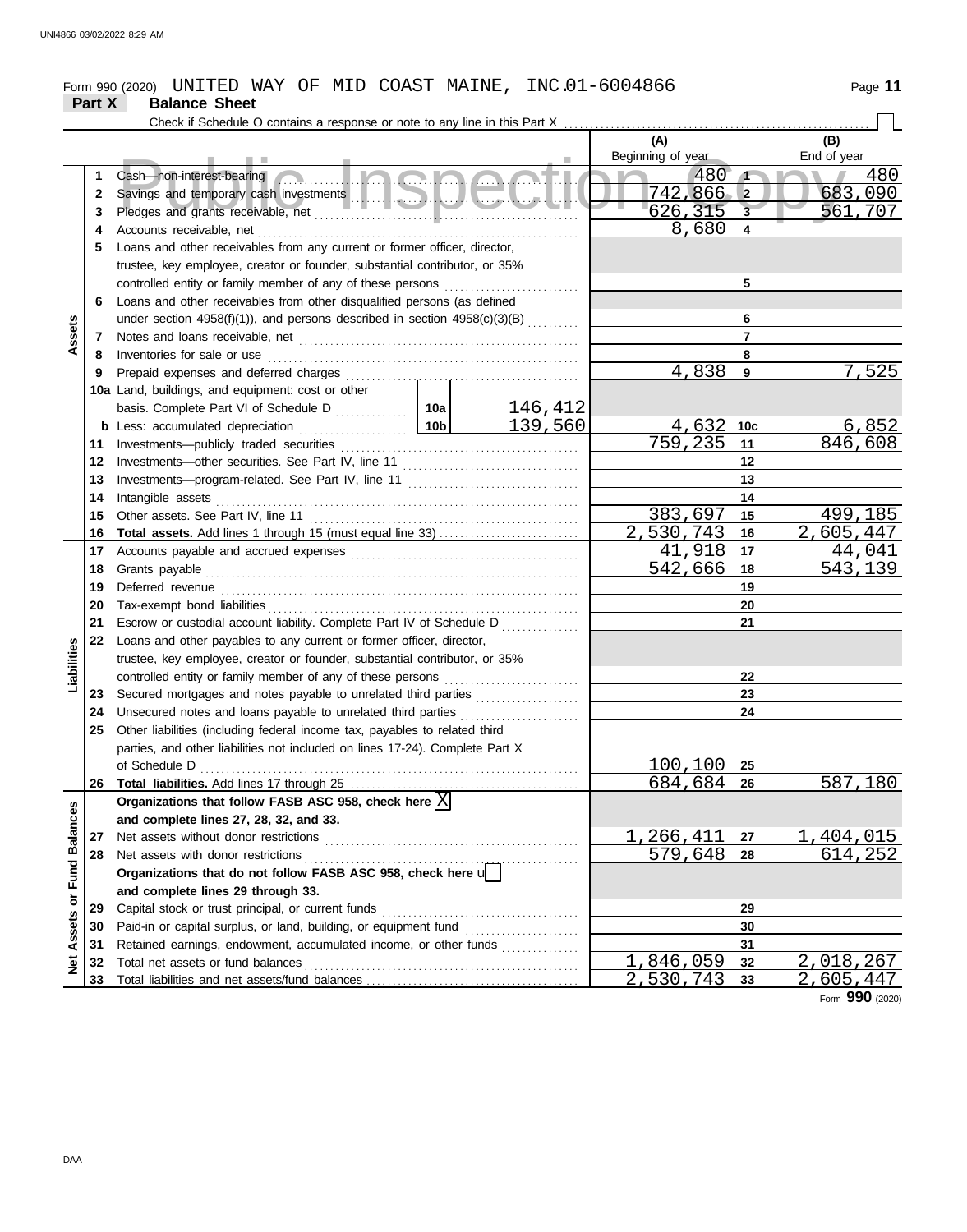|    | Form 990 (2020) UNITED WAY OF MID COAST MAINE, INC.01-6004866                                                      |                         |                |            | Page 12   |
|----|--------------------------------------------------------------------------------------------------------------------|-------------------------|----------------|------------|-----------|
|    | <b>Reconciliation of Net Assets</b><br>Part XI                                                                     |                         |                |            |           |
|    |                                                                                                                    |                         |                |            |           |
| 1  |                                                                                                                    | $\mathbf{1}$            |                | 1,787,862  |           |
| 2  |                                                                                                                    | $\mathbf{2}$            |                | 757,981    |           |
| 3  | Revenue less expenses. Subtract line 2 from line 1                                                                 | 3                       |                | 29,881     |           |
| 4  | Net assets or fund balances at beginning of year (must equal Part X, line 32, column (A))                          | $\overline{\mathbf{4}}$ |                | 1,846,059  |           |
| 5  | Net unrealized gains (losses) on investments entertainments and the material contract of the material contract of  |                         |                | 142,327    |           |
| 6  |                                                                                                                    | 6                       |                |            |           |
| 7  | Investment expenses                                                                                                | $\overline{7}$          |                |            |           |
| 8  | Prior period adjustments                                                                                           | 8                       |                |            |           |
| 9  | Other changes in net assets or fund balances (explain on Schedule O)                                               | 9                       |                |            |           |
| 10 | Net assets or fund balances at end of year. Combine lines 3 through 9 (must equal Part X, line                     |                         |                |            |           |
|    |                                                                                                                    | 10                      |                | 2,018,267  |           |
|    | <b>Financial Statements and Reporting</b><br>Part XII                                                              |                         |                |            |           |
|    |                                                                                                                    |                         |                |            |           |
|    |                                                                                                                    |                         |                | Yes        | <b>No</b> |
|    | X<br>1 Accounting method used to prepare the Form 990:     Cash<br>Accrual<br>Other                                |                         |                |            |           |
|    | If the organization changed its method of accounting from a prior year or checked "Other," explain in              |                         |                |            |           |
|    | Schedule O.                                                                                                        |                         |                |            |           |
|    | 2a Were the organization's financial statements compiled or reviewed by an independent accountant?                 |                         | 2a             |            | Χ         |
|    | If "Yes," check a box below to indicate whether the financial statements for the year were compiled or             |                         |                |            |           |
|    | reviewed on a separate basis, consolidated basis, or both:                                                         |                         |                |            |           |
|    | Consolidated basis<br>Both consolidated and separate basis<br>Separate basis<br>$\mathbf{1}$                       |                         |                |            |           |
|    | <b>b</b> Were the organization's financial statements audited by an independent accountant?                        |                         | 2b             | Χ          |           |
|    | If "Yes," check a box below to indicate whether the financial statements for the year were audited on a            |                         |                |            |           |
|    | separate basis, consolidated basis, or both:                                                                       |                         |                |            |           |
|    | IXI Separate basis<br>  Consolidated basis<br>  Both consolidated and separate basis                               |                         |                |            |           |
|    | c If "Yes" to line 2a or 2b, does the organization have a committee that assumes responsibility for oversight of   |                         |                |            |           |
|    | the audit, review, or compilation of its financial statements and selection of an independent accountant?          |                         | 2c             | X          |           |
|    | If the organization changed either its oversight process or selection process during the tax year, explain on      |                         |                |            |           |
|    | Schedule O.                                                                                                        |                         |                |            |           |
|    | 3a As a result of a federal award, was the organization required to undergo an audit or audits as set forth in the |                         |                |            |           |
|    | Single Audit Act and OMB Circular A-133?                                                                           |                         | 3a             |            | Χ         |
|    | b If "Yes," did the organization undergo the required audit or audits? If the organization did not undergo the     |                         |                |            |           |
|    | required audit or audits, explain why on Schedule O and describe any steps taken to undergo such audits            |                         | 3 <sub>b</sub> | <u>nnn</u> |           |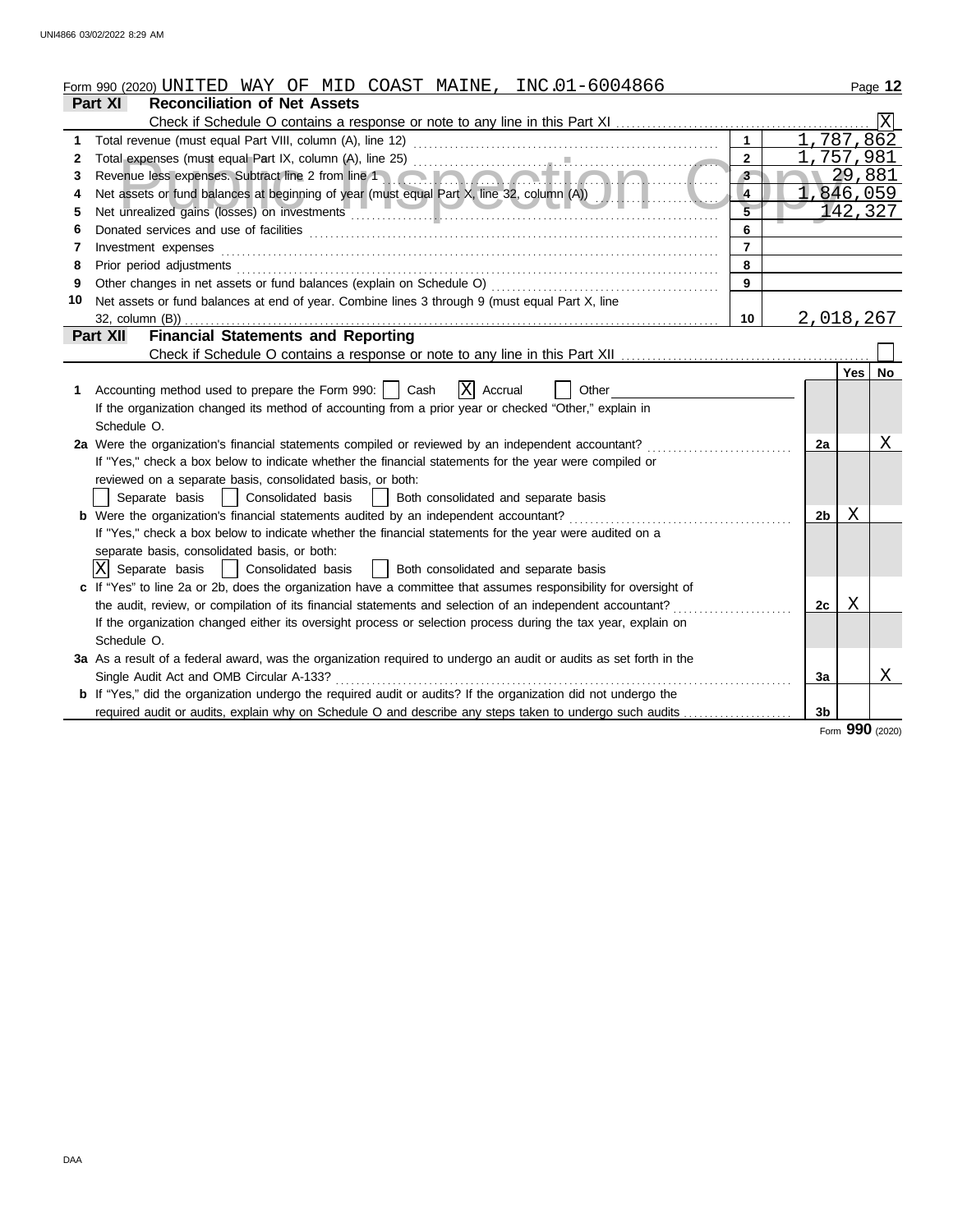| Form 990 (2020) UNITED WAY OF MID COAST MAINE,                                                                                   |                                                                |                                   |                          |                 |              |                                                                                                 |        | INC.01-6004866                                                |                                                                                                        | Page 8                                                          |
|----------------------------------------------------------------------------------------------------------------------------------|----------------------------------------------------------------|-----------------------------------|--------------------------|-----------------|--------------|-------------------------------------------------------------------------------------------------|--------|---------------------------------------------------------------|--------------------------------------------------------------------------------------------------------|-----------------------------------------------------------------|
| <b>Part VII</b>                                                                                                                  |                                                                |                                   |                          |                 |              |                                                                                                 |        |                                                               | Section A. Officers, Directors, Trustees, Key Employees, and Highest Compensated Employees (continued) |                                                                 |
| (A)<br>Name and title                                                                                                            | (B)<br>Average<br>hours<br>per week<br>(list any               |                                   |                          | (C)<br>Position |              | (do not check more than one<br>box, unless person is both an<br>officer and a director/trustee) |        | (D)<br>Reportable<br>compensation<br>from the<br>organization | (E)<br>Reportable<br>compensation<br>from related<br>organizations                                     | (F)<br>Estimated amount<br>of other<br>compensation<br>from the |
| Pu                                                                                                                               | hours for<br>related<br>organizations<br>below<br>dotted line) | Individual trustee<br>or director | Institutional<br>trustee | Officer         | Key employee | Highest compensatec<br>employee                                                                 | Former | (W-2/1099-MISC)                                               | (W-2/1099-MISC)                                                                                        | organization and<br>related organizations                       |
| (20)<br>NICK WILKOFF                                                                                                             |                                                                |                                   |                          |                 |              |                                                                                                 |        |                                                               |                                                                                                        |                                                                 |
| <b>DIRECTOR</b>                                                                                                                  | 3.00<br>0.00                                                   | X                                 |                          |                 |              |                                                                                                 |        | 0                                                             | 0                                                                                                      | $\mathbf 0$                                                     |
| (21)<br><b>SCOTT</b><br>ZAMER                                                                                                    |                                                                |                                   |                          |                 |              |                                                                                                 |        |                                                               |                                                                                                        |                                                                 |
|                                                                                                                                  | 3.00                                                           |                                   |                          |                 |              |                                                                                                 |        |                                                               |                                                                                                        |                                                                 |
| <b>DIRECTOR</b><br>(22)<br><b>BARBARA</b>                                                                                        | 0.00<br>REINERTSEN                                             | X                                 |                          |                 |              |                                                                                                 |        | 0                                                             | 0                                                                                                      | $\mathbf 0$                                                     |
|                                                                                                                                  | 40.00                                                          |                                   |                          |                 |              |                                                                                                 |        |                                                               |                                                                                                        |                                                                 |
| EXECUTIVE DIRECTOR                                                                                                               | 0.00                                                           |                                   |                          | X               |              |                                                                                                 |        | 109,150                                                       | 0                                                                                                      | 10,517                                                          |
| (23)<br>JOHN<br>WASHBURN                                                                                                         | 40.00                                                          |                                   |                          |                 |              |                                                                                                 |        |                                                               |                                                                                                        |                                                                 |
| FINANCE DIRECTOR                                                                                                                 | 0.00                                                           |                                   |                          | X               |              |                                                                                                 |        | 72,037                                                        | 0                                                                                                      | 6,976                                                           |
|                                                                                                                                  |                                                                |                                   |                          |                 |              |                                                                                                 |        |                                                               |                                                                                                        |                                                                 |
|                                                                                                                                  |                                                                |                                   |                          |                 |              |                                                                                                 |        |                                                               |                                                                                                        |                                                                 |
|                                                                                                                                  |                                                                |                                   |                          |                 |              |                                                                                                 |        |                                                               |                                                                                                        |                                                                 |
|                                                                                                                                  |                                                                |                                   |                          |                 |              |                                                                                                 |        |                                                               |                                                                                                        |                                                                 |
|                                                                                                                                  |                                                                |                                   |                          |                 |              | u                                                                                               |        | 181,187                                                       |                                                                                                        | 17,493                                                          |
| Total from continuation sheets to Part VII, Section A                                                                            |                                                                |                                   |                          |                 |              | u                                                                                               |        |                                                               |                                                                                                        |                                                                 |
| Total number of individuals (including but not limited to those listed above) who received more than \$100,000 of<br>2           |                                                                |                                   |                          |                 |              |                                                                                                 |        |                                                               |                                                                                                        |                                                                 |
| reportable compensation from the organization $\mathbf u$                                                                        |                                                                |                                   |                          |                 |              |                                                                                                 |        |                                                               |                                                                                                        | Yes<br>No                                                       |
| Did the organization list any former officer, director, trustee, key employee, or highest compensated<br>3                       |                                                                |                                   |                          |                 |              |                                                                                                 |        |                                                               |                                                                                                        |                                                                 |
| For any individual listed on line 1a, is the sum of reportable compensation and other compensation from the<br>4                 |                                                                |                                   |                          |                 |              |                                                                                                 |        |                                                               |                                                                                                        | 3                                                               |
| organization and related organizations greater than \$150,000? If "Yes," complete Schedule J for such                            |                                                                |                                   |                          |                 |              |                                                                                                 |        |                                                               |                                                                                                        | 4                                                               |
| Did any person listed on line 1a receive or accrue compensation from any unrelated organization or individual<br>5               |                                                                |                                   |                          |                 |              |                                                                                                 |        |                                                               |                                                                                                        |                                                                 |
| Section B. Independent Contractors                                                                                               |                                                                |                                   |                          |                 |              |                                                                                                 |        |                                                               |                                                                                                        | 5                                                               |
| Complete this table for your five highest compensated independent contractors that received more than \$100,000 of<br>1          |                                                                |                                   |                          |                 |              |                                                                                                 |        |                                                               |                                                                                                        |                                                                 |
| compensation from the organization. Report compensation for the calendar year ending with or within the organization's tax year. | (A)<br>Name and business address                               |                                   |                          |                 |              |                                                                                                 |        |                                                               | (B)<br>Description of services                                                                         | (C)<br>Compensation                                             |
|                                                                                                                                  |                                                                |                                   |                          |                 |              |                                                                                                 |        |                                                               |                                                                                                        |                                                                 |
|                                                                                                                                  |                                                                |                                   |                          |                 |              |                                                                                                 |        |                                                               |                                                                                                        |                                                                 |
|                                                                                                                                  |                                                                |                                   |                          |                 |              |                                                                                                 |        |                                                               |                                                                                                        |                                                                 |
|                                                                                                                                  |                                                                |                                   |                          |                 |              |                                                                                                 |        |                                                               |                                                                                                        |                                                                 |
|                                                                                                                                  |                                                                |                                   |                          |                 |              |                                                                                                 |        |                                                               |                                                                                                        |                                                                 |
|                                                                                                                                  |                                                                |                                   |                          |                 |              |                                                                                                 |        |                                                               |                                                                                                        |                                                                 |
|                                                                                                                                  |                                                                |                                   |                          |                 |              |                                                                                                 |        |                                                               |                                                                                                        |                                                                 |
| Total number of independent contractors (including but not limited to those listed above) who<br>2                               |                                                                |                                   |                          |                 |              |                                                                                                 |        |                                                               |                                                                                                        |                                                                 |

**2** Total number of independent contractors (including but not limited to those listed above) who received more than \$100,000 of compensation from the organization u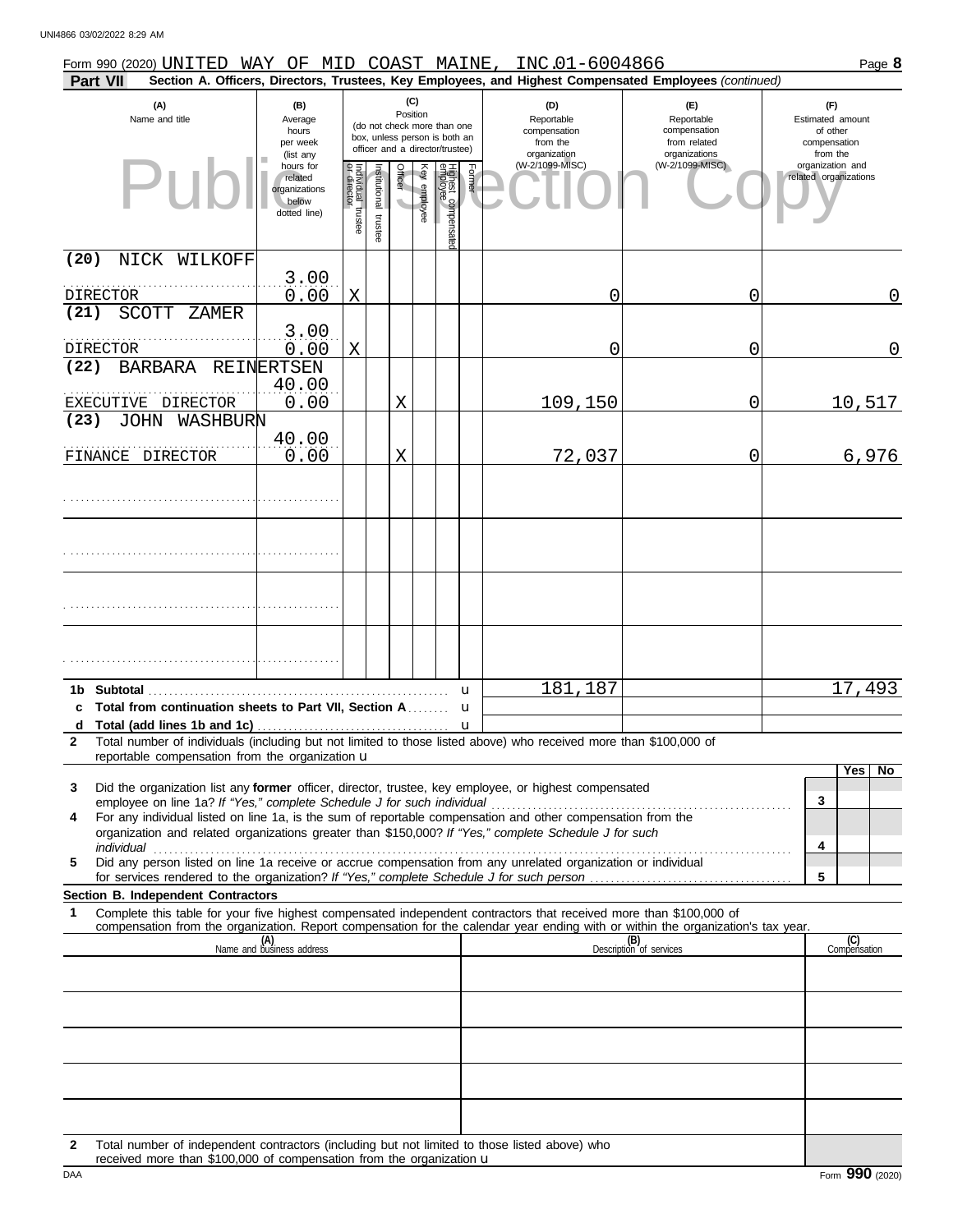|        | <b>SCHEDULE A</b>                                                                                                                                                                                |                                               | <b>Public Charity Status and Public Support</b>                                                                          |      |                                                      |                                                                                                                                                                                                                                                                 | OMB No. 1545-0047                    |  |  |  |  |
|--------|--------------------------------------------------------------------------------------------------------------------------------------------------------------------------------------------------|-----------------------------------------------|--------------------------------------------------------------------------------------------------------------------------|------|------------------------------------------------------|-----------------------------------------------------------------------------------------------------------------------------------------------------------------------------------------------------------------------------------------------------------------|--------------------------------------|--|--|--|--|
|        | (Form 990 or 990-EZ)                                                                                                                                                                             |                                               | Complete if the organization is a section $501(c)(3)$ organization or a section $4947(a)(1)$ nonexempt charitable trust. | 2020 |                                                      |                                                                                                                                                                                                                                                                 |                                      |  |  |  |  |
|        | Department of the Treasury                                                                                                                                                                       |                                               | La Attach to Form 990 or Form 990-EZ.                                                                                    |      |                                                      |                                                                                                                                                                                                                                                                 | Open to Public                       |  |  |  |  |
|        | Internal Revenue Service                                                                                                                                                                         |                                               | <b>u</b> Go to <i>www.irs.gov/Form990</i> for instructions and the latest information.                                   |      |                                                      |                                                                                                                                                                                                                                                                 | Inspection                           |  |  |  |  |
|        | Name of the organization                                                                                                                                                                         |                                               | UNITED WAY OF MID COAST MAINE                                                                                            |      | <b>INC</b>                                           | Employer identification number<br>$01 - 6004866$                                                                                                                                                                                                                |                                      |  |  |  |  |
|        | Part I                                                                                                                                                                                           |                                               |                                                                                                                          |      |                                                      | Reason for Public Charity Status. (All organizations must complete this part.) See instructions.                                                                                                                                                                |                                      |  |  |  |  |
|        |                                                                                                                                                                                                  |                                               | The organization is not a private foundation because it is: (For lines 1 through 12, check only one box.)                |      |                                                      |                                                                                                                                                                                                                                                                 |                                      |  |  |  |  |
| 1      |                                                                                                                                                                                                  |                                               | A church, convention of churches, or association of churches described in <b>section 170(b)(1)(A)(i).</b>                |      |                                                      |                                                                                                                                                                                                                                                                 |                                      |  |  |  |  |
| 2      |                                                                                                                                                                                                  |                                               | A school described in section 170(b)(1)(A)(ii). (Attach Schedule E (Form 990 or 990-EZ).)                                |      |                                                      |                                                                                                                                                                                                                                                                 |                                      |  |  |  |  |
| 3<br>4 |                                                                                                                                                                                                  |                                               | A hospital or a cooperative hospital service organization described in section 170(b)(1)(A)(iii).                        |      |                                                      | A medical research organization operated in conjunction with a hospital described in section 170(b)(1)(A)(iii). Enter the hospital's name,                                                                                                                      |                                      |  |  |  |  |
|        | city, and state:                                                                                                                                                                                 |                                               |                                                                                                                          |      |                                                      |                                                                                                                                                                                                                                                                 |                                      |  |  |  |  |
| 5      |                                                                                                                                                                                                  |                                               |                                                                                                                          |      |                                                      | An organization operated for the benefit of a college or university owned or operated by a governmental unit described in                                                                                                                                       |                                      |  |  |  |  |
|        |                                                                                                                                                                                                  | section 170(b)(1)(A)(iv). (Complete Part II.) |                                                                                                                          |      |                                                      |                                                                                                                                                                                                                                                                 |                                      |  |  |  |  |
| 6      |                                                                                                                                                                                                  |                                               | A federal, state, or local government or governmental unit described in section 170(b)(1)(A)(v).                         |      |                                                      |                                                                                                                                                                                                                                                                 |                                      |  |  |  |  |
| 7      | ΙX<br>An organization that normally receives a substantial part of its support from a governmental unit or from the general public<br>described in section 170(b)(1)(A)(vi). (Complete Part II.) |                                               |                                                                                                                          |      |                                                      |                                                                                                                                                                                                                                                                 |                                      |  |  |  |  |
| 8      |                                                                                                                                                                                                  |                                               | A community trust described in section 170(b)(1)(A)(vi). (Complete Part II.)                                             |      |                                                      |                                                                                                                                                                                                                                                                 |                                      |  |  |  |  |
| 9      | university:                                                                                                                                                                                      |                                               |                                                                                                                          |      |                                                      | An agricultural research organization described in section 170(b)(1)(A)(ix) operated in conjunction with a land-grant college<br>or university or a non-land-grant college of agriculture (see instructions). Enter the name, city, and state of the college or |                                      |  |  |  |  |
| 10     |                                                                                                                                                                                                  |                                               |                                                                                                                          |      |                                                      | An organization that normally receives: (1) more than 33 1/3% of its support from contributions, membership fees, and gross                                                                                                                                     |                                      |  |  |  |  |
|        |                                                                                                                                                                                                  |                                               |                                                                                                                          |      |                                                      | receipts from activities related to its exempt functions, subject to certain exceptions; and (2) no more than 331/3% of its                                                                                                                                     |                                      |  |  |  |  |
|        |                                                                                                                                                                                                  |                                               | acquired by the organization after June 30, 1975. See section 509(a)(2). (Complete Part III.)                            |      |                                                      | support from gross investment income and unrelated business taxable income (less section 511 tax) from businesses                                                                                                                                               |                                      |  |  |  |  |
| 11     |                                                                                                                                                                                                  |                                               | An organization organized and operated exclusively to test for public safety. See section 509(a)(4).                     |      |                                                      |                                                                                                                                                                                                                                                                 |                                      |  |  |  |  |
| 12     |                                                                                                                                                                                                  |                                               |                                                                                                                          |      |                                                      | An organization organized and operated exclusively for the benefit of, to perform the functions of, or to carry out the purposes                                                                                                                                |                                      |  |  |  |  |
|        |                                                                                                                                                                                                  |                                               |                                                                                                                          |      |                                                      | of one or more publicly supported organizations described in section $509(a)(1)$ or section $509(a)(2)$ . See section $509(a)(3)$ .                                                                                                                             |                                      |  |  |  |  |
|        | a                                                                                                                                                                                                |                                               |                                                                                                                          |      |                                                      | Check the box in lines 12a through 12d that describes the type of supporting organization and complete lines 12e, 12f, and 12g.<br>Type I. A supporting organization operated, supervised, or controlled by its supported organization(s), typically by giving  |                                      |  |  |  |  |
|        |                                                                                                                                                                                                  |                                               | the supported organization(s) the power to regularly appoint or elect a majority of the directors or trustees of the     |      |                                                      |                                                                                                                                                                                                                                                                 |                                      |  |  |  |  |
|        |                                                                                                                                                                                                  |                                               | supporting organization. You must complete Part IV, Sections A and B.                                                    |      |                                                      |                                                                                                                                                                                                                                                                 |                                      |  |  |  |  |
|        | b                                                                                                                                                                                                |                                               |                                                                                                                          |      |                                                      | Type II. A supporting organization supervised or controlled in connection with its supported organization(s), by having                                                                                                                                         |                                      |  |  |  |  |
|        |                                                                                                                                                                                                  |                                               | organization(s). You must complete Part IV, Sections A and C.                                                            |      |                                                      | control or management of the supporting organization vested in the same persons that control or manage the supported                                                                                                                                            |                                      |  |  |  |  |
|        | с                                                                                                                                                                                                |                                               | its supported organization(s) (see instructions). You must complete Part IV, Sections A, D, and E.                       |      |                                                      | Type III functionally integrated. A supporting organization operated in connection with, and functionally integrated with,                                                                                                                                      |                                      |  |  |  |  |
|        | d                                                                                                                                                                                                |                                               |                                                                                                                          |      |                                                      | Type III non-functionally integrated. A supporting organization operated in connection with its supported organization(s)                                                                                                                                       |                                      |  |  |  |  |
|        |                                                                                                                                                                                                  |                                               |                                                                                                                          |      |                                                      | that is not functionally integrated. The organization generally must satisfy a distribution requirement and an attentiveness                                                                                                                                    |                                      |  |  |  |  |
|        |                                                                                                                                                                                                  |                                               | requirement (see instructions). You must complete Part IV, Sections A and D, and Part V.                                 |      |                                                      |                                                                                                                                                                                                                                                                 |                                      |  |  |  |  |
|        | е                                                                                                                                                                                                |                                               | functionally integrated, or Type III non-functionally integrated supporting organization.                                |      |                                                      | Check this box if the organization received a written determination from the IRS that it is a Type I, Type II, Type III                                                                                                                                         |                                      |  |  |  |  |
|        | f                                                                                                                                                                                                | Enter the number of supported organizations   |                                                                                                                          |      |                                                      |                                                                                                                                                                                                                                                                 |                                      |  |  |  |  |
|        | g                                                                                                                                                                                                |                                               | Provide the following information about the supported organization(s).                                                   |      |                                                      |                                                                                                                                                                                                                                                                 |                                      |  |  |  |  |
|        | (i) Name of supported<br>organization                                                                                                                                                            | (ii) EIN                                      | (iii) Type of organization<br>(described on lines 1-10                                                                   |      | (iv) Is the organization<br>listed in your governing | (v) Amount of monetary<br>support (see                                                                                                                                                                                                                          | (vi) Amount of<br>other support (see |  |  |  |  |
|        |                                                                                                                                                                                                  |                                               | above (see instructions))                                                                                                |      | document?                                            | instructions)                                                                                                                                                                                                                                                   | instructions)                        |  |  |  |  |
|        |                                                                                                                                                                                                  |                                               |                                                                                                                          | Yes  | No                                                   |                                                                                                                                                                                                                                                                 |                                      |  |  |  |  |
| (A)    |                                                                                                                                                                                                  |                                               |                                                                                                                          |      |                                                      |                                                                                                                                                                                                                                                                 |                                      |  |  |  |  |
| (B)    |                                                                                                                                                                                                  |                                               |                                                                                                                          |      |                                                      |                                                                                                                                                                                                                                                                 |                                      |  |  |  |  |
|        |                                                                                                                                                                                                  |                                               |                                                                                                                          |      |                                                      |                                                                                                                                                                                                                                                                 |                                      |  |  |  |  |
| (C)    |                                                                                                                                                                                                  |                                               |                                                                                                                          |      |                                                      |                                                                                                                                                                                                                                                                 |                                      |  |  |  |  |
| (D)    |                                                                                                                                                                                                  |                                               |                                                                                                                          |      |                                                      |                                                                                                                                                                                                                                                                 |                                      |  |  |  |  |
| (E)    |                                                                                                                                                                                                  |                                               |                                                                                                                          |      |                                                      |                                                                                                                                                                                                                                                                 |                                      |  |  |  |  |
|        |                                                                                                                                                                                                  |                                               |                                                                                                                          |      |                                                      |                                                                                                                                                                                                                                                                 |                                      |  |  |  |  |
| Total  |                                                                                                                                                                                                  |                                               |                                                                                                                          |      |                                                      |                                                                                                                                                                                                                                                                 | Sebedule A (Ferm 000 er 000 EZ) 2020 |  |  |  |  |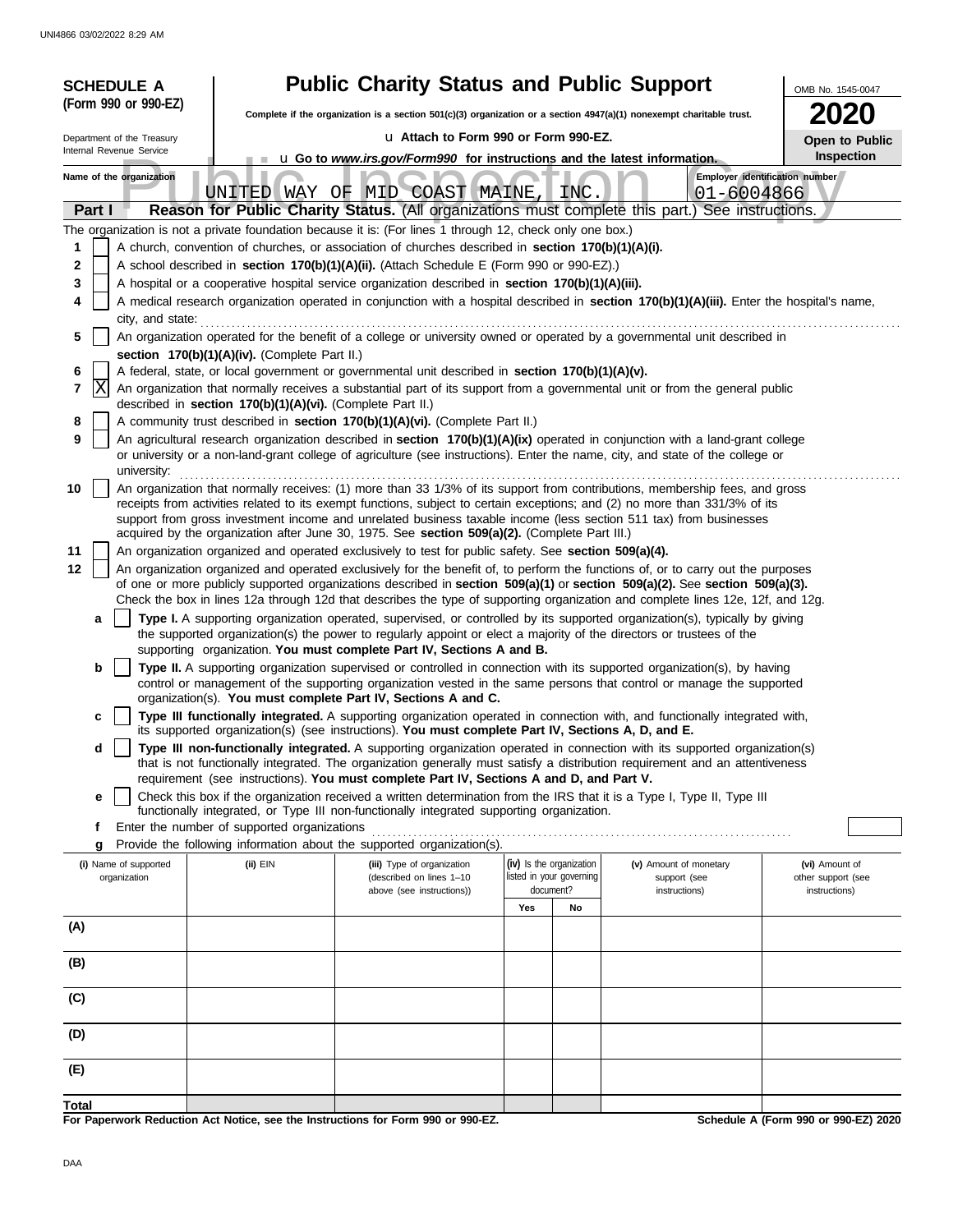**A. Public Support**<br>year (or fiscal year beginning in) **u** (a) 2016 (b) 2017 (c) 2018 (d) 2019 (e) 2020 (f)<br>s, grants, contributions, and therefore received. (Do not (Explain in Part VI.) . . . . . . . . . . . . . . . . . . . governmental unit or publicly **Section A. Public Support Total support.** Add lines 7 through 10 loss from the sale of capital assets Other income. Do not include gain or is regularly carried on ................. activities, whether or not the business Net income from unrelated business rents, royalties, and income from payments received on securities loans, Gross income from interest, dividends, line 1 that exceeds 2% of the amount supported organization) included on each person (other than a The portion of total contributions by **Total.** Add lines 1 through 3 .......... The value of services or facilities to or expended on its behalf ......... organization's benefit and either paid Tax revenues levied for the First 5 years. If the Form 990 is for the organization's first, second, third, fourth, or fifth tax year as a section 501(c)(3) Gross receipts from related activities, etc. (see instructions) . . . . . . . . . . . . . . . . . . . . . . . . . . . . . . . . . . . . . . . . . . . . . . . . . . . . . . . . . . . . . . . Amounts from line 4 Public support. Subtract line 5 from line 4 include any "unusual grants.") . . . . . . . . membership fees received. (Do not Gifts, grants, contributions, and Schedule A (Form 990 or 990-EZ) 2020 Page **2** UNITED WAY OF MID COAST MAINE, INC.01-6004866 **13 12 11 9 8 6 4 3 2 1 (a)** 2016 **(b)** 2017 **(c)** 2018 **(d)** 2019 **(e)** 2020 (Complete only if you checked the box on line 5, 7, or 8 of Part I or if the organization failed to qualify under **Part II Support Schedule for Organizations Described in Sections 170(b)(1)(A)(iv) and 170(b)(1)(A)(vi)** Calendar year (or fiscal year beginning in)  $\cdot$  **(a)** 2016 (b) 2017 (c) 2018 (d) 2019 (d) 2019 (e) 2020 (f) Total furnished by a governmental unit to the organization without charge **5 Section B. Total Support 7** similar sources **10** organization, check this box and stop here **Section C. Computation of Public Support Percentage 12 14** Public support percentage for 2020 (line 6, column (f) divided by line 11, column (f)) . . . . . . . . . . . . . . . . . . . . . . . . . . . . . . . . . . . . . . Public support percentage from 2019 Schedule A, Part II, line 14 . . . . . . . . . . . . . . . . . . . . . . . . . . . . . . . . . . . . . . . . . . . . . . . . . . . . . . . . . . **15 16a 33 1/3% support test—2020.** If the organization did not check the box on line 13, and line 14 is 33 1/3% or more, check this box and stop here. The organization qualifies as a publicly supported organization .............. **b 33 1/3% support test—2019.** If the organization did not check a box on line 13 or 16a, and line 15 is 33 1/3% or more, check this box and **stop here.** The organization qualifies as a publicly supported organization . . . . . . . . . . . . . . . . . . . . . . . . . . . . . . . . . . . . . . . . . . . . . . . . . . . . . . **17a 10%-facts-and-circumstances test—2020.** If the organization did not check a box on line 13, 16a, or 16b, and line 14 is 10% or more, and if the organization meets the "facts-and-circumstances" test, check this box and **stop here.** Explain in Part VI how the organization meets the "facts-and-circumstances" test. The organization qualifies as a publicly supported **b 10%-facts-and-circumstances test—2019.** If the organization did not check a box on line 13, 16a, 16b, or 17a, and line in Part VI how the organization meets the "facts-and-circumstances" test. The organization qualifies as a publicly supported 15 is 10% or more, and if the organization meets the "facts-and-circumstances" test, check this box and **stop here.** Explain **18 Private foundation.** If the organization did not check a box on line 13, 16a, 16b, 17a, or 17b, check this box and see **14 15** 98.56 % % 97.15 Calendar year (or fiscal year beginning in)  $\mathbf{u}$  (a) 2016 (b) 2017 (c) 2018 (d) 2019 (e) 2020 (f) Total Part III. If the organization fails to qualify under the tests listed below, please complete Part III.) **(a)** 2016 shown on line 11, column (f)  $\ldots$ organization . . . . . . . . . . . . . . . . . . . . . . . . . . . . . . . . . . . . . . . . . . . . . . . . . . . . . . . . . . . . . . . . . . . . . . . . . . . . . . . . . . . . . . . . . . . . . . . . . . . . . . . . . . . . . . . . . . . . . . . . . . . . . . . . . . . . . . organization and the contract of the contract of the contract of the contract of the contract of the contract of the contract of the contract of the contract of the contract of the contract of the contract of the contract **instructions** u **(b)** 2017 **(c)** 2018 **(d)** 2019 **(e)** 2020 1,982,711 1,876,073 1,788,654 1,923,560 1,756,954 9,327,952 1,982,711 1,876,073 1,788,654 1,923,560 1,756,954 9,327,952 72,791 9,255,161 1,982,711 1,876,073 1,788,654 1,923,560 1,756,954 9,327,952 7,673 14,041 23,400 15,392 1,705 62,211 9,390,163 144,980  $\overline{X}$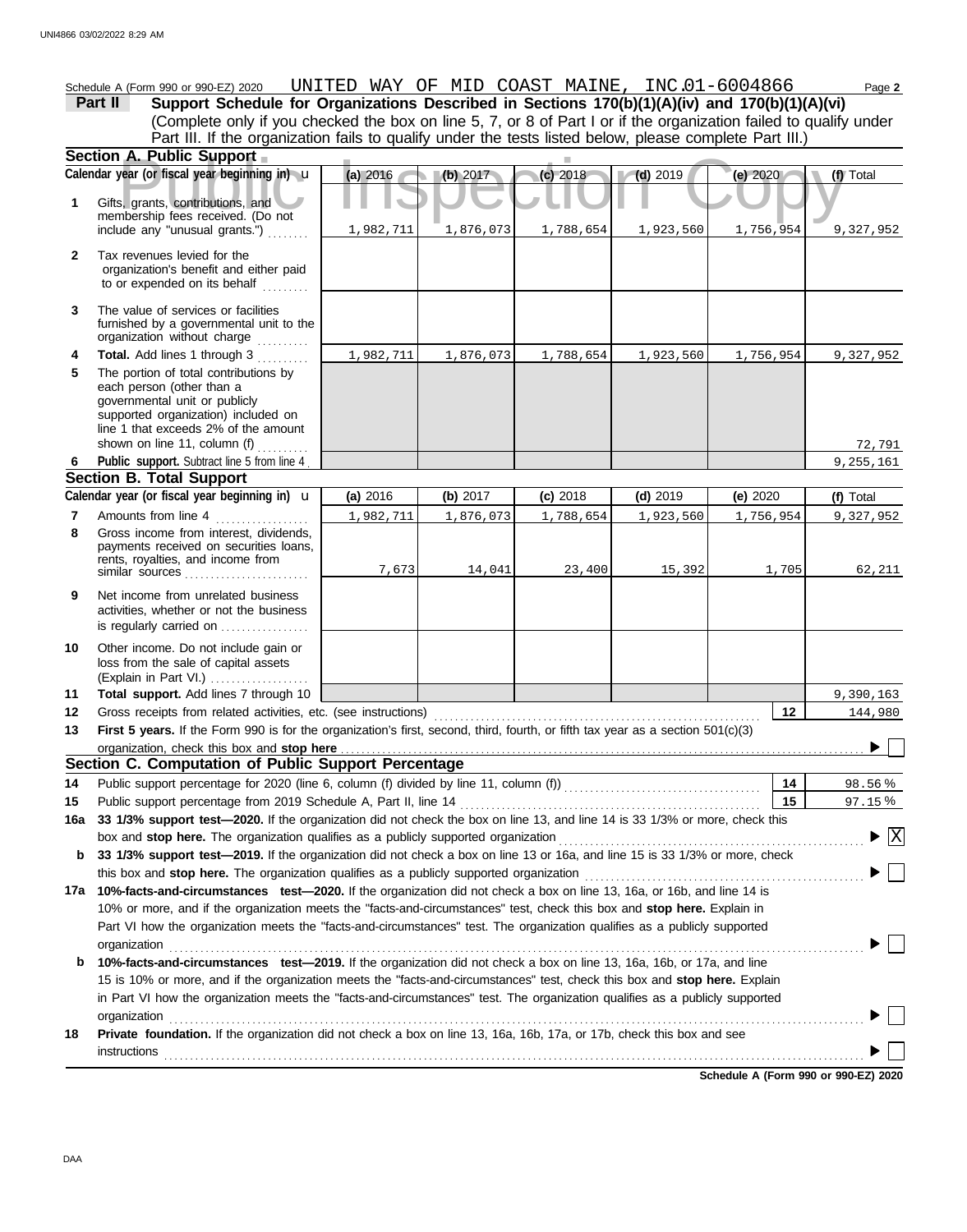|  | J or 990-EZ'<br><sub>1</sub> 2020<br>Schedule<br>990c<br>$4$ - orm $\approx$ | UNTTED<br>. | -----<br>WA_ | ОF | м | n.<br>COAST | MAINE | $- - - -$<br>$\overline{ }$<br>N0<br>166<br>--<br>$\sim$ | $a$ <sub>de</sub> $a$ |
|--|------------------------------------------------------------------------------|-------------|--------------|----|---|-------------|-------|----------------------------------------------------------|-----------------------|
|--|------------------------------------------------------------------------------|-------------|--------------|----|---|-------------|-------|----------------------------------------------------------|-----------------------|

**Part III Support Schedule for Organizations Described in Section 509(a)(2)** (Complete only if you checked the box on line 10 of Part I or if the organization failed to qualify under Part II. If the organization fails to qualify under the tests listed below, please complete Part II.)

|              | <b>Section A. Public Support</b>                                                                                                                                                                                                                                 |          |          |            |            |            |           |
|--------------|------------------------------------------------------------------------------------------------------------------------------------------------------------------------------------------------------------------------------------------------------------------|----------|----------|------------|------------|------------|-----------|
|              | Calendar year (or fiscal year beginning in) u                                                                                                                                                                                                                    | (a) 2016 | (b) 2017 | $(c)$ 2018 | $(d)$ 2019 | (e) 2020   | (f) Total |
| $\mathbf{1}$ | Gifts, grants, contributions, and membership fees<br>received. (Do not include any "unusual grants.")                                                                                                                                                            |          |          |            |            |            |           |
| $\mathbf{2}$ | Gross receipts from admissions, merchandise<br>sold or services performed, or facilities<br>furnished in any activity that is related to the<br>organization's tax-exempt purpose                                                                                |          |          |            |            |            |           |
| 3            | Gross receipts from activities that are not an<br>unrelated trade or business under section 513                                                                                                                                                                  |          |          |            |            |            |           |
| 4            | Tax revenues levied for the<br>organization's benefit and either paid<br>to or expended on its behalf                                                                                                                                                            |          |          |            |            |            |           |
| 5<br>6       | The value of services or facilities<br>furnished by a governmental unit to the<br>organization without charge<br>Total. Add lines 1 through 5<br><u>.</u>                                                                                                        |          |          |            |            |            |           |
|              | <b>7a</b> Amounts included on lines 1, 2, and 3<br>received from disqualified persons                                                                                                                                                                            |          |          |            |            |            |           |
| b            | Amounts included on lines 2 and 3<br>received from other than disqualified<br>persons that exceed the greater of \$5,000<br>or 1% of the amount on line 13 for the year                                                                                          |          |          |            |            |            |           |
| c            | Add lines 7a and 7b                                                                                                                                                                                                                                              |          |          |            |            |            |           |
| 8            | Public support. (Subtract line 7c from                                                                                                                                                                                                                           |          |          |            |            |            |           |
|              |                                                                                                                                                                                                                                                                  |          |          |            |            |            |           |
|              | <b>Section B. Total Support</b>                                                                                                                                                                                                                                  |          |          |            |            |            |           |
|              | Calendar year (or fiscal year beginning in) $\mathbf u$                                                                                                                                                                                                          | (a) 2016 | (b) 2017 | $(c)$ 2018 | $(d)$ 2019 | (e) $2020$ | (f) Total |
| 9            | Amounts from line 6                                                                                                                                                                                                                                              |          |          |            |            |            |           |
| 10a          | Gross income from interest, dividends,<br>payments received on securities loans, rents,<br>royalties, and income from similar sources.                                                                                                                           |          |          |            |            |            |           |
|              | Unrelated business taxable income (less<br>section 511 taxes) from businesses<br>acquired after June 30, 1975                                                                                                                                                    |          |          |            |            |            |           |
| C            | Add lines 10a and 10b                                                                                                                                                                                                                                            |          |          |            |            |            |           |
| 11           | Net income from unrelated business<br>activities not included in line 10b, whether<br>or not the business is regularly carried on                                                                                                                                |          |          |            |            |            |           |
| 12           | Other income. Do not include gain or<br>loss from the sale of capital assets<br>(Explain in Part VI.)                                                                                                                                                            |          |          |            |            |            |           |
| 13           | Total support. (Add lines 9, 10c, 11,                                                                                                                                                                                                                            |          |          |            |            |            |           |
|              | and 12.)                                                                                                                                                                                                                                                         |          |          |            |            |            |           |
| 14           | First 5 years. If the Form 990 is for the organization's first, second, third, fourth, or fifth tax year as a section 501(c)(3)                                                                                                                                  |          |          |            |            |            |           |
|              | organization, check this box and stop here                                                                                                                                                                                                                       |          |          |            |            |            |           |
|              | Section C. Computation of Public Support Percentage                                                                                                                                                                                                              |          |          |            |            |            |           |
| 15           |                                                                                                                                                                                                                                                                  |          |          |            |            | 15         | %         |
| 16           |                                                                                                                                                                                                                                                                  |          |          |            |            | 16         | %         |
|              | Section D. Computation of Investment Income Percentage                                                                                                                                                                                                           |          |          |            |            |            |           |
| 17           |                                                                                                                                                                                                                                                                  |          |          |            |            | 17         | %         |
|              | 18 Investment income percentage from 2019 Schedule A, Part III, line 17                                                                                                                                                                                          |          |          |            |            | 18         | %         |
|              | 19a 33 1/3% support tests—2020. If the organization did not check the box on line 14, and line 15 is more than 33 1/3%, and line                                                                                                                                 |          |          |            |            |            |           |
|              | 17 is not more than 33 1/3%, check this box and stop here. The organization qualifies as a publicly supported organization.<br>33 1/3% support tests—2019. If the organization did not check a box on line 14 or line 19a, and line 16 is more than 33 1/3%, and |          |          |            |            |            |           |
| b            | line 18 is not more than 33 1/3%, check this box and stop here. The organization qualifies as a publicly supported organization                                                                                                                                  |          |          |            |            |            |           |
| 20           |                                                                                                                                                                                                                                                                  |          |          |            |            |            |           |
|              |                                                                                                                                                                                                                                                                  |          |          |            |            |            |           |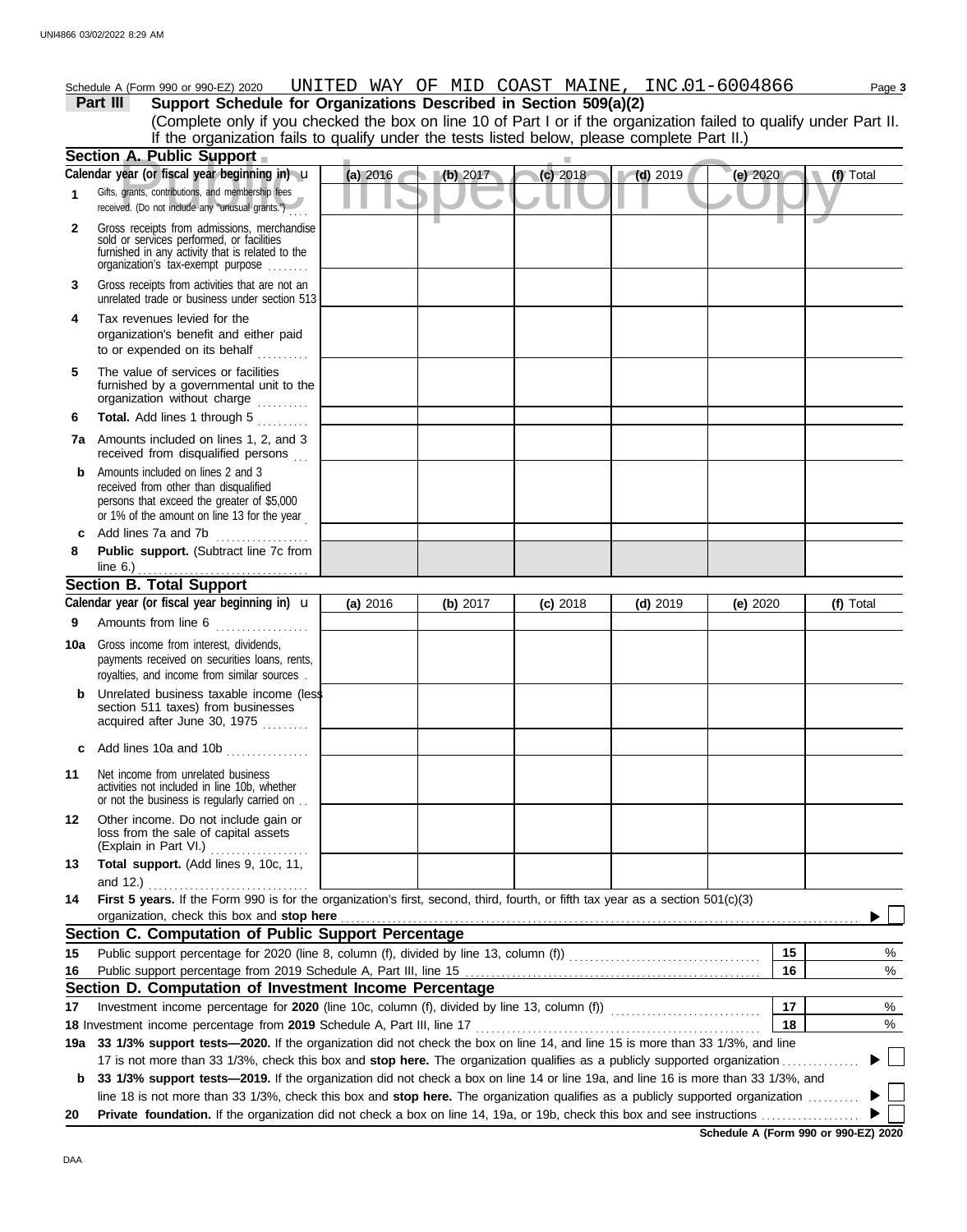|     | UNITED WAY OF MID COAST MAINE, INC.01-6004866<br>Schedule A (Form 990 or 990-EZ) 2020                                                                                                 |                | Page 4 |
|-----|---------------------------------------------------------------------------------------------------------------------------------------------------------------------------------------|----------------|--------|
|     | <b>Supporting Organizations</b><br>Part IV                                                                                                                                            |                |        |
|     | (Complete only if you checked a box in line 12 on Part I. If you checked box 12a, Part I, complete Sections A                                                                         |                |        |
|     | and B. If you checked box 12b, Part I, complete Sections A and C. If you checked box 12c, Part I, complete                                                                            |                |        |
|     | Sections A, D, and E. If you checked box 12d, Part I, complete Sections A and D, and complete Part V.)<br>Section A. All Supporting Organizations                                     |                |        |
|     |                                                                                                                                                                                       | Yes            | No     |
| 1   | Are all of the organization's supported organizations listed by name in the organization's governing                                                                                  |                |        |
|     | documents? If "No," describe in Part VI how the supported organizations are designated. If designated by                                                                              |                |        |
|     | class or purpose, describe the designation. If historic and continuing relationship, explain.                                                                                         | 1              |        |
| 2   | Did the organization have any supported organization that does not have an IRS determination of status                                                                                |                |        |
|     | under section 509(a)(1) or (2)? If "Yes," explain in Part VI how the organization determined that the supported                                                                       |                |        |
|     | organization was described in section 509(a)(1) or (2).                                                                                                                               | $\mathbf{2}$   |        |
| За  | Did the organization have a supported organization described in section 501(c)(4), (5), or (6)? If "Yes," answer                                                                      |                |        |
|     | lines 3b and 3c below.                                                                                                                                                                | 3a             |        |
| b   | Did the organization confirm that each supported organization qualified under section $501(c)(4)$ , (5), or (6) and                                                                   |                |        |
|     | satisfied the public support tests under section 509(a)(2)? If "Yes," describe in Part VI when and how the                                                                            |                |        |
|     | organization made the determination.                                                                                                                                                  | 3b             |        |
| c   | Did the organization ensure that all support to such organizations was used exclusively for section $170(c)(2)(B)$                                                                    |                |        |
|     | purposes? If "Yes," explain in Part VI what controls the organization put in place to ensure such use.                                                                                | 3 <sub>c</sub> |        |
| 4a  | Was any supported organization not organized in the United States ("foreign supported organization")? If<br>"Yes," and if you checked 12a or 12b in Part I, answer (b) and (c) below. |                |        |
| b   | Did the organization have ultimate control and discretion in deciding whether to make grants to the foreign                                                                           | 4a             |        |
|     | supported organization? If "Yes," describe in Part VI how the organization had such control and discretion                                                                            |                |        |
|     | despite being controlled or supervised by or in connection with its supported organizations.                                                                                          | 4b             |        |
| c   | Did the organization support any foreign supported organization that does not have an IRS determination                                                                               |                |        |
|     | under sections $501(c)(3)$ and $509(a)(1)$ or (2)? If "Yes," explain in Part VI what controls the organization used                                                                   |                |        |
|     | to ensure that all support to the foreign supported organization was used exclusively for section $170(c)(2)(B)$                                                                      |                |        |
|     | purposes.                                                                                                                                                                             | 4c             |        |
| 5a  | Did the organization add, substitute, or remove any supported organizations during the tax year? If "Yes,"                                                                            |                |        |
|     | answer lines 5b and 5c below (if applicable). Also, provide detail in Part VI, including (i) the names and EIN                                                                        |                |        |
|     | numbers of the supported organizations added, substituted, or removed; (ii) the reasons for each such action;                                                                         |                |        |
|     | (iii) the authority under the organization's organizing document authorizing such action; and (iv) how the action                                                                     |                |        |
|     | was accomplished (such as by amendment to the organizing document).                                                                                                                   | 5a             |        |
| b   | Type I or Type II only. Was any added or substituted supported organization part of a class already<br>designated in the organization's organizing document?                          | 5b             |        |
| c   | Substitutions only. Was the substitution the result of an event beyond the organization's control?                                                                                    | 5 <sub>c</sub> |        |
| 6   | Did the organization provide support (whether in the form of grants or the provision of services or facilities) to                                                                    |                |        |
|     | anyone other than (i) its supported organizations, (ii) individuals that are part of the charitable class benefited                                                                   |                |        |
|     | by one or more of its supported organizations, or (iii) other supporting organizations that also support or                                                                           |                |        |
|     | benefit one or more of the filing organization's supported organizations? If "Yes," provide detail in Part VI.                                                                        | 6              |        |
| 7   | Did the organization provide a grant, loan, compensation, or other similar payment to a substantial contributor                                                                       |                |        |
|     | (as defined in section $4958(c)(3)(C)$ ), a family member of a substantial contributor, or a 35% controlled entity                                                                    |                |        |
|     | with regard to a substantial contributor? If "Yes," complete Part I of Schedule L (Form 990 or 990-EZ).                                                                               | 7              |        |
| 8   | Did the organization make a loan to a disqualified person (as defined in section 4958) not described in line 7?                                                                       |                |        |
|     | If "Yes," complete Part I of Schedule L (Form 990 or 990-EZ).                                                                                                                         | 8              |        |
| 9a  | Was the organization controlled directly or indirectly at any time during the tax year by one or more                                                                                 |                |        |
|     | disqualified persons, as defined in section 4946 (other than foundation managers and organizations<br>described in section 509(a)(1) or (2))? If "Yes," provide detail in Part VI.    | 9а             |        |
| b   | Did one or more disqualified persons (as defined in line 9a) hold a controlling interest in any entity in which                                                                       |                |        |
|     | the supporting organization had an interest? If "Yes," provide detail in Part VI.                                                                                                     | 9b             |        |
| c   | Did a disqualified person (as defined in line 9a) have an ownership interest in, or derive any personal benefit                                                                       |                |        |
|     | from, assets in which the supporting organization also had an interest? If "Yes," provide detail in Part VI.                                                                          | 9c             |        |
| 10a | Was the organization subject to the excess business holdings rules of section 4943 because of section                                                                                 |                |        |
|     | 4943(f) (regarding certain Type II supporting organizations, and all Type III non-functionally integrated                                                                             |                |        |
|     | supporting organizations)? If "Yes," answer line 10b below.                                                                                                                           | 10a            |        |
| b   | Did the organization have any excess business holdings in the tax year? (Use Schedule C, Form 4720, to                                                                                |                |        |
|     | determine whether the organization had excess business holdings.)                                                                                                                     | 10b            |        |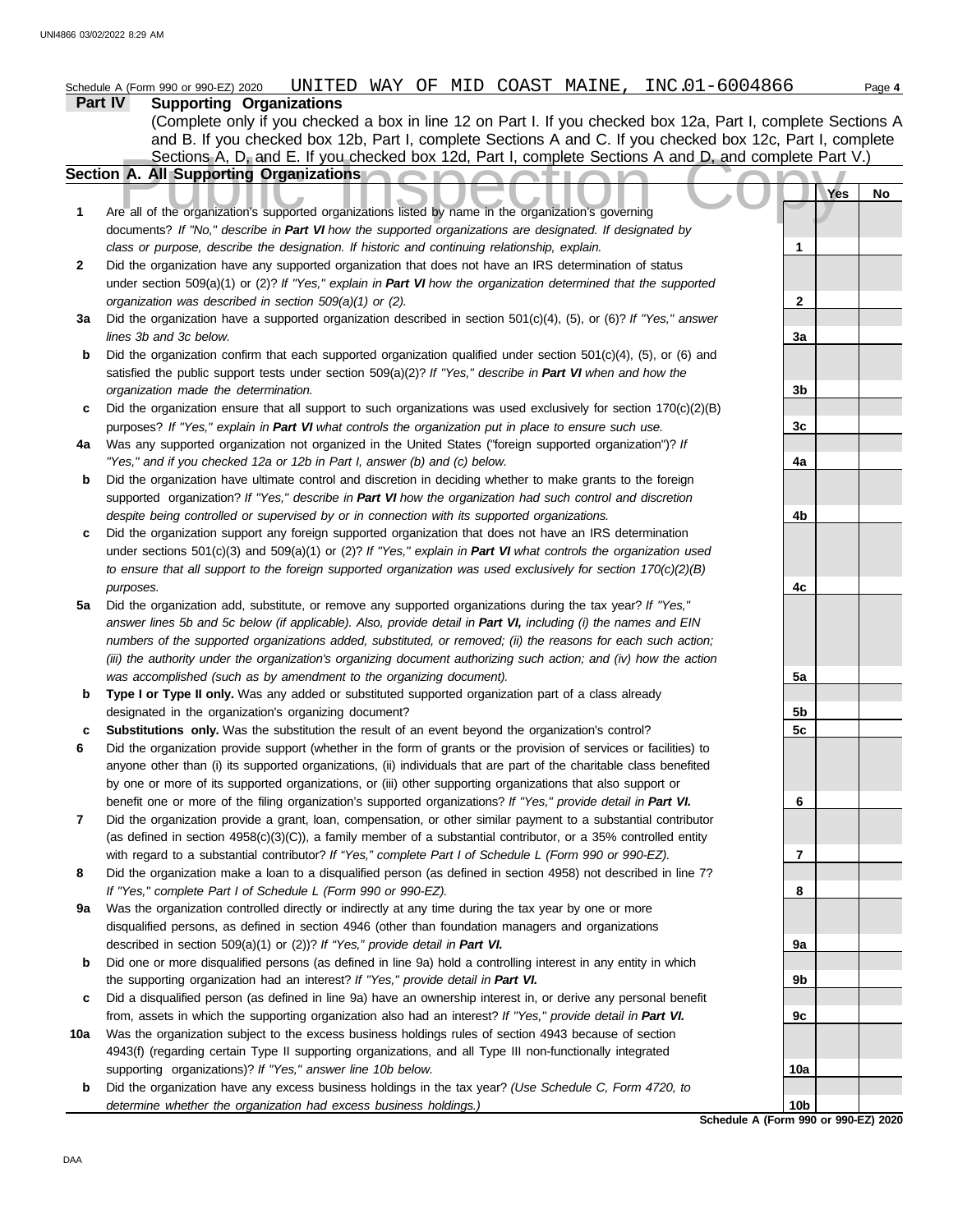### **Part IV Supporting Organizations** *(continued)* Schedule A (Form 990 or 990-EZ) 2020 Page **5** UNITED WAY OF MID COAST MAINE, INC.01-6004866

|    |                                                                                                                    |       | Yes | No |
|----|--------------------------------------------------------------------------------------------------------------------|-------|-----|----|
| 11 | Has the organization accepted a gift or contribution from any of the following persons?                            |       |     |    |
| a  | A person who directly or indirectly controls, either alone or together with persons described in lines 11b and     |       |     |    |
|    | 11c below, the governing body of a supported organization?                                                         | 11a \ |     |    |
| b  | A family member of a person described in line 11a above?                                                           | 11b   |     |    |
|    | A 35% controlled entity of a person described in line 11a or 11b above? If "Yes" to line 11a, 11b, or 11c, provide |       |     |    |
|    | detail in Part VI.                                                                                                 | 11c   |     |    |
|    | Section B. Type I Supporting Organizations                                                                         |       |     |    |

|   |                                                                                                                                                                                                                                                                                                                                                                                                                                                                                                                                                                                                                                                      |   | Yes | No |
|---|------------------------------------------------------------------------------------------------------------------------------------------------------------------------------------------------------------------------------------------------------------------------------------------------------------------------------------------------------------------------------------------------------------------------------------------------------------------------------------------------------------------------------------------------------------------------------------------------------------------------------------------------------|---|-----|----|
|   | Did the governing body, members of the governing body, officers acting in their official capacity, or membership of one or<br>more supported organizations have the power to regularly appoint or elect at least a majority of the organization's officers,<br>directors, or trustees at all times during the tax year? If "No," describe in Part VI how the supported organization(s)<br>effectively operated, supervised, or controlled the organization's activities. If the organization had more than one supported<br>organization, describe how the powers to appoint and/or remove officers, directors, or trustees were allocated among the |   |     |    |
|   | supported organizations and what conditions or restrictions, if any, applied to such powers during the tax year.                                                                                                                                                                                                                                                                                                                                                                                                                                                                                                                                     |   |     |    |
| 2 | Did the organization operate for the benefit of any supported organization other than the supported<br>organization(s) that operated, supervised, or controlled the supporting organization? If "Yes," explain in Part<br>VI how providing such benefit carried out the purposes of the supported organization(s) that operated,                                                                                                                                                                                                                                                                                                                     |   |     |    |
|   | supervised, or controlled the supporting organization.                                                                                                                                                                                                                                                                                                                                                                                                                                                                                                                                                                                               | ົ |     |    |
|   | Section C. Type II Supporting Organizations                                                                                                                                                                                                                                                                                                                                                                                                                                                                                                                                                                                                          |   |     |    |

|                                                                                                                  |  | No |
|------------------------------------------------------------------------------------------------------------------|--|----|
| Were a majority of the organization's directors or trustees during the tax year also a majority of the directors |  |    |
| or trustees of each of the organization's supported organization(s)? If "No," describe in Part VI how control    |  |    |
| or management of the supporting organization was vested in the same persons that controlled or managed           |  |    |
| the supported organization(s).                                                                                   |  |    |

#### **Section D. All Type III Supporting Organizations**

|                |                                                                                                                        |   | Yes | No |
|----------------|------------------------------------------------------------------------------------------------------------------------|---|-----|----|
| 1              | Did the organization provide to each of its supported organizations, by the last day of the fifth month of the         |   |     |    |
|                | organization's tax year, (i) a written notice describing the type and amount of support provided during the prior tax  |   |     |    |
|                | year, (ii) a copy of the Form 990 that was most recently filed as of the date of notification, and (iii) copies of the |   |     |    |
|                | organization's governing documents in effect on the date of notification, to the extent not previously provided?       |   |     |    |
| $\overline{2}$ | Were any of the organization's officers, directors, or trustees either (i) appointed or elected by the supported       |   |     |    |
|                | organization(s) or (ii) serving on the governing body of a supported organization? If "No," explain in Part VI how     |   |     |    |
|                | the organization maintained a close and continuous working relationship with the supported organization(s).            | 2 |     |    |
| $\mathbf{3}$   | By reason of the relationship described in line 2, above, did the organization's supported organizations have          |   |     |    |
|                | a significant voice in the organization's investment policies and in directing the use of the organization's           |   |     |    |
|                | income or assets at all times during the tax year? If "Yes," describe in Part VI the role the organization's           |   |     |    |
|                | supported organizations played in this regard.                                                                         |   |     |    |

### **Section E. Type III Functionally-Integrated Supporting Organizations**

- **1** *Check the box next to the method that the organization used to satisfy the Integral Part Test during the year (see instructions).*
	- The organization satisfied the Activities Test. *Complete line 2 below.* **a**
	- The organization is the parent of each of its supported organizations. *Complete line 3 below.* **b**
	- The organization supported a governmental entity. *Describe in Part VI how you supported a governmental entity (see instructions).* **c**
- **2** Activities Test. *Answer lines 2a and 2b below.*
- **a** Did substantially all of the organization's activities during the tax year directly further the exempt purposes of the supported organization(s) to which the organization was responsive? *If "Yes," then in Part VI identify those supported organizations and explain how these activities directly furthered their exempt purposes, how the organization was responsive to those supported organizations, and how the organization determined that these activities constituted substantially all of its activities.*
- **b** Did the activities described in line 2a, above, constitute activities that, but for the organization's involvement, one or more of the organization's supported organization(s) would have been engaged in? If "Yes," explain in *Part VI the reasons for the organization's position that its supported organization(s) would have engaged in these activities but for the organization's involvement.*
- **3** Parent of Supported Organizations. *Answer lines 3a and 3b below.*
	- **a** Did the organization have the power to regularly appoint or elect a majority of the officers, directors, or trustees of each of the supported organizations? *If "Yes" or "No," provide details in Part VI.*
- **b** Did the organization exercise a substantial degree of direction over the policies, programs, and activities of each of its supported organizations? *If "Yes," describe in Part VI the role played by the organization in this regard.*

**Yes No 2a 2b 3a 3b**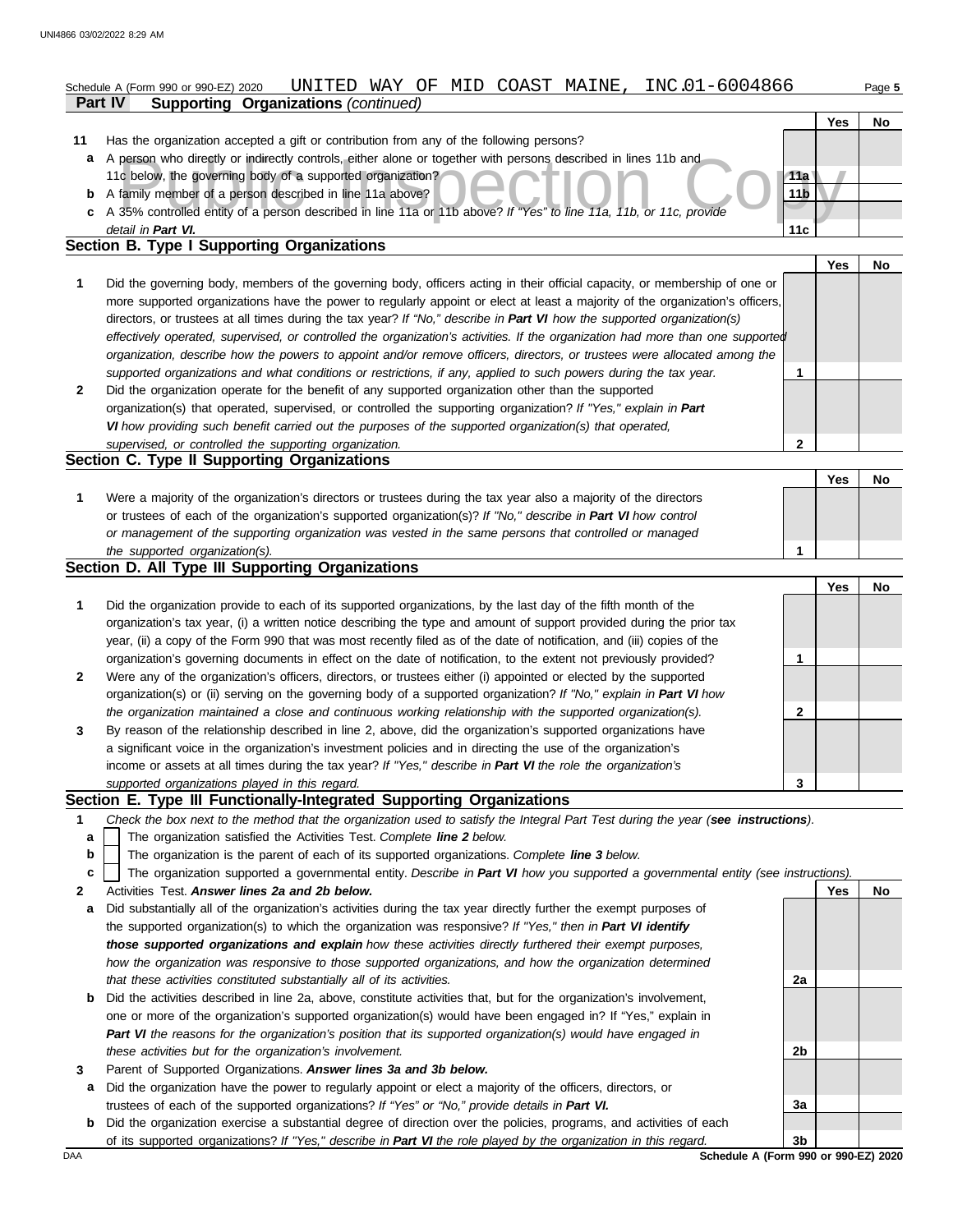|                | UNITED WAY OF MID COAST MAINE, INC.01-6004866<br>Schedule A (Form 990 or 990-EZ) 2020                                            |                |                | Page 6                         |
|----------------|----------------------------------------------------------------------------------------------------------------------------------|----------------|----------------|--------------------------------|
| <b>Part V</b>  | Type III Non-Functionally Integrated 509(a)(3) Supporting Organizations                                                          |                |                |                                |
| 1              | Check here if the organization satisfied the Integral Part Test as a qualifying trust on Nov. 20, 1970 (explain in Part VI). See |                |                |                                |
|                | instructions. All other Type III non-functionally integrated supporting organizations must complete Sections A through E.        |                |                |                                |
|                | Section A - Adjusted Net Income                                                                                                  |                | (A) Prior Year | (B) Current Year               |
|                |                                                                                                                                  |                |                | (optional)                     |
| 1              | Net short-term capital gain                                                                                                      |                |                |                                |
| 2              | Recoveries of prior-year distributions                                                                                           | $\overline{2}$ |                |                                |
| 3              | Other gross income (see instructions)                                                                                            | 3              |                |                                |
| 4              | Add lines 1 through 3.                                                                                                           | 4              |                |                                |
| 5              | Depreciation and depletion                                                                                                       | 5              |                |                                |
| 6              | Portion of operating expenses paid or incurred for production or collection of                                                   |                |                |                                |
|                | gross income or for management, conservation, or maintenance of property                                                         |                |                |                                |
|                | held for production of income (see instructions)                                                                                 | 6              |                |                                |
| 7              | Other expenses (see instructions)                                                                                                | $\overline{7}$ |                |                                |
| 8              | Adjusted Net Income (subtract lines 5, 6, and 7 from line 4)                                                                     | 8              |                |                                |
|                | Section B - Minimum Asset Amount                                                                                                 |                | (A) Prior Year | (B) Current Year<br>(optional) |
| 1              | Aggregate fair market value of all non-exempt-use assets (see                                                                    |                |                |                                |
|                | instructions for short tax year or assets held for part of year):                                                                |                |                |                                |
|                | a Average monthly value of securities                                                                                            | 1a             |                |                                |
|                | <b>b</b> Average monthly cash balances                                                                                           | 1b             |                |                                |
|                | c Fair market value of other non-exempt-use assets                                                                               | 1c             |                |                                |
|                | d Total (add lines 1a, 1b, and 1c)                                                                                               | 1d             |                |                                |
|                | e Discount claimed for blockage or other factors                                                                                 |                |                |                                |
|                | (explain in detail in Part VI):                                                                                                  |                |                |                                |
|                | 2 Acquisition indebtedness applicable to non-exempt-use assets                                                                   | $\mathbf{2}$   |                |                                |
| 3              | Subtract line 2 from line 1d.                                                                                                    | 3              |                |                                |
| 4              | Cash deemed held for exempt use. Enter 0.015 of line 3 (for greater amount,                                                      |                |                |                                |
|                | see instructions)                                                                                                                | 4              |                |                                |
| 5.             | Net value of non-exempt-use assets (subtract line 4 from line 3)                                                                 | 5              |                |                                |
| 6              | Multiply line 5 by 0.035.                                                                                                        | 6              |                |                                |
| 7              | Recoveries of prior-year distributions                                                                                           | $\overline{7}$ |                |                                |
| 8              | Minimum Asset Amount (add line 7 to line 6)                                                                                      | 8              |                |                                |
|                | Section C - Distributable Amount                                                                                                 |                |                | Current Year                   |
| 1              | Adjusted net income for prior year (from Section A, line 8, column A)                                                            | 1              |                |                                |
| 2              | Enter 0.85 of line 1.                                                                                                            | $\bf{2}$       |                |                                |
| 3              | Minimum asset amount for prior year (from Section B, line 8, column A)                                                           | 3              |                |                                |
| 4              | Enter greater of line 2 or line 3.                                                                                               | 4              |                |                                |
| 5              | Income tax imposed in prior year                                                                                                 | 5              |                |                                |
| 6              | Distributable Amount. Subtract line 5 from line 4, unless subject to                                                             |                |                |                                |
|                | emergency temporary reduction (see instructions).                                                                                | 6              |                |                                |
| $\overline{7}$ | Check here if the current year is the organization's first as a non-functionally integrated Type III supporting organization     |                |                |                                |
|                | (see instructions).                                                                                                              |                |                |                                |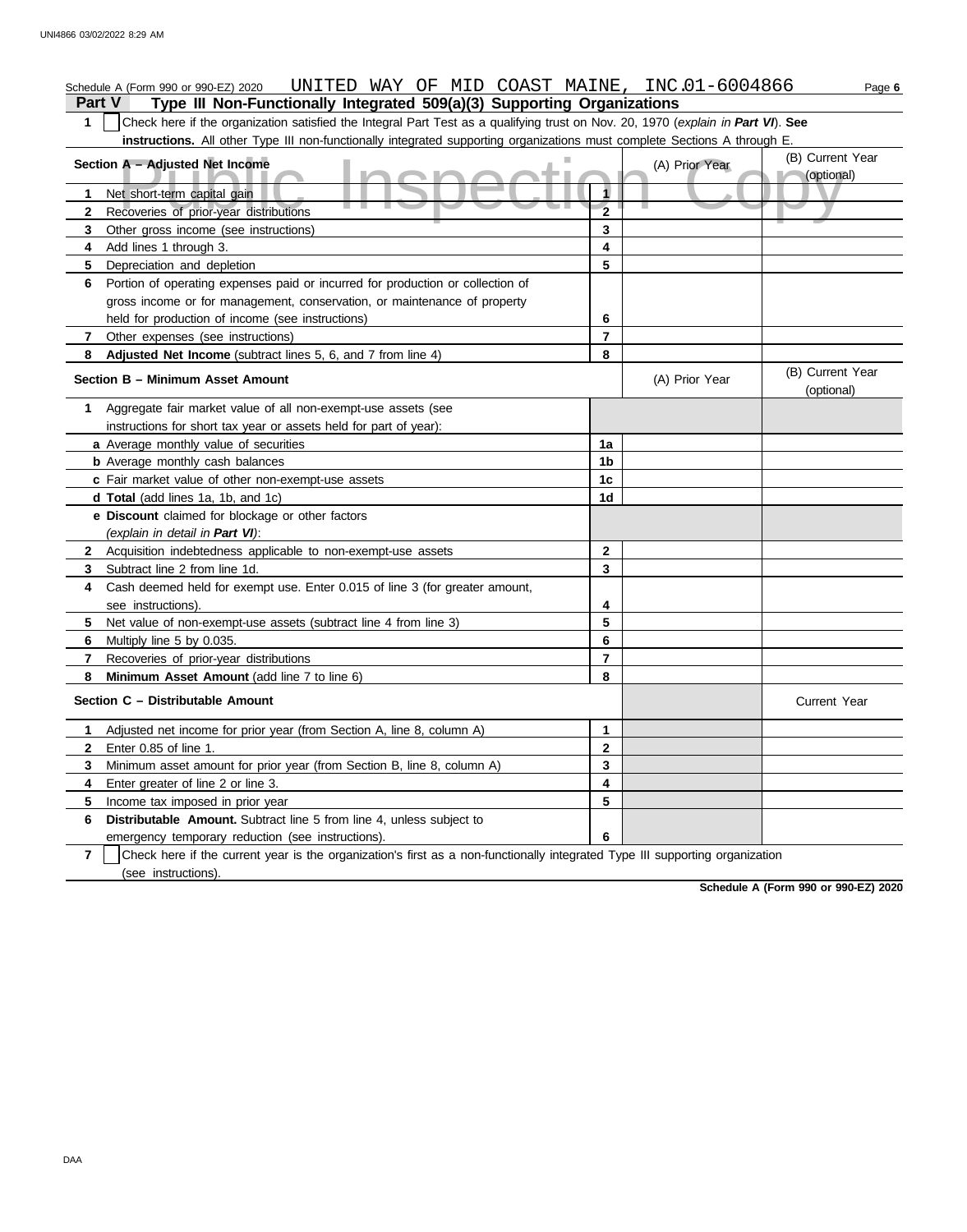### Schedule A (Form 990 or 990-EZ) 2020 UNITED WAY OF MID COAST MAINE , INC .01-6004866 Page 7 **Part V Type III Non-Functionally Integrated 509(a)(3) Supporting Organizations** *(continued)*

|              |                                                                                                                                               | Section D - Distributions          |                                                      |                                                  |  |  |  |  |
|--------------|-----------------------------------------------------------------------------------------------------------------------------------------------|------------------------------------|------------------------------------------------------|--------------------------------------------------|--|--|--|--|
| 1            | Amounts paid to supported organizations to accomplish exempt purposes                                                                         |                                    |                                                      |                                                  |  |  |  |  |
| 2            | Amounts paid to perform activity that directly furthers exempt purposes of supported<br>organizations, in excess of income from activity      |                                    |                                                      |                                                  |  |  |  |  |
| 3            | Administrative expenses paid to accomplish exempt purposes of supported organizations                                                         |                                    |                                                      |                                                  |  |  |  |  |
| 4            | Amounts paid to acquire exempt-use assets                                                                                                     |                                    |                                                      |                                                  |  |  |  |  |
| 5            | Qualified set-aside amounts (prior IRS approval required— <i>provide details in Part VI</i> )                                                 |                                    |                                                      |                                                  |  |  |  |  |
| 6            | Other distributions (describe in Part VI). See instructions.                                                                                  |                                    |                                                      |                                                  |  |  |  |  |
| 7            | Total annual distributions. Add lines 1 through 6.                                                                                            |                                    |                                                      |                                                  |  |  |  |  |
| 8            |                                                                                                                                               |                                    |                                                      |                                                  |  |  |  |  |
|              | Distributions to attentive supported organizations to which the organization is responsive<br>(provide details in Part VI). See instructions. |                                    |                                                      |                                                  |  |  |  |  |
| 9            | Distributable amount for 2020 from Section C, line 6                                                                                          |                                    |                                                      |                                                  |  |  |  |  |
| 10           | Line 8 amount divided by line 9 amount                                                                                                        |                                    |                                                      |                                                  |  |  |  |  |
|              | <b>Section E - Distribution Allocations (see instructions)</b>                                                                                | (i)<br><b>Excess Distributions</b> | (ii)<br><b>Underdistributions</b><br><b>Pre-2020</b> | (iii)<br><b>Distributable</b><br>Amount for 2020 |  |  |  |  |
| 1            | Distributable amount for 2020 from Section C, line 6                                                                                          |                                    |                                                      |                                                  |  |  |  |  |
| $\mathbf{2}$ | Underdistributions, if any, for years prior to 2020<br>(reasonable cause required-explain in Part VI). See<br>instructions.                   |                                    |                                                      |                                                  |  |  |  |  |
| 3.           | Excess distributions carryover, if any, to 2020                                                                                               |                                    |                                                      |                                                  |  |  |  |  |
|              |                                                                                                                                               |                                    |                                                      |                                                  |  |  |  |  |
|              |                                                                                                                                               |                                    |                                                      |                                                  |  |  |  |  |
|              | c From 2017                                                                                                                                   |                                    |                                                      |                                                  |  |  |  |  |
|              |                                                                                                                                               |                                    |                                                      |                                                  |  |  |  |  |
|              | e From 2019                                                                                                                                   |                                    |                                                      |                                                  |  |  |  |  |
|              | f Total of lines 3a through 3e                                                                                                                |                                    |                                                      |                                                  |  |  |  |  |
|              | <b>g</b> Applied to underdistributions of prior years                                                                                         |                                    |                                                      |                                                  |  |  |  |  |
|              | h Applied to 2020 distributable amount                                                                                                        |                                    |                                                      |                                                  |  |  |  |  |
|              | <i>i</i> Carryover from 2015 not applied (see instructions)                                                                                   |                                    |                                                      |                                                  |  |  |  |  |
|              | Remainder. Subtract lines 3g, 3h, and 3i from line 3f.                                                                                        |                                    |                                                      |                                                  |  |  |  |  |
| 4            | Distributions for 2020 from                                                                                                                   |                                    |                                                      |                                                  |  |  |  |  |
|              | \$<br>Section D, line 7:                                                                                                                      |                                    |                                                      |                                                  |  |  |  |  |
|              | a Applied to underdistributions of prior years                                                                                                |                                    |                                                      |                                                  |  |  |  |  |
|              | <b>b</b> Applied to 2020 distributable amount                                                                                                 |                                    |                                                      |                                                  |  |  |  |  |
|              | c Remainder. Subtract lines 4a and 4b from line 4.                                                                                            |                                    |                                                      |                                                  |  |  |  |  |
|              | Remaining underdistributions for years prior to 2020, if                                                                                      |                                    |                                                      |                                                  |  |  |  |  |
|              | any. Subtract lines 3g and 4a from line 2. For result                                                                                         |                                    |                                                      |                                                  |  |  |  |  |
|              | greater than zero, explain in Part VI. See instructions.                                                                                      |                                    |                                                      |                                                  |  |  |  |  |
| 6            | Remaining underdistributions for 2020 Subtract lines 3h                                                                                       |                                    |                                                      |                                                  |  |  |  |  |
|              | and 4b from line 1. For result greater than zero, explain in                                                                                  |                                    |                                                      |                                                  |  |  |  |  |
|              | Part VI. See instructions.                                                                                                                    |                                    |                                                      |                                                  |  |  |  |  |
| 7            | Excess distributions carryover to 2021. Add lines 3j<br>and 4c.                                                                               |                                    |                                                      |                                                  |  |  |  |  |
| 8            | Breakdown of line 7:                                                                                                                          |                                    |                                                      |                                                  |  |  |  |  |
|              |                                                                                                                                               |                                    |                                                      |                                                  |  |  |  |  |
|              | <b>b</b> Excess from 2017                                                                                                                     |                                    |                                                      |                                                  |  |  |  |  |
|              |                                                                                                                                               |                                    |                                                      |                                                  |  |  |  |  |
|              |                                                                                                                                               |                                    |                                                      |                                                  |  |  |  |  |
|              |                                                                                                                                               |                                    |                                                      |                                                  |  |  |  |  |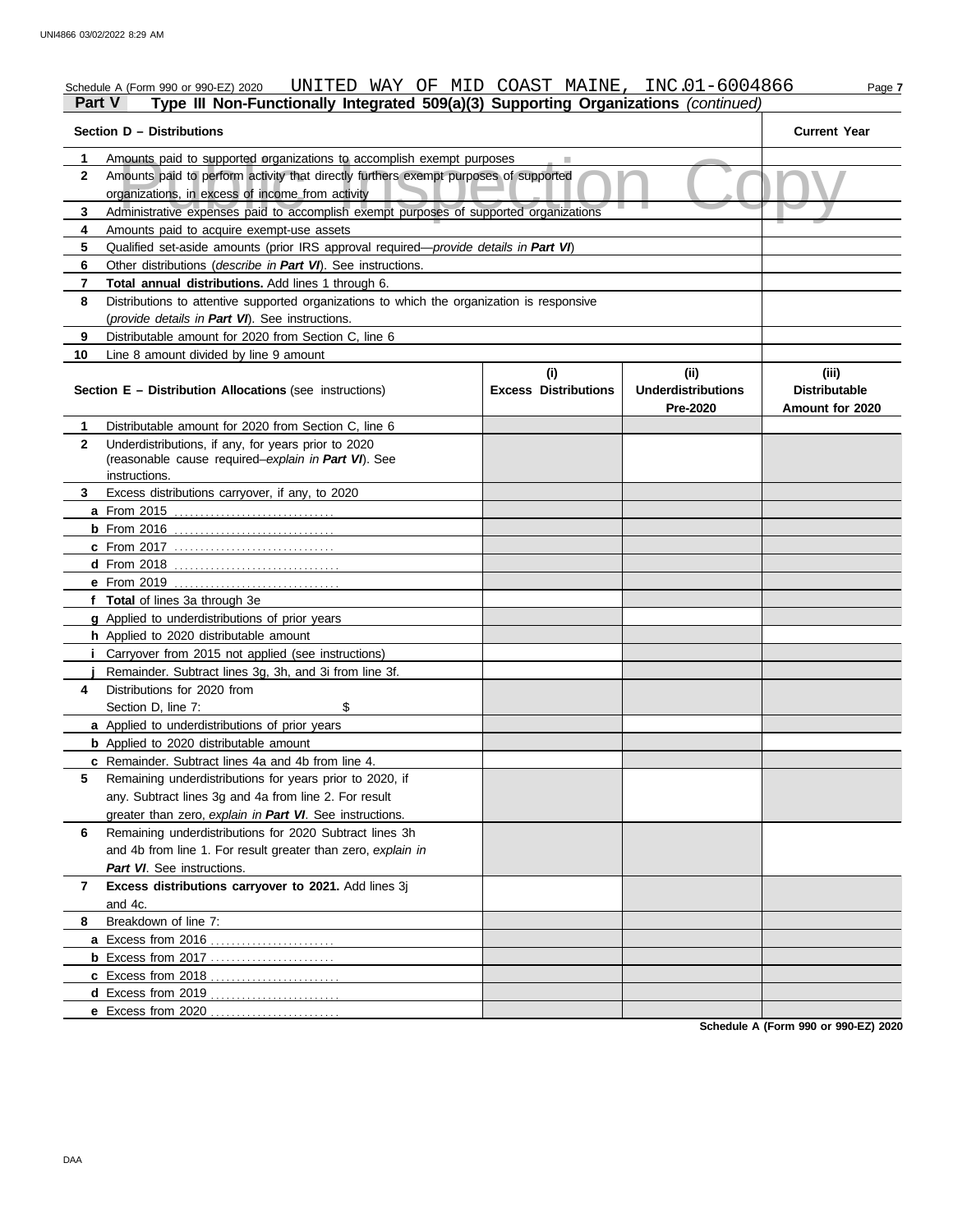| Supplemental Information. Provide the explanations required by Part II, line 10; Part II, line 17a or 17b; Part<br>III, line 12; Part IV, Section A, lines 1, 2, 3b, 3c, 4b, 4c, 5a, 6, 9a, 9b, 9c, 11a, 11b, and 11c; Part IV, Section<br>B, lines 1 and 2; Part IV, Section C, line 1; Part IV, Section D, lines 2 and 3; Part IV, Section E, lines 1c, 2a, 2b,<br>3a, and 3b; Part V, line 1; Part V, Section B, line 1e; Part V, Section D, lines 5, 6, and 8; and Part V, Section E,<br>lines 2, 5, and 6. Also complete this part for any additional information. (See instructions.) |         | Schedule A (Form 990 or 990-EZ) 2020 |  |  |  |  |  | UNITED WAY OF MID COAST MAINE, INC.01-6004866 |  |  |  | Page 8 |  |
|---------------------------------------------------------------------------------------------------------------------------------------------------------------------------------------------------------------------------------------------------------------------------------------------------------------------------------------------------------------------------------------------------------------------------------------------------------------------------------------------------------------------------------------------------------------------------------------------|---------|--------------------------------------|--|--|--|--|--|-----------------------------------------------|--|--|--|--------|--|
|                                                                                                                                                                                                                                                                                                                                                                                                                                                                                                                                                                                             | Part VI |                                      |  |  |  |  |  |                                               |  |  |  |        |  |
|                                                                                                                                                                                                                                                                                                                                                                                                                                                                                                                                                                                             |         |                                      |  |  |  |  |  |                                               |  |  |  |        |  |
|                                                                                                                                                                                                                                                                                                                                                                                                                                                                                                                                                                                             |         |                                      |  |  |  |  |  |                                               |  |  |  |        |  |
|                                                                                                                                                                                                                                                                                                                                                                                                                                                                                                                                                                                             |         |                                      |  |  |  |  |  |                                               |  |  |  |        |  |
|                                                                                                                                                                                                                                                                                                                                                                                                                                                                                                                                                                                             |         |                                      |  |  |  |  |  |                                               |  |  |  |        |  |
|                                                                                                                                                                                                                                                                                                                                                                                                                                                                                                                                                                                             |         |                                      |  |  |  |  |  |                                               |  |  |  |        |  |
|                                                                                                                                                                                                                                                                                                                                                                                                                                                                                                                                                                                             |         |                                      |  |  |  |  |  |                                               |  |  |  |        |  |
|                                                                                                                                                                                                                                                                                                                                                                                                                                                                                                                                                                                             |         |                                      |  |  |  |  |  |                                               |  |  |  |        |  |
|                                                                                                                                                                                                                                                                                                                                                                                                                                                                                                                                                                                             |         |                                      |  |  |  |  |  |                                               |  |  |  |        |  |
|                                                                                                                                                                                                                                                                                                                                                                                                                                                                                                                                                                                             |         |                                      |  |  |  |  |  |                                               |  |  |  |        |  |
|                                                                                                                                                                                                                                                                                                                                                                                                                                                                                                                                                                                             |         |                                      |  |  |  |  |  |                                               |  |  |  |        |  |
|                                                                                                                                                                                                                                                                                                                                                                                                                                                                                                                                                                                             |         |                                      |  |  |  |  |  |                                               |  |  |  |        |  |
|                                                                                                                                                                                                                                                                                                                                                                                                                                                                                                                                                                                             |         |                                      |  |  |  |  |  |                                               |  |  |  |        |  |
|                                                                                                                                                                                                                                                                                                                                                                                                                                                                                                                                                                                             |         |                                      |  |  |  |  |  |                                               |  |  |  |        |  |
|                                                                                                                                                                                                                                                                                                                                                                                                                                                                                                                                                                                             |         |                                      |  |  |  |  |  |                                               |  |  |  |        |  |
|                                                                                                                                                                                                                                                                                                                                                                                                                                                                                                                                                                                             |         |                                      |  |  |  |  |  |                                               |  |  |  |        |  |
|                                                                                                                                                                                                                                                                                                                                                                                                                                                                                                                                                                                             |         |                                      |  |  |  |  |  |                                               |  |  |  |        |  |
|                                                                                                                                                                                                                                                                                                                                                                                                                                                                                                                                                                                             |         |                                      |  |  |  |  |  |                                               |  |  |  |        |  |
|                                                                                                                                                                                                                                                                                                                                                                                                                                                                                                                                                                                             |         |                                      |  |  |  |  |  |                                               |  |  |  |        |  |
|                                                                                                                                                                                                                                                                                                                                                                                                                                                                                                                                                                                             |         |                                      |  |  |  |  |  |                                               |  |  |  |        |  |
|                                                                                                                                                                                                                                                                                                                                                                                                                                                                                                                                                                                             |         |                                      |  |  |  |  |  |                                               |  |  |  |        |  |
|                                                                                                                                                                                                                                                                                                                                                                                                                                                                                                                                                                                             |         |                                      |  |  |  |  |  |                                               |  |  |  |        |  |
|                                                                                                                                                                                                                                                                                                                                                                                                                                                                                                                                                                                             |         |                                      |  |  |  |  |  |                                               |  |  |  |        |  |
|                                                                                                                                                                                                                                                                                                                                                                                                                                                                                                                                                                                             |         |                                      |  |  |  |  |  |                                               |  |  |  |        |  |
|                                                                                                                                                                                                                                                                                                                                                                                                                                                                                                                                                                                             |         |                                      |  |  |  |  |  |                                               |  |  |  |        |  |
|                                                                                                                                                                                                                                                                                                                                                                                                                                                                                                                                                                                             |         |                                      |  |  |  |  |  |                                               |  |  |  |        |  |
|                                                                                                                                                                                                                                                                                                                                                                                                                                                                                                                                                                                             |         |                                      |  |  |  |  |  |                                               |  |  |  |        |  |
|                                                                                                                                                                                                                                                                                                                                                                                                                                                                                                                                                                                             |         |                                      |  |  |  |  |  |                                               |  |  |  |        |  |
|                                                                                                                                                                                                                                                                                                                                                                                                                                                                                                                                                                                             |         |                                      |  |  |  |  |  |                                               |  |  |  |        |  |
|                                                                                                                                                                                                                                                                                                                                                                                                                                                                                                                                                                                             |         |                                      |  |  |  |  |  |                                               |  |  |  |        |  |
|                                                                                                                                                                                                                                                                                                                                                                                                                                                                                                                                                                                             |         |                                      |  |  |  |  |  |                                               |  |  |  |        |  |
|                                                                                                                                                                                                                                                                                                                                                                                                                                                                                                                                                                                             |         |                                      |  |  |  |  |  |                                               |  |  |  |        |  |
|                                                                                                                                                                                                                                                                                                                                                                                                                                                                                                                                                                                             |         |                                      |  |  |  |  |  |                                               |  |  |  |        |  |
|                                                                                                                                                                                                                                                                                                                                                                                                                                                                                                                                                                                             |         |                                      |  |  |  |  |  |                                               |  |  |  |        |  |
|                                                                                                                                                                                                                                                                                                                                                                                                                                                                                                                                                                                             |         |                                      |  |  |  |  |  |                                               |  |  |  |        |  |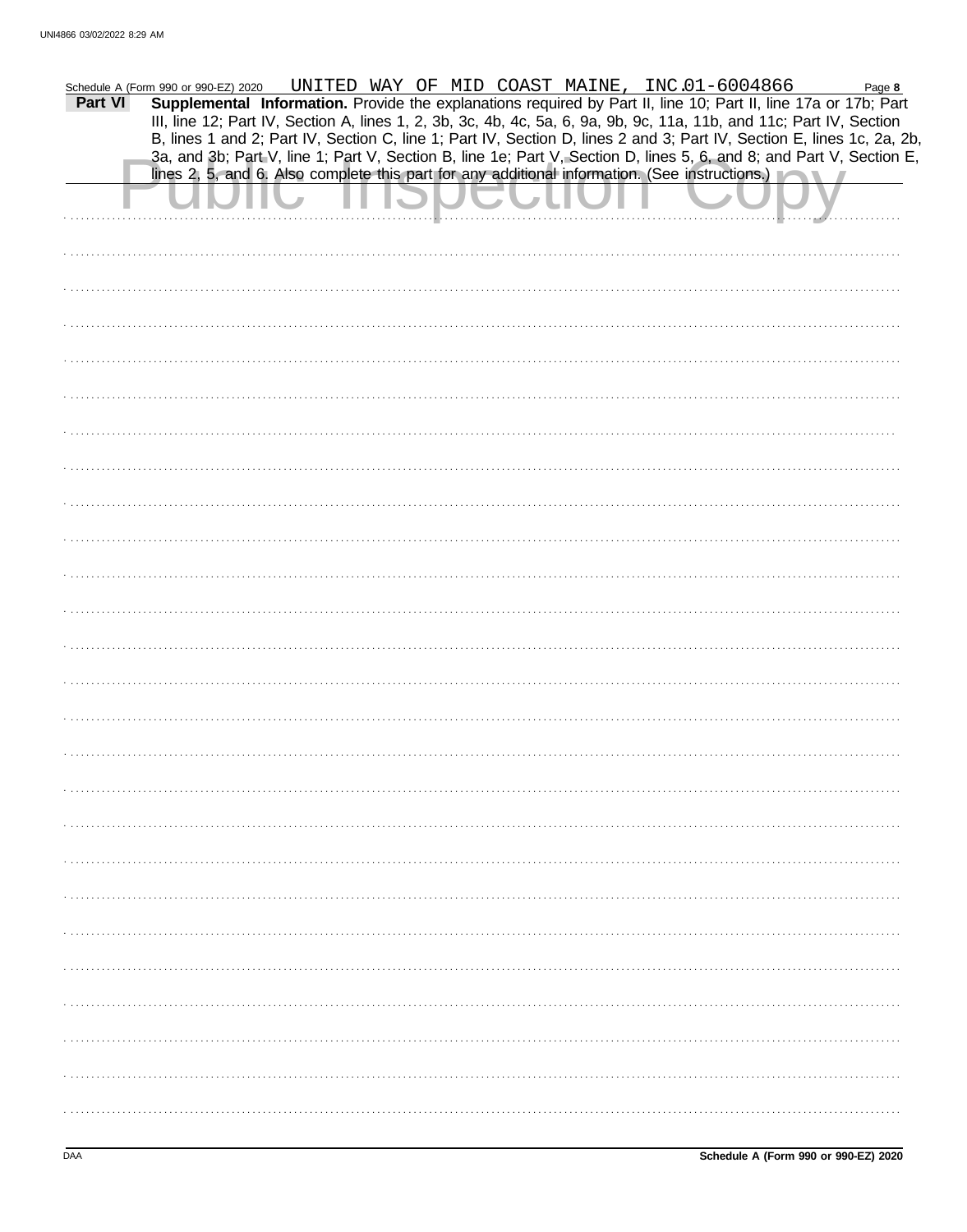| <b>Schedule B</b><br>(Form 990, 990-EZ,                                              | <b>Schedule of Contributors</b>                                                                                                                                                                             |                | OMB No. 1545-0047                     |
|--------------------------------------------------------------------------------------|-------------------------------------------------------------------------------------------------------------------------------------------------------------------------------------------------------------|----------------|---------------------------------------|
| or 990-PF)<br>Department of the Treasury<br>Internal Revenue Service                 | u Attach to Form 990, Form 990-EZ, or Form 990-PF.<br>u Go to www.irs.gov/Form990 for the latest information.                                                                                               |                | 2020                                  |
| Name of the organization<br>WAY  <br>'OF<br>INTTED<br>Organization type (check one): | COAST<br>MAINE,<br>INC<br>MID                                                                                                                                                                               | $01 - 6004866$ | <b>Employer identification number</b> |
| Filers of:                                                                           | Section:                                                                                                                                                                                                    |                |                                       |
| Form 990 or 990-EZ                                                                   | ΙXΙ<br>3) (enter number) organization<br>501(c)(                                                                                                                                                            |                |                                       |
|                                                                                      | $4947(a)(1)$ nonexempt charitable trust not treated as a private foundation                                                                                                                                 |                |                                       |
|                                                                                      | 527 political organization                                                                                                                                                                                  |                |                                       |
| Form 990-PF                                                                          | 501(c)(3) exempt private foundation                                                                                                                                                                         |                |                                       |
|                                                                                      | 4947(a)(1) nonexempt charitable trust treated as a private foundation                                                                                                                                       |                |                                       |
|                                                                                      | 501(c)(3) taxable private foundation                                                                                                                                                                        |                |                                       |
|                                                                                      |                                                                                                                                                                                                             |                |                                       |
| instructions.                                                                        | Check if your organization is covered by the General Rule or a Special Rule.<br>Note: Only a section 501(c)(7), (8), or (10) organization can check boxes for both the General Rule and a Special Rule. See |                |                                       |

#### **General Rule**

For an organization filing Form 990, 990-EZ, or 990-PF that received, during the year, contributions totaling \$5,000 or more (in money or property) from any one contributor. Complete Parts I and II. See instructions for determining a contributor's total contributions.

#### **Special Rules**

 $\overline{X}$  For an organization described in section 501(c)(3) filing Form 990 or 990-EZ that met the 33<sup>1</sup>/3% support test of the regulations under sections 509(a)(1) and 170(b)(1)(A)(vi), that checked Schedule A (Form 990 or 990-EZ), Part II, line 13, 16a, or 16b, and that received from any one contributor, during the year, total contributions of the greater of **(1)** \$5,000; or **(2)** 2% of the amount on (i) Form 990, Part VIII, line 1h; or (ii) Form 990-EZ, line 1. Complete Parts I and II.

literary, or educational purposes, or for the prevention of cruelty to children or animals. Complete Parts I (entering For an organization described in section 501(c)(7), (8), or (10) filing Form 990 or 990-EZ that received from any one contributor, during the year, total contributions of more than \$1,000 *exclusively* for religious, charitable, scientific, "N/A" in column (b) instead of the contributor name and address), II, and III.

For an organization described in section 501(c)(7), (8), or (10) filing Form 990 or 990-EZ that received from any one contributor, during the year, contributions *exclusively* for religious, charitable, etc., purposes, but no such contributions totaled more than \$1,000. If this box is checked, enter here the total contributions that were received during the year for an *exclusively* religious, charitable, etc., purpose. Don't complete any of the parts unless the **General Rule** applies to this organization because it received *nonexclusively* religious, charitable, etc., contributions totaling \$5,000 or more during the year . . . . . . . . . . . . . . . . . . . . . . . . . . . . . . . . . . . . . . . . . . . . . . . . . . . . . . . . . . . . . . . . . . . . . . . . . . . .  $\triangleright$  \$

990-EZ, or 990-PF), but it **must** answer "No" on Part IV, line 2, of its Form 990; or check the box on line H of its Form 990-EZ or on its Form 990-PF, Part I, line 2, to certify that it doesn't meet the filing requirements of Schedule B (Form 990, 990-EZ, or 990-PF). **Caution:** An organization that isn't covered by the General Rule and/or the Special Rules doesn't file Schedule B (Form 990,

**For Paperwork Reduction Act Notice, see the instructions for Form 990, 990-EZ, or 990-PF.**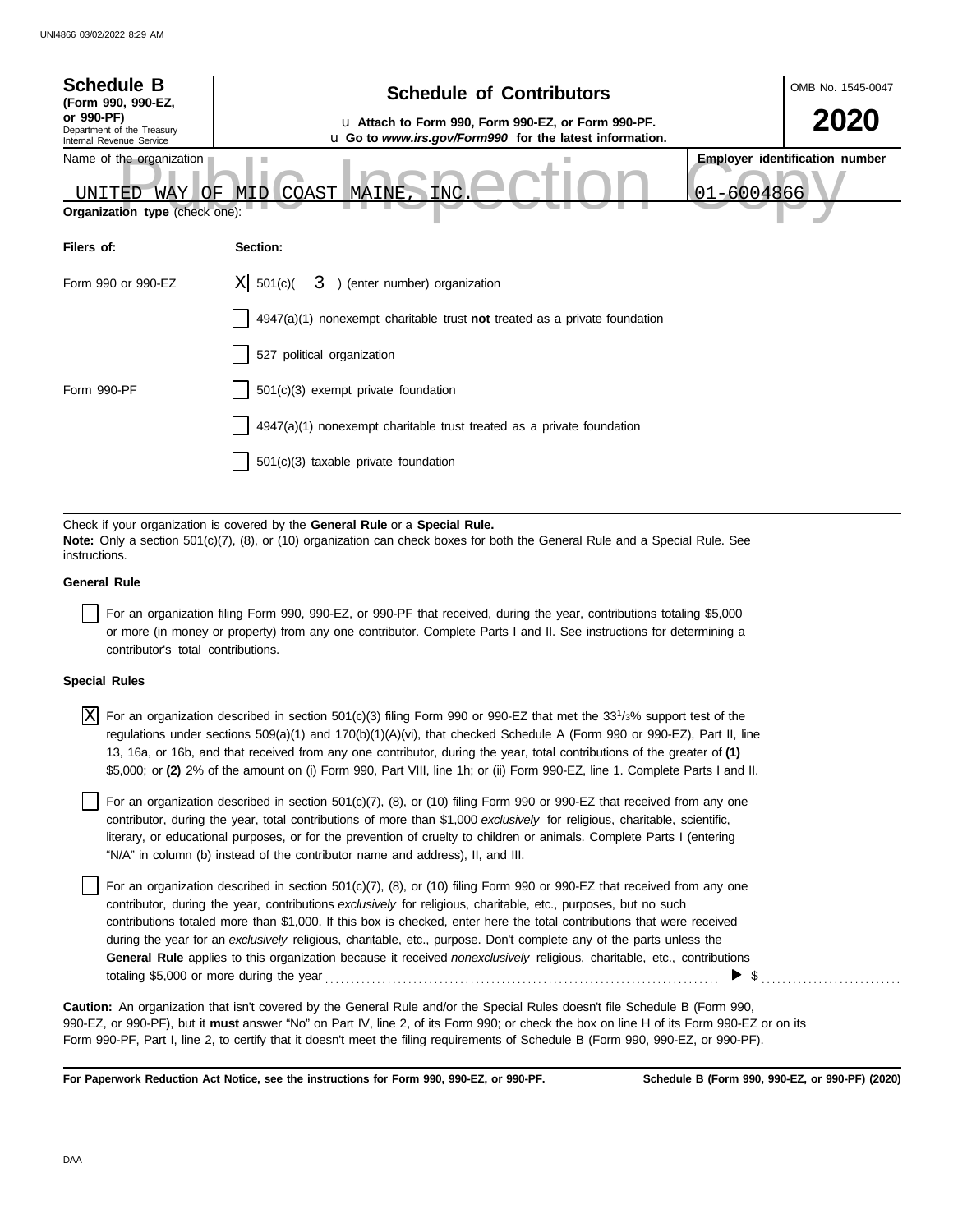|                | Schedule B (Form 990, 990-EZ, or 990-PF) (2020)                                                | PAGE                                        | ΟF<br>-1.<br>- 1<br>Page 2                                                              |
|----------------|------------------------------------------------------------------------------------------------|---------------------------------------------|-----------------------------------------------------------------------------------------|
| UNITED         | Name of organization<br>WAY OF MID<br>COAST MAINE,<br>INC.                                     |                                             | Employer identification number<br>01-6004866                                            |
| Part I         | Contributors (see instructions). Use duplicate copies of Part I if additional space is needed. |                                             |                                                                                         |
| (a)<br>No.     | (b)<br>Name, address, and ZIP $+$ 4                                                            | (c)<br><b>Total contributions</b>           | (d)<br>Type of contribution                                                             |
| $\mathbf{I}$   |                                                                                                | 52,000<br>\$                                | Person<br>Payroll<br><b>Noncash</b><br>(Complete Part II for<br>noncash contributions.) |
| (a)<br>No.     | (b)<br>Name, address, and ZIP + 4                                                              | (c)<br><b>Total contributions</b>           | (d)<br>Type of contribution                                                             |
| $\frac{2}{2}$  |                                                                                                | 45,000<br>\$                                | Person<br>Payroll<br><b>Noncash</b><br>(Complete Part II for<br>noncash contributions.) |
| (a)<br>No.     | (b)<br>Name, address, and ZIP + 4                                                              | (c)<br><b>Total contributions</b>           | (d)<br>Type of contribution                                                             |
| $\overline{3}$ |                                                                                                | 63,627<br>\$                                | Person<br>Payroll<br><b>Noncash</b><br>(Complete Part II for<br>noncash contributions.) |
| (a)<br>No.     | (b)<br>Name, address, and ZIP + 4                                                              | (c)<br><b>Total contributions</b>           | (d)<br>Type of contribution                                                             |
| $\overline{A}$ |                                                                                                | 52,963<br>P.                                | Person<br>Payroll<br><b>Noncash</b><br>(Complete Part II for<br>noncash contributions.) |
| (a)<br>No.     | (b)<br>Name, address, and ZIP + 4                                                              | (c)                                         | (d)<br>Type of contribution                                                             |
| $\overline{5}$ |                                                                                                | <b>Total contributions</b><br>100,100<br>\$ | Person<br>Payroll<br><b>Noncash</b><br>(Complete Part II for<br>noncash contributions.) |
| (a)<br>No.     | (b)<br>Name, address, and ZIP + 4                                                              | (c)<br><b>Total contributions</b>           | (d)<br>Type of contribution                                                             |
| 6.5            |                                                                                                | 45,000<br>\$                                | Person<br>Payroll<br>Noncash<br>(Complete Part II for<br>noncash contributions.)        |

**Schedule B (Form 990, 990-EZ, or 990-PF) (2020)**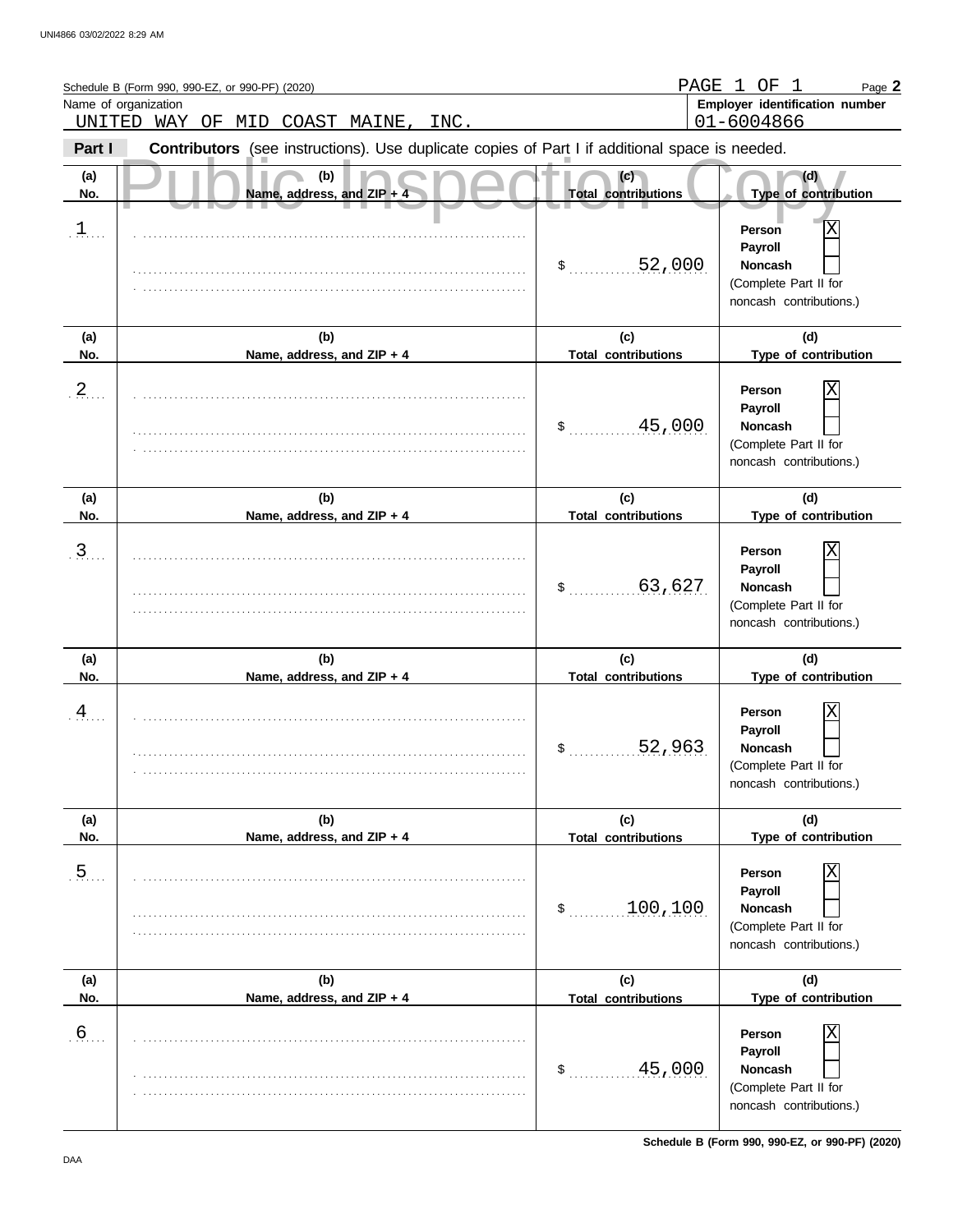|                       | <b>SCHEDULE D</b><br>(Form 990)<br>Department of the Treasury<br>Internal Revenue Service<br>Name of the organization |                                                                                                                                                                                                                                                                                                                                           | Supplemental Financial Statements<br>u Complete if the organization answered "Yes" on Form 990,<br>Part IV, line 6, 7, 8, 9, 10, 11a, 11b, 11c, 11d, 11e, 11f, 12a, or 12b.<br>u Attach to Form 990.<br><b>u</b> Go to www.irs.gov/Form990 for instructions and the latest information. |          | OMB No. 1545-0047<br><b>Open to Public</b><br><b>Inspection</b><br><b>Employer identification number</b> |
|-----------------------|-----------------------------------------------------------------------------------------------------------------------|-------------------------------------------------------------------------------------------------------------------------------------------------------------------------------------------------------------------------------------------------------------------------------------------------------------------------------------------|-----------------------------------------------------------------------------------------------------------------------------------------------------------------------------------------------------------------------------------------------------------------------------------------|----------|----------------------------------------------------------------------------------------------------------|
|                       | UNITED<br>Part I                                                                                                      | WAY OF MID COAST MAINE, INC.<br>Organizations Maintaining Donor Advised Funds or Other Similar Funds or Accounts.<br>Complete if the organization answered "Yes" on Form 990, Part IV, line 6.                                                                                                                                            | (a) Donor advised funds                                                                                                                                                                                                                                                                 |          | 01-6004866                                                                                               |
| 1<br>2<br>3<br>4<br>5 |                                                                                                                       | Aggregate value of contributions to (during year)<br>Aggregate value of grants from (during year)<br>Did the organization inform all donors and donor advisors in writing that the assets held in donor advised                                                                                                                           |                                                                                                                                                                                                                                                                                         |          | (b) Funds and other accounts                                                                             |
| 6                     | conferring impermissible private benefit?                                                                             | Did the organization inform all grantees, donors, and donor advisors in writing that grant funds can be used<br>only for charitable purposes and not for the benefit of the donor or donor advisor, or for any other purpose                                                                                                              |                                                                                                                                                                                                                                                                                         |          | Yes<br>No<br><b>Yes</b><br>No                                                                            |
|                       | Part II                                                                                                               | <b>Conservation Easements.</b><br>Complete if the organization answered "Yes" on Form 990, Part IV, line 7.                                                                                                                                                                                                                               |                                                                                                                                                                                                                                                                                         |          |                                                                                                          |
| 1<br>2                | Protection of natural habitat<br>Preservation of open space                                                           | Purpose(s) of conservation easements held by the organization (check all that apply).<br>Preservation of land for public use (for example, recreation or education  <br>Complete lines 2a through 2d if the organization held a qualified conservation contribution in the form of a conservation                                         | Preservation of a historically important land area<br>Preservation of a certified historic structure                                                                                                                                                                                    |          |                                                                                                          |
|                       | easement on the last day of the tax year.                                                                             |                                                                                                                                                                                                                                                                                                                                           |                                                                                                                                                                                                                                                                                         |          | Held at the End of the Tax Year                                                                          |
|                       |                                                                                                                       |                                                                                                                                                                                                                                                                                                                                           |                                                                                                                                                                                                                                                                                         | 2a       |                                                                                                          |
| b                     |                                                                                                                       |                                                                                                                                                                                                                                                                                                                                           |                                                                                                                                                                                                                                                                                         | 2b<br>2c |                                                                                                          |
|                       |                                                                                                                       | d Number of conservation easements included in (c) acquired after 7/25/06, and not on a                                                                                                                                                                                                                                                   |                                                                                                                                                                                                                                                                                         | 2d       |                                                                                                          |
| 3                     | tax year $\mathbf{u}$                                                                                                 | Number of conservation easements modified, transferred, released, extinguished, or terminated by the organization during the                                                                                                                                                                                                              |                                                                                                                                                                                                                                                                                         |          |                                                                                                          |
|                       |                                                                                                                       | Number of states where property subject to conservation easement is located $\mathbf u$                                                                                                                                                                                                                                                   |                                                                                                                                                                                                                                                                                         |          |                                                                                                          |
| 5                     |                                                                                                                       | Does the organization have a written policy regarding the periodic monitoring, inspection, handling of                                                                                                                                                                                                                                    |                                                                                                                                                                                                                                                                                         |          |                                                                                                          |
|                       |                                                                                                                       | violations, and enforcement of the conservation easements it holds?                                                                                                                                                                                                                                                                       |                                                                                                                                                                                                                                                                                         |          | Yes<br><b>No</b>                                                                                         |
| 6                     | u <sub></sub>                                                                                                         | Staff and volunteer hours devoted to monitoring, inspecting, handling of violations, and enforcing conservation easements during the year                                                                                                                                                                                                 |                                                                                                                                                                                                                                                                                         |          |                                                                                                          |
| 7                     |                                                                                                                       | Amount of expenses incurred in monitoring, inspecting, handling of violations, and enforcing conservation easements during the year                                                                                                                                                                                                       |                                                                                                                                                                                                                                                                                         |          |                                                                                                          |
| 8                     |                                                                                                                       | Does each conservation easement reported on line 2(d) above satisfy the requirements of section 170(h)(4)(B)(i)                                                                                                                                                                                                                           |                                                                                                                                                                                                                                                                                         |          | Yes    <br>No                                                                                            |
| 9                     |                                                                                                                       | In Part XIII, describe how the organization reports conservation easements in its revenue and expense statement and<br>balance sheet, and include, if applicable, the text of the footnote to the organization's financial statements that describes the<br>organization's accounting for conservation easements.                         |                                                                                                                                                                                                                                                                                         |          |                                                                                                          |
|                       | Part III                                                                                                              | Organizations Maintaining Collections of Art, Historical Treasures, or Other Similar Assets.<br>Complete if the organization answered "Yes" on Form 990, Part IV, line 8.                                                                                                                                                                 |                                                                                                                                                                                                                                                                                         |          |                                                                                                          |
|                       |                                                                                                                       | 1a If the organization elected, as permitted under FASB ASC 958, not to report in its revenue statement and balance sheet works<br>of art, historical treasures, or other similar assets held for public exhibition, education, or research in furtherance of public                                                                      |                                                                                                                                                                                                                                                                                         |          |                                                                                                          |
|                       |                                                                                                                       | service, provide in Part XIII the text of the footnote to its financial statements that describes these items.                                                                                                                                                                                                                            |                                                                                                                                                                                                                                                                                         |          |                                                                                                          |
|                       |                                                                                                                       | <b>b</b> If the organization elected, as permitted under FASB ASC 958, to report in its revenue statement and balance sheet works of<br>art, historical treasures, or other similar assets held for public exhibition, education, or research in furtherance of public service,<br>provide the following amounts relating to these items: |                                                                                                                                                                                                                                                                                         |          |                                                                                                          |
|                       |                                                                                                                       | (i) Revenue included on Form 990, Part VIII, line 1 $\ldots$ $\ldots$ $\ldots$ $\ldots$ $\ldots$ $\ldots$ $\ldots$ $\ldots$ $\ldots$ $\ldots$                                                                                                                                                                                             |                                                                                                                                                                                                                                                                                         |          |                                                                                                          |
| 2                     |                                                                                                                       | If the organization received or held works of art, historical treasures, or other similar assets for financial gain, provide the<br>following amounts required to be reported under FASB ASC 958 relating to these items:                                                                                                                 |                                                                                                                                                                                                                                                                                         |          |                                                                                                          |
| a                     |                                                                                                                       |                                                                                                                                                                                                                                                                                                                                           |                                                                                                                                                                                                                                                                                         |          |                                                                                                          |
|                       |                                                                                                                       |                                                                                                                                                                                                                                                                                                                                           |                                                                                                                                                                                                                                                                                         |          | $$$ Schedule D (Form 990) 2020                                                                           |
| DAA                   |                                                                                                                       | For Paperwork Reduction Act Notice, see the Instructions for Form 990.                                                                                                                                                                                                                                                                    |                                                                                                                                                                                                                                                                                         |          |                                                                                                          |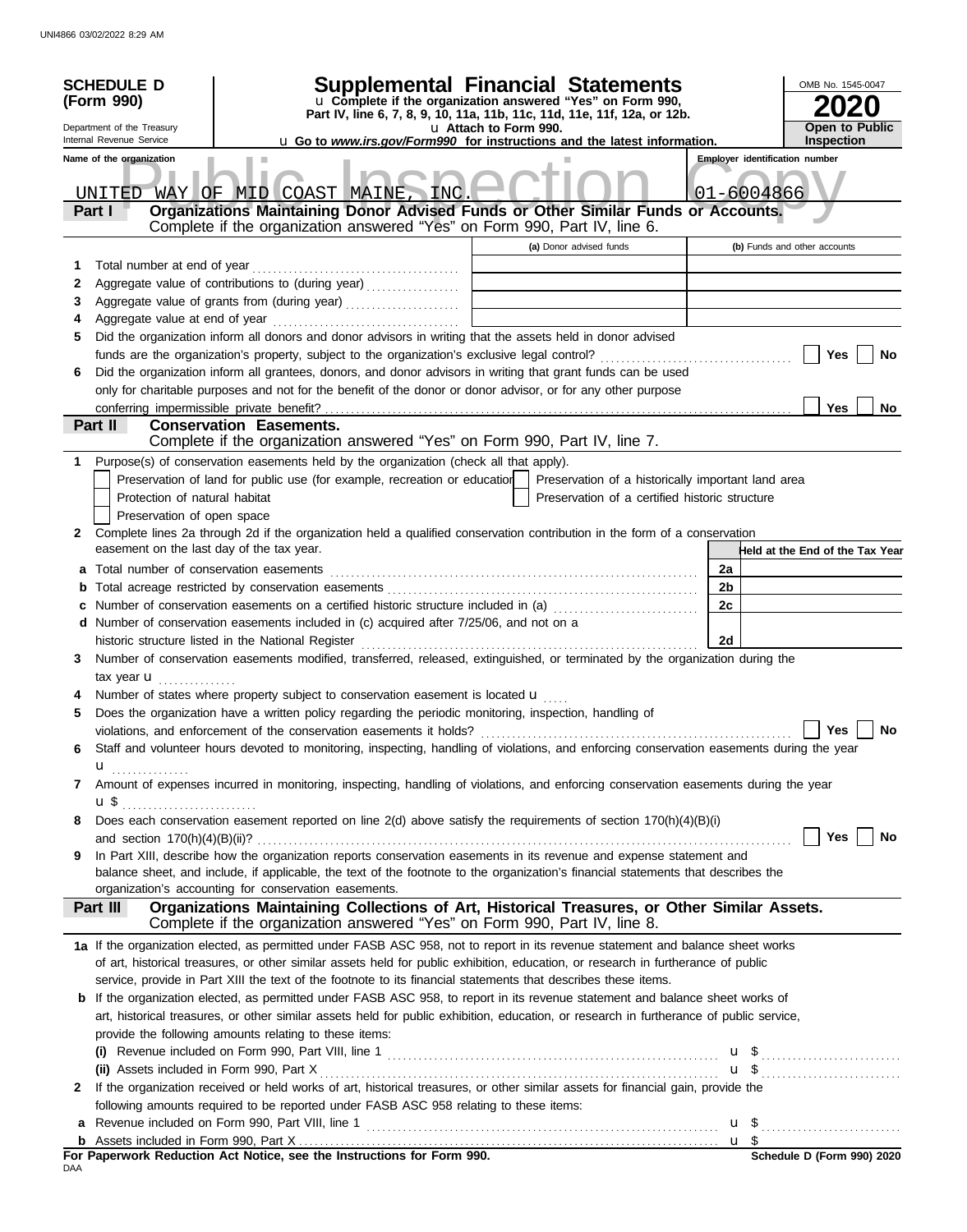|                       | Schedule D (Form 990) 2020 UNITED WAY OF MID COAST MAINE, INC.01-6004866<br>Organizations Maintaining Collections of Art, Historical Treasures, or Other Similar Assets (continued)<br>Part III                                                                                                                                                |                         |                                                 |                    |                 |                      |                     | Page 2 |
|-----------------------|------------------------------------------------------------------------------------------------------------------------------------------------------------------------------------------------------------------------------------------------------------------------------------------------------------------------------------------------|-------------------------|-------------------------------------------------|--------------------|-----------------|----------------------|---------------------|--------|
|                       | 3 Using the organization's acquisition, accession, and other records, check any of the following that make significant use of its<br>collection items (check all that apply):                                                                                                                                                                  |                         |                                                 |                    |                 |                      |                     |        |
| a<br>b<br>c<br>4<br>5 | Public exhibition<br>Scholarly research<br>Preservation for future generations<br>Provide a description of the organization's collections and explain how they further the organization's exempt purpose in Part<br>XIII.<br>During the year, did the organization solicit or receive donations of art, historical treasures, or other similar | d<br>$\mathbf{e}$       | Loan or exchange program<br>Other Communication |                    |                 |                      |                     |        |
|                       | Part IV                                                                                                                                                                                                                                                                                                                                        |                         |                                                 |                    |                 |                      | Yes                 | No.    |
|                       | <b>Escrow and Custodial Arrangements.</b><br>Complete if the organization answered "Yes" on Form 990, Part IV, line 9, or reported an amount on Form<br>990, Part X, line 21.                                                                                                                                                                  |                         |                                                 |                    |                 |                      |                     |        |
|                       | 1a Is the organization an agent, trustee, custodian or other intermediary for contributions or other assets not                                                                                                                                                                                                                                |                         |                                                 |                    |                 |                      |                     |        |
|                       | included on Form 990, Part X?<br><b>b</b> If "Yes," explain the arrangement in Part XIII and complete the following table:                                                                                                                                                                                                                     |                         |                                                 |                    |                 |                      | Yes                 | No     |
|                       |                                                                                                                                                                                                                                                                                                                                                |                         |                                                 |                    |                 |                      | Amount              |        |
|                       | c Beginning balance                                                                                                                                                                                                                                                                                                                            |                         |                                                 |                    |                 | 1c                   |                     |        |
|                       |                                                                                                                                                                                                                                                                                                                                                |                         |                                                 |                    |                 | 1 <sub>d</sub>       |                     |        |
|                       | e Distributions during the year manufactured contains and the year manufactured with the set of the set of the set of the set of the set of the set of the set of the set of the set of the set of the set of the set of the s                                                                                                                 |                         |                                                 |                    |                 | 1е                   |                     |        |
|                       |                                                                                                                                                                                                                                                                                                                                                |                         |                                                 |                    |                 | 1f                   |                     |        |
|                       | 2a Did the organization include an amount on Form 990, Part X, line 21, for escrow or custodial account liability?                                                                                                                                                                                                                             |                         |                                                 |                    |                 |                      | <b>Yes</b>          | No     |
|                       |                                                                                                                                                                                                                                                                                                                                                |                         |                                                 |                    |                 |                      |                     |        |
|                       | <b>Endowment Funds.</b><br>Part V<br>Complete if the organization answered "Yes" on Form 990, Part IV, line 10.                                                                                                                                                                                                                                |                         |                                                 |                    |                 |                      |                     |        |
|                       |                                                                                                                                                                                                                                                                                                                                                | (a) Current year        | (b) Prior year                                  | (c) Two years back |                 | (d) Three years back | (e) Four years back |        |
|                       | 1a Beginning of year balance                                                                                                                                                                                                                                                                                                                   |                         |                                                 |                    |                 |                      |                     |        |
|                       |                                                                                                                                                                                                                                                                                                                                                |                         |                                                 |                    |                 |                      |                     |        |
|                       | c Net investment earnings, gains, and                                                                                                                                                                                                                                                                                                          |                         |                                                 |                    |                 |                      |                     |        |
|                       | losses                                                                                                                                                                                                                                                                                                                                         |                         |                                                 |                    |                 |                      |                     |        |
|                       | d Grants or scholarships                                                                                                                                                                                                                                                                                                                       |                         |                                                 |                    |                 |                      |                     |        |
|                       | e Other expenditures for facilities and                                                                                                                                                                                                                                                                                                        |                         |                                                 |                    |                 |                      |                     |        |
|                       | programs                                                                                                                                                                                                                                                                                                                                       |                         |                                                 |                    |                 |                      |                     |        |
|                       | f Administrative expenses                                                                                                                                                                                                                                                                                                                      |                         |                                                 |                    |                 |                      |                     |        |
| g                     | End of year balance<br>2 Provide the estimated percentage of the current year end balance (line 1g, column (a)) held as:                                                                                                                                                                                                                       |                         |                                                 |                    |                 |                      |                     |        |
|                       | a Board designated or quasi-endowment u                                                                                                                                                                                                                                                                                                        | %                       |                                                 |                    |                 |                      |                     |        |
|                       | <b>b</b> Permanent endowment <b>u</b> %                                                                                                                                                                                                                                                                                                        |                         |                                                 |                    |                 |                      |                     |        |
|                       | c Term endowment u<br>.                                                                                                                                                                                                                                                                                                                        |                         |                                                 |                    |                 |                      |                     |        |
|                       | The percentages on lines 2a, 2b, and 2c should equal 100%.                                                                                                                                                                                                                                                                                     |                         |                                                 |                    |                 |                      |                     |        |
|                       | 3a Are there endowment funds not in the possession of the organization that are held and administered for the                                                                                                                                                                                                                                  |                         |                                                 |                    |                 |                      |                     |        |
|                       | organization by:                                                                                                                                                                                                                                                                                                                               |                         |                                                 |                    |                 |                      | <b>Yes</b>          | No     |
|                       |                                                                                                                                                                                                                                                                                                                                                |                         |                                                 |                    |                 |                      | 3a(i)               |        |
|                       | (ii) Related organizations                                                                                                                                                                                                                                                                                                                     |                         |                                                 |                    |                 |                      | 3a(ii)              |        |
|                       | Describe in Part XIII the intended uses of the organization's endowment funds.                                                                                                                                                                                                                                                                 |                         |                                                 |                    |                 |                      | 3b                  |        |
|                       | Land, Buildings, and Equipment.<br><b>Part VI</b>                                                                                                                                                                                                                                                                                              |                         |                                                 |                    |                 |                      |                     |        |
|                       | Complete if the organization answered "Yes" on Form 990, Part IV, line 11a. See Form 990, Part X, line 10.                                                                                                                                                                                                                                     |                         |                                                 |                    |                 |                      |                     |        |
|                       | Description of property                                                                                                                                                                                                                                                                                                                        | (a) Cost or other basis | (b) Cost or other basis                         |                    | (c) Accumulated |                      | (d) Book value      |        |
|                       |                                                                                                                                                                                                                                                                                                                                                | (investment)            | (other)                                         |                    | depreciation    |                      |                     |        |
|                       |                                                                                                                                                                                                                                                                                                                                                |                         |                                                 |                    |                 |                      |                     |        |
|                       |                                                                                                                                                                                                                                                                                                                                                |                         |                                                 |                    |                 |                      |                     |        |
|                       | c Leasehold improvements                                                                                                                                                                                                                                                                                                                       |                         |                                                 |                    |                 |                      |                     |        |
|                       | e Other                                                                                                                                                                                                                                                                                                                                        |                         |                                                 | 146, 412           |                 | 139,560              |                     | 6,852  |
|                       |                                                                                                                                                                                                                                                                                                                                                |                         |                                                 |                    |                 | u                    |                     | 6,852  |

**Schedule D (Form 990) 2020**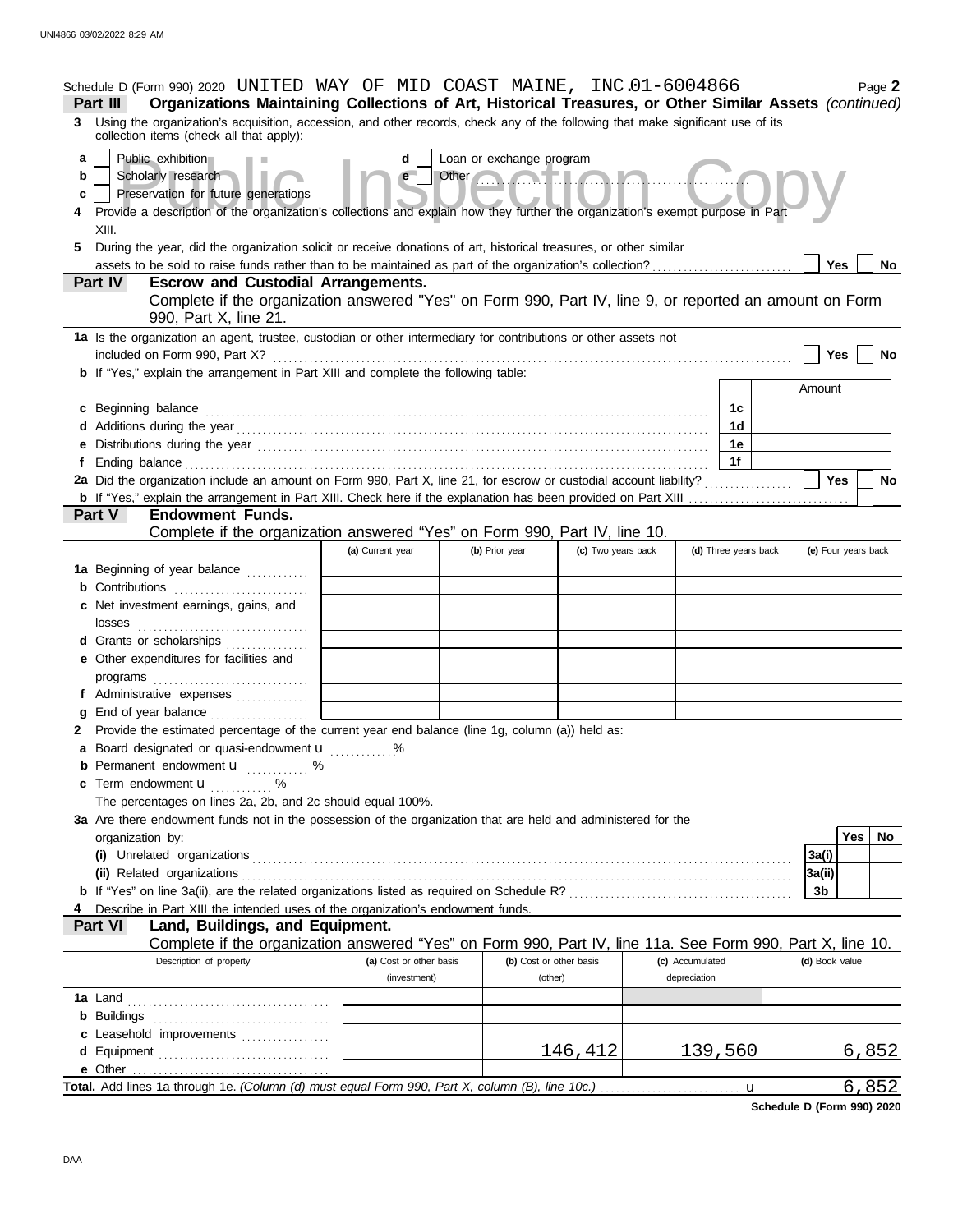#### (including name of security)<br>
Cost or end-of-year market value<br>
y held equity interests<br>
example:<br>
y held equity interests<br>
and the contract value<br>
and the contract value<br>
of the contract value<br>
of the contract value<br>
of t **(b)** Book value **(c)** Method of valuation: Page **3 Part VII Investments – Other Securities.** Schedule D (Form 990) 2020 UNITED WAY OF MID COAST MAINE, INC.01-6004866 **(a)** Description of security or category (including name of security) Financial derivatives . . . . . . . . . . . . . . . . . . . . . . . . . . . . . . . . . . . . . . . . . . . . . . . . . **(1)** (2) Closely held equity interests **below the set of the set of the set of the set of the set of the set of the set of the set of the set of the set of the set of the set of the set of the set of the set of the set of the s** Other **(3)** . . . . . . . . . . . . . . . . . . . . . . . . . . . . . . . . . . . . . . . . . . . . . . . . . . . . . . . . . . . . . . . . . Total. *(Column (b) must equal Form 990, Part X, col. (B) line 12.)* **(a)** Description of investment **Part VIII Investments – Program Related. (b)** Book value **(c)** Method of valuation: Cost or end-of-year market value **(b)** Book value **Other Assets. (a)** Description **Part IX Part X (a)** Description of liability **Other Liabilities. (b)** Book value Federal income taxes Total. *(Column (b) must equal Form 990, Part X, col. (B) line 13.)* **Total.** *(Column (b) must equal Form 990, Part X, col. (B) line 15.)* . . . . . . . . . . . . . . . . . . . . . . . . . . . . . . . . . . . . . . . . . . . . . . . . . . . . . . . . . . . . . u **1.** . . . . . . . . . . . . . . . . . . . . . . . . . . . . . . . . . . . . . . . . . . . . . . . . . . . . . . . . . . . . . . . . . . . . . . . . . . . . . . . . . . . . . . . . . . . . . . . . . . . . . . . . . . . . . . . . . . . . . . . . . . . . . . . . . . . . . . . . . . . . . . . . . . . . . . . . . . . . . . . . . . . . . . . . . . . . . . . . . . . . . . . . . . . . . . . . . . . . . . . . . . . . . . . . . . . . . . . . . . . . . . . . . . . . . . . . . . . . . . . . . . . . . . . . . . . . . . . . . . . . . . . . . . . . . . . . . . . . . . . . . . . . . . . . . . . . . . . . . . . . . . . . . . . . . . . . . . . . . . . . . . . . . . . . . . . . . . . . . . . . . . . . . . . . . . . . . . . . . . . . . . . . . . . . . . . . . . . . . . . . . . . . . . . . . . . . . . . . . . . . . . . . . . . . . . . . . . . . . . . . . . . . . . . . . . . . . . . . . . . . . . . . . . . . . . . . . . . . . . . . . . . . . . . . . . . . . . . . . . . . . . . . . . . . . . . . . . . . . . . . . . . . . . . . . . . . . . . . . . . . . . . . . . . . . . . . (A) (B) (C) (D) (E) (F) (G) (H) **(9) (8) (7) (6) (5) (4) (3) (2) (1) (1) (2) (3) (4) (5) (6) (7) (8) (9)** (9) (8) (7) (6) (5) (4) (3) (2) (1) . . . . . . . . . . . . . . . . . . . . . . . . . . . . . . . . . . . . . . . . . . . . . . . . . . . . . . . . . . . . . . . . . . . . . . . . . . . . Complete if the organization answered "Yes" on Form 990, Part IV, line 11e or 11f. See Form 990, Part X, line 25. Complete if the organization answered "Yes" on Form 990, Part IV, line 11d. See Form 990, Part X, line 15. Complete if the organization answered "Yes" on Form 990, Part IV, line 11c. See Form 990, Part X, line 13. Complete if the organization answered "Yes" on Form 990, Part IV, line 11b. See Form 990, Part X, line 12. u u u BENEFICIAL INTEREST -MCF 499,185 499,185

Total. *(Column (b) must equal Form 990, Part X, col. (B) line 25.)* 

Liability for uncertain tax positions. In Part XIII, provide the text of the footnote to the organization's financial statements that reports the **2.** organization's liability for uncertain tax positions under FASB ASC 740. Check here if the text of the footnote has been provided in Part XIII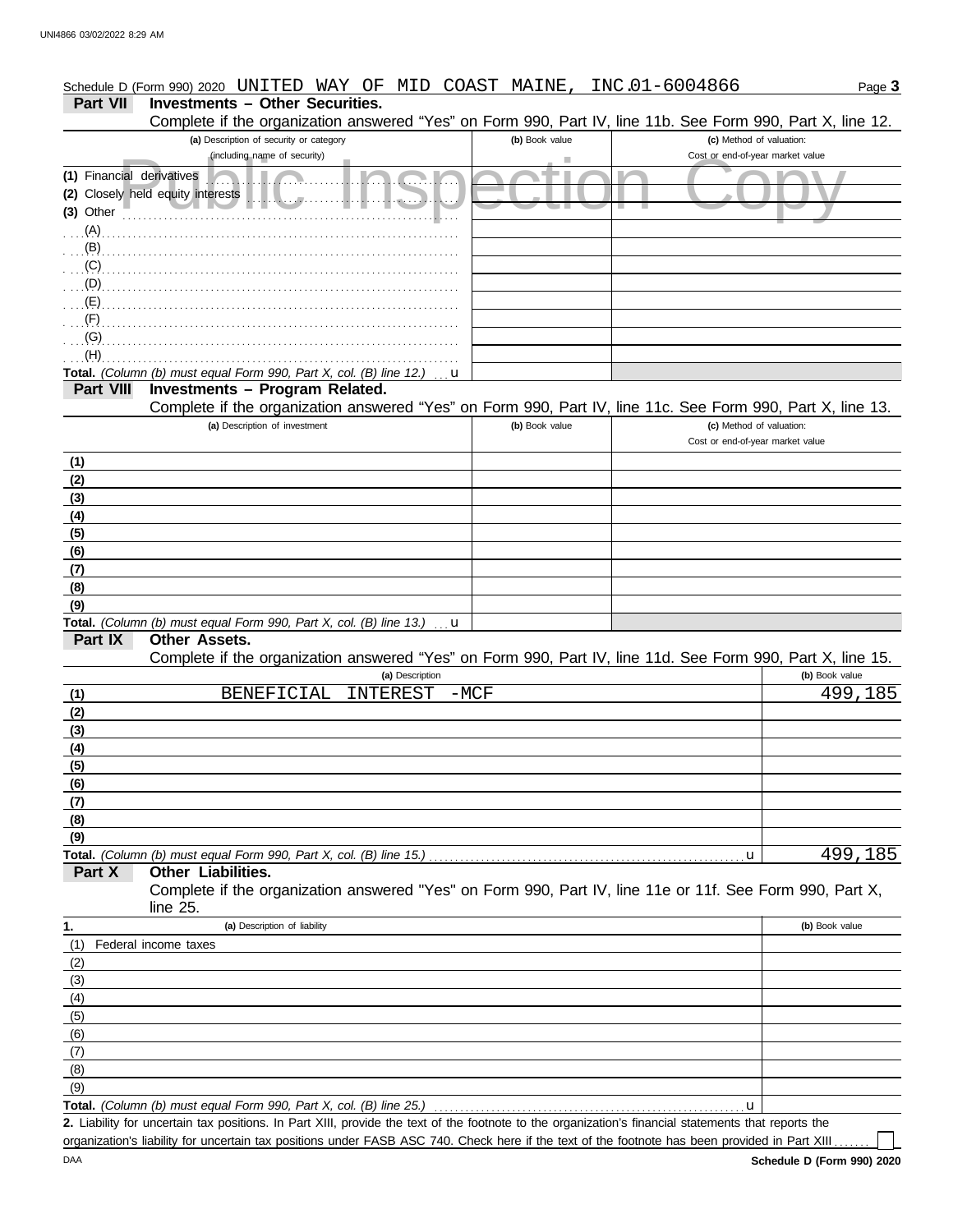|    | Schedule D (Form 990) 2020 UNITED WAY OF MID COAST MAINE, INC.01-6004866                                                                                                                                                       |                |                  |           | Page 4           |
|----|--------------------------------------------------------------------------------------------------------------------------------------------------------------------------------------------------------------------------------|----------------|------------------|-----------|------------------|
|    | Reconciliation of Revenue per Audited Financial Statements With Revenue per Return.<br>Part XI<br>Complete if the organization answered "Yes" on Form 990, Part IV, line 12a.                                                  |                |                  |           |                  |
| 1  |                                                                                                                                                                                                                                |                |                  |           | 1,737,231        |
| 2  | Amounts included on line 1 but not on Form 990, Part VIII, line 12:                                                                                                                                                            |                |                  |           |                  |
|    | a Net unrealized gains (losses) on investments <b>and a strategie of the strategy</b>                                                                                                                                          | 2a             | $\sqrt{142/327}$ |           |                  |
|    |                                                                                                                                                                                                                                | 2 <sub>b</sub> |                  |           |                  |
| c  |                                                                                                                                                                                                                                | 2c             |                  |           |                  |
|    |                                                                                                                                                                                                                                | 2d             |                  |           |                  |
| е  |                                                                                                                                                                                                                                |                |                  | 2e        | <u> 142,327</u>  |
|    |                                                                                                                                                                                                                                |                |                  | 3         | <u>1,594,904</u> |
| 4  | Amounts included on Form 990, Part VIII, line 12, but not on line 1:                                                                                                                                                           |                |                  |           |                  |
|    |                                                                                                                                                                                                                                | 4a             |                  |           |                  |
|    |                                                                                                                                                                                                                                | 4 <sub>b</sub> | 192,958          |           |                  |
|    | c Add lines 4a and 4b 2000 Material Contract Contract Add lines 4a and 4b                                                                                                                                                      |                |                  | 4с        | 192,958          |
|    |                                                                                                                                                                                                                                |                |                  | 5         | 1,787,862        |
|    | Reconciliation of Expenses per Audited Financial Statements With Expenses per Return.<br><b>Part XII</b>                                                                                                                       |                |                  |           |                  |
|    | Complete if the organization answered "Yes" on Form 990, Part IV, line 12a.                                                                                                                                                    |                |                  |           |                  |
| 1  |                                                                                                                                                                                                                                |                |                  |           | 1,565,023        |
| 2  | Amounts included on line 1 but not on Form 990, Part IX, line 25:                                                                                                                                                              |                |                  |           |                  |
| a  |                                                                                                                                                                                                                                | 2a             |                  |           |                  |
|    |                                                                                                                                                                                                                                | 2 <sub>b</sub> |                  |           |                  |
|    |                                                                                                                                                                                                                                | 2c             |                  |           |                  |
|    |                                                                                                                                                                                                                                | 2d             |                  |           |                  |
|    |                                                                                                                                                                                                                                |                |                  | <b>2e</b> |                  |
| 3. |                                                                                                                                                                                                                                |                |                  | 3         | 1,565,023        |
| 4  | Amounts included on Form 990, Part IX, line 25, but not on line 1:                                                                                                                                                             |                |                  |           |                  |
|    |                                                                                                                                                                                                                                | 4a             |                  |           |                  |
|    | <b>b</b> Other (Describe in Part XIII.) <b>CONSIDENT DESCRIPTION DESCRIPTION DESCRIPTION DESCRIPTION DESCRIPTION DESCRIPTION DESCRIPTION DESCRIPTION DESCRIPTION DESCRIPTION DESCRIPTION DESCRIPTION DESCRI</b>                | 4 <sub>b</sub> | 192,958          |           |                  |
|    | c Add lines 4a and 4b (a) contains the contract of the contract of the contract of the contract of the contract of the contract of the contract of the contract of the contract of the contract of the contract of the contrac |                |                  | 4с        | 192,958          |
|    |                                                                                                                                                                                                                                |                |                  | 5         | ,757,981         |
|    | Part XIII Supplemental Information.                                                                                                                                                                                            |                |                  |           |                  |
|    | Provide the descriptions required for Part II, lines 3, 5, and 9; Part III, lines 1a and 4; Part IV, lines 1b and 2b; Part V, line 4; Part X, line                                                                             |                |                  |           |                  |
|    | 2; Part XI, lines 2d and 4b; and Part XII, lines 2d and 4b. Also complete this part to provide any additional information.                                                                                                     |                |                  |           |                  |
|    | PART XI, LINE 4B - REVENUE AMOUNTS INCLUDED ON RETURN - OTHER                                                                                                                                                                  |                |                  |           |                  |
|    |                                                                                                                                                                                                                                |                |                  |           |                  |
|    | DESIGNATED CONTRIBUTIONS                                                                                                                                                                                                       |                |                  |           | 184,012          |
|    |                                                                                                                                                                                                                                |                |                  |           |                  |
|    | INVESTMENT<br>FEES                                                                                                                                                                                                             |                |                  |           | 8,946            |
|    |                                                                                                                                                                                                                                |                |                  |           |                  |
|    |                                                                                                                                                                                                                                |                |                  |           |                  |
|    |                                                                                                                                                                                                                                |                |                  |           |                  |
|    | PART XII, LINE 4B - EXPENSE AMOUNTS INCLUDED ON RETURN - OTHER                                                                                                                                                                 |                |                  |           |                  |
|    |                                                                                                                                                                                                                                |                |                  |           |                  |
|    | DESIGNATED<br>CONTRIBUTIONS                                                                                                                                                                                                    |                |                  | \$        | 184,012          |
|    |                                                                                                                                                                                                                                |                |                  |           |                  |
|    | INVESTMENT<br>FEES                                                                                                                                                                                                             |                |                  | \$        | 8,946            |
|    |                                                                                                                                                                                                                                |                |                  |           |                  |
|    |                                                                                                                                                                                                                                |                |                  |           |                  |
|    |                                                                                                                                                                                                                                |                |                  |           |                  |
|    |                                                                                                                                                                                                                                |                |                  |           |                  |
|    |                                                                                                                                                                                                                                |                |                  |           |                  |
|    |                                                                                                                                                                                                                                |                |                  |           |                  |
|    |                                                                                                                                                                                                                                |                |                  |           |                  |
|    |                                                                                                                                                                                                                                |                |                  |           |                  |
|    |                                                                                                                                                                                                                                |                |                  |           |                  |
|    |                                                                                                                                                                                                                                |                |                  |           |                  |
|    |                                                                                                                                                                                                                                |                |                  |           |                  |
|    |                                                                                                                                                                                                                                |                |                  |           |                  |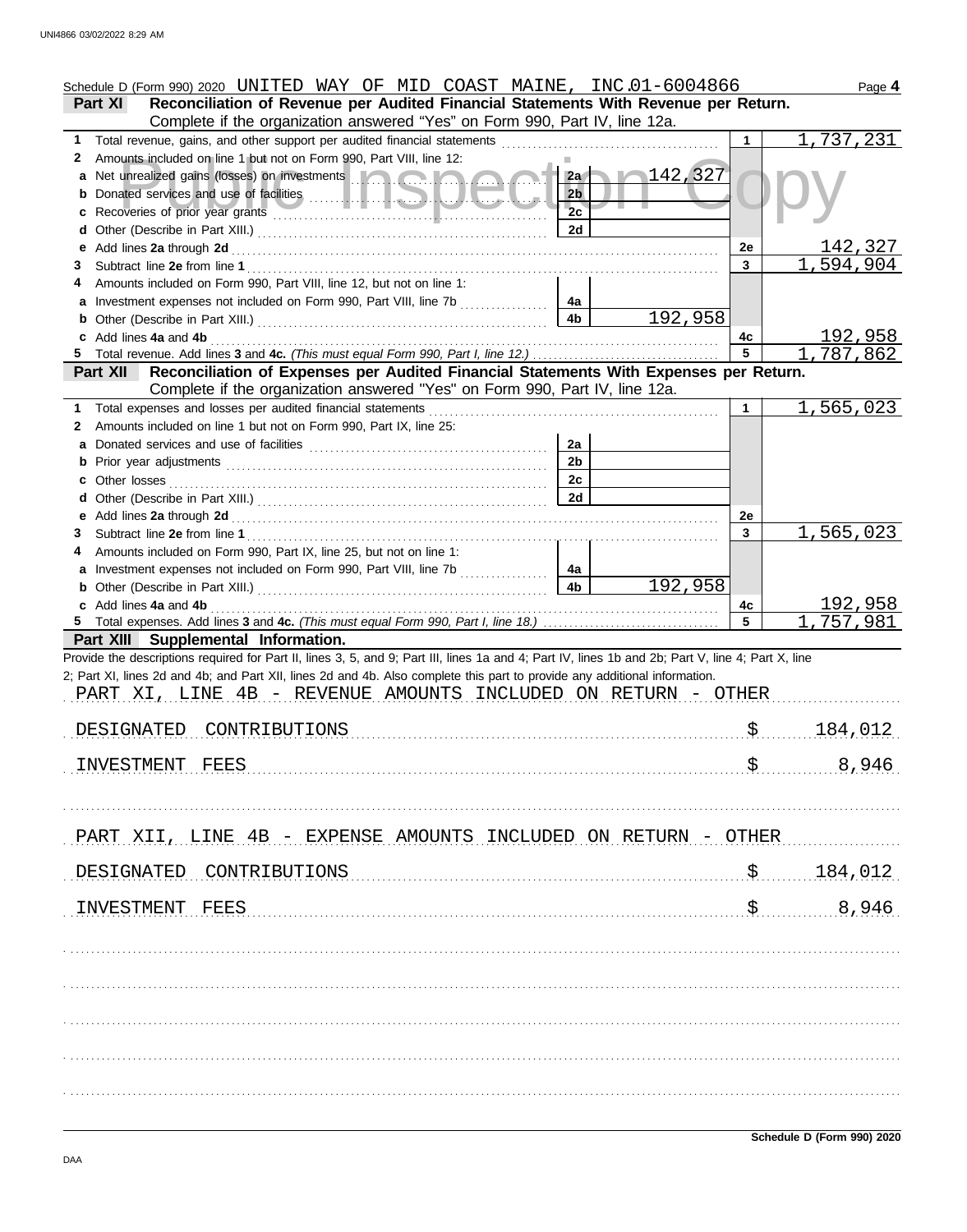| Schedule D (Form 990) 2020 UNITED WAY OF MID COAST MAINE, INC.01-6004866<br>Part XIII Supplemental Information (continued) |  |  |  |  |  | Page 5 |
|----------------------------------------------------------------------------------------------------------------------------|--|--|--|--|--|--------|
|                                                                                                                            |  |  |  |  |  |        |
|                                                                                                                            |  |  |  |  |  |        |
| Public Inspection Co                                                                                                       |  |  |  |  |  |        |
|                                                                                                                            |  |  |  |  |  |        |
|                                                                                                                            |  |  |  |  |  |        |
|                                                                                                                            |  |  |  |  |  |        |
|                                                                                                                            |  |  |  |  |  |        |
|                                                                                                                            |  |  |  |  |  |        |
|                                                                                                                            |  |  |  |  |  |        |
|                                                                                                                            |  |  |  |  |  |        |
|                                                                                                                            |  |  |  |  |  |        |
|                                                                                                                            |  |  |  |  |  |        |
|                                                                                                                            |  |  |  |  |  |        |
|                                                                                                                            |  |  |  |  |  |        |
|                                                                                                                            |  |  |  |  |  |        |
|                                                                                                                            |  |  |  |  |  |        |
|                                                                                                                            |  |  |  |  |  |        |
|                                                                                                                            |  |  |  |  |  |        |
|                                                                                                                            |  |  |  |  |  |        |
|                                                                                                                            |  |  |  |  |  |        |
|                                                                                                                            |  |  |  |  |  |        |
|                                                                                                                            |  |  |  |  |  |        |
|                                                                                                                            |  |  |  |  |  |        |
|                                                                                                                            |  |  |  |  |  |        |
|                                                                                                                            |  |  |  |  |  |        |
|                                                                                                                            |  |  |  |  |  |        |
|                                                                                                                            |  |  |  |  |  |        |
|                                                                                                                            |  |  |  |  |  |        |
|                                                                                                                            |  |  |  |  |  |        |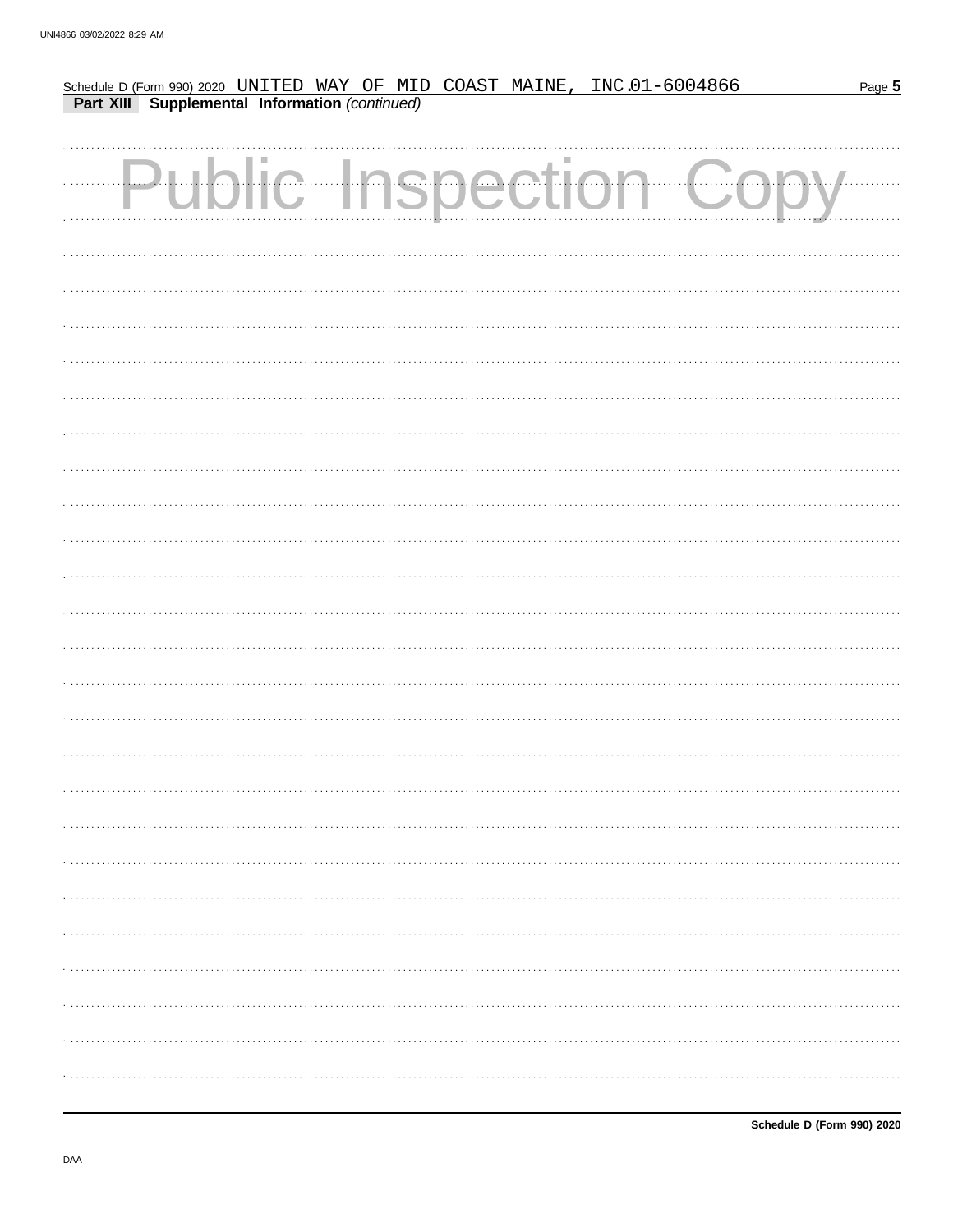| <b>SCHEDULE I</b>                                                                                                                                                                                                                                                                            |                                                                                                                                       |                                        | Grants and Other Assistance to Organizations,                                    |                                       |                                                             |                                          |                                | OMB No. 1545-0047                     |
|----------------------------------------------------------------------------------------------------------------------------------------------------------------------------------------------------------------------------------------------------------------------------------------------|---------------------------------------------------------------------------------------------------------------------------------------|----------------------------------------|----------------------------------------------------------------------------------|---------------------------------------|-------------------------------------------------------------|------------------------------------------|--------------------------------|---------------------------------------|
| (Form 990)                                                                                                                                                                                                                                                                                   | Governments, and Individuals in the United States<br>Complete if the organization answered "Yes" on Form 990, Part IV, line 21 or 22. |                                        |                                                                                  |                                       |                                                             |                                          |                                |                                       |
| Department of the Treasury<br>Internal Revenue Service                                                                                                                                                                                                                                       |                                                                                                                                       |                                        | u Attach to Form 990.<br>u Go to www.irs.gov/Form990 for the latest information. |                                       |                                                             |                                          |                                | <b>Open to Public</b><br>Inspection   |
| Name of the organization                                                                                                                                                                                                                                                                     |                                                                                                                                       |                                        |                                                                                  |                                       |                                                             |                                          | Employer identification number |                                       |
| WAY OF<br>UNITED<br><b>General Information on Grants and Assistance</b>                                                                                                                                                                                                                      | MID COAST MAINE                                                                                                                       |                                        | INC                                                                              |                                       |                                                             |                                          | 01-6004866                     |                                       |
| Part I<br>Does the organization maintain records to substantiate the amount of the grants or assistance, the grantees' eligibility for the grants or assistance, and<br>1<br>2 Describe in Part IV the organization's procedures for monitoring the use of grant funds in the United States. |                                                                                                                                       |                                        |                                                                                  |                                       |                                                             |                                          |                                | $\mathbf{X}$ Yes<br>No                |
| Grants and Other Assistance to Domestic Organizations and Domestic Governments. Complete if the organization answered "Yes" on Form 990,<br>Part II<br>Part IV, line 21, for any recipient that received more than \$5,000. Part II can be duplicated if additional space is needed.         |                                                                                                                                       |                                        |                                                                                  |                                       |                                                             |                                          |                                |                                       |
| (a) Name and address of organization<br>or government                                                                                                                                                                                                                                        | $(b)$ EIN                                                                                                                             | $(c)$ IRC<br>séction<br>if applicable) | (d) Amount of cash<br>grant                                                      | (e) Amount of non-<br>cash assistance | (f) Method of valuation<br>(book, FMV, appraisal,<br>other) | (g) Description of<br>noncash assistance |                                | (h) Purpose of grant<br>or assistance |
| (1) 135 AGENCY DISTRIBUTIONS<br>LIST AVAILABLE UPON REQUEST<br>ME 04530<br>BATH                                                                                                                                                                                                              |                                                                                                                                       | 501C3                                  | 1,027,976                                                                        |                                       |                                                             |                                          |                                | PROGRAM SUPPORT                       |
| (2)                                                                                                                                                                                                                                                                                          |                                                                                                                                       |                                        |                                                                                  |                                       |                                                             |                                          |                                |                                       |
| (3)                                                                                                                                                                                                                                                                                          |                                                                                                                                       |                                        |                                                                                  |                                       |                                                             |                                          |                                |                                       |
| (4)                                                                                                                                                                                                                                                                                          |                                                                                                                                       |                                        |                                                                                  |                                       |                                                             |                                          |                                |                                       |
| (5)                                                                                                                                                                                                                                                                                          |                                                                                                                                       |                                        |                                                                                  |                                       |                                                             |                                          |                                |                                       |
|                                                                                                                                                                                                                                                                                              |                                                                                                                                       |                                        |                                                                                  |                                       |                                                             |                                          |                                |                                       |
| (6)                                                                                                                                                                                                                                                                                          |                                                                                                                                       |                                        |                                                                                  |                                       |                                                             |                                          |                                |                                       |
|                                                                                                                                                                                                                                                                                              |                                                                                                                                       |                                        |                                                                                  |                                       |                                                             |                                          |                                |                                       |
| (7)                                                                                                                                                                                                                                                                                          |                                                                                                                                       |                                        |                                                                                  |                                       |                                                             |                                          |                                |                                       |
| (8)                                                                                                                                                                                                                                                                                          |                                                                                                                                       |                                        |                                                                                  |                                       |                                                             |                                          |                                |                                       |
|                                                                                                                                                                                                                                                                                              |                                                                                                                                       |                                        |                                                                                  |                                       |                                                             |                                          |                                |                                       |
| (9)                                                                                                                                                                                                                                                                                          |                                                                                                                                       |                                        |                                                                                  |                                       |                                                             |                                          |                                |                                       |
|                                                                                                                                                                                                                                                                                              |                                                                                                                                       |                                        |                                                                                  |                                       |                                                             |                                          |                                |                                       |
| 2<br>Enter total number of other organizations listed in the line 1 table                                                                                                                                                                                                                    |                                                                                                                                       |                                        |                                                                                  |                                       |                                                             |                                          | u                              |                                       |
| For Paperwork Reduction Act Notice, see the Instructions for Form 990.                                                                                                                                                                                                                       |                                                                                                                                       |                                        |                                                                                  |                                       |                                                             |                                          |                                | Schedule I (Form 990) (2020)          |

DAA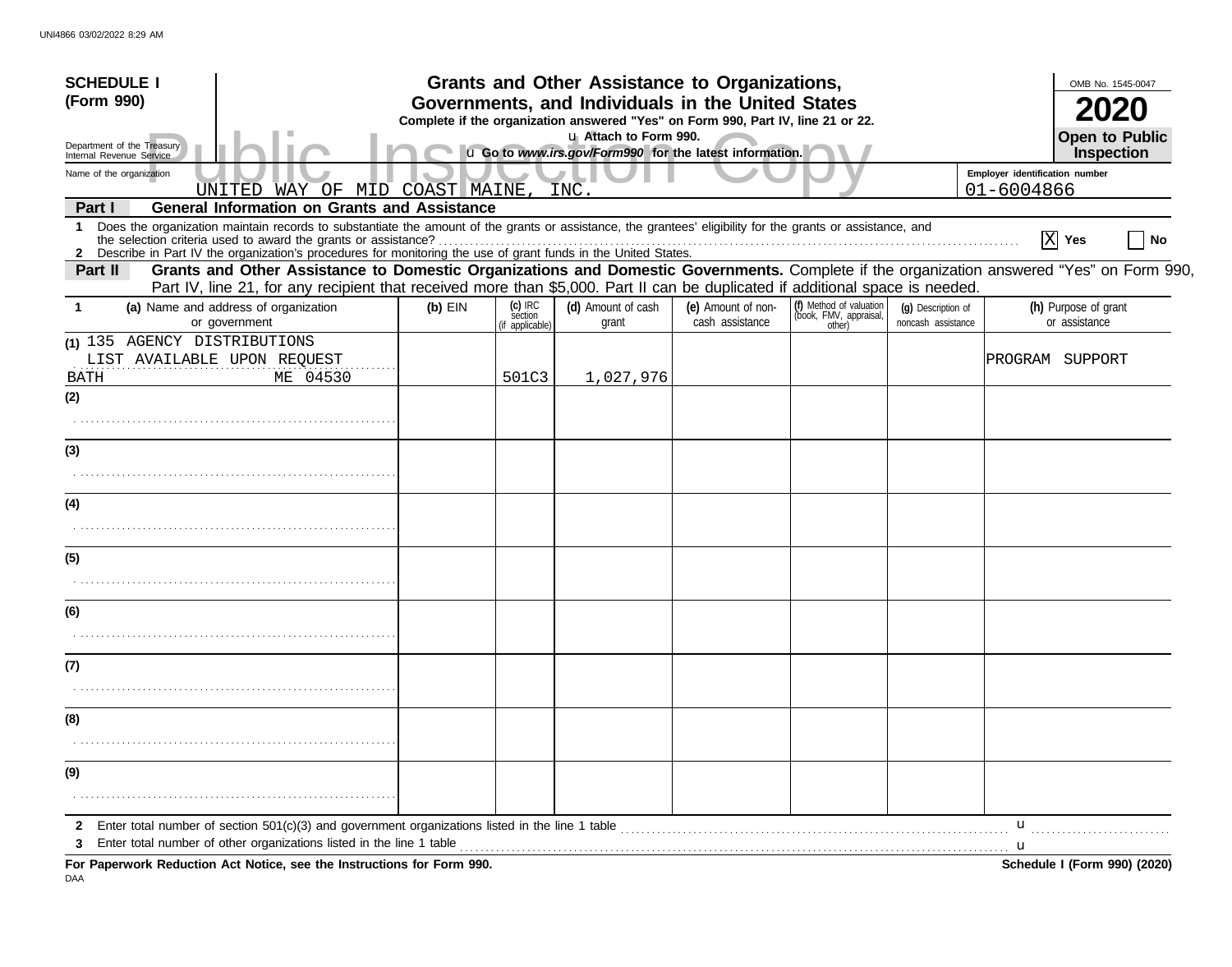# Schedule I (Form 990) (2020) UNITED WAY OF MID COAST MAINE, INC.01-6004866

| Part III     | Grants and Other Assistance to Domestic Individuals. Complete if the organization answered "Yes" on Form 990, Part IV, line 22.           |                             |                             |                                     |                        |                                                                                      |  |  |  |
|--------------|-------------------------------------------------------------------------------------------------------------------------------------------|-----------------------------|-----------------------------|-------------------------------------|------------------------|--------------------------------------------------------------------------------------|--|--|--|
|              | Part III can be duplicated if additional space is needed.                                                                                 |                             |                             |                                     |                        |                                                                                      |  |  |  |
|              | (a) Type of grant or assistance                                                                                                           | (b) Number of<br>recipients | (c) Amount of<br>cash grant | (d) Amount of<br>noncash assistance | FMV, appraisal, other) | $ e\rangle$ Method of valuation (book, $ f\rangle$ Description of noncash assistance |  |  |  |
|              | <b>STIP</b><br>. .                                                                                                                        |                             |                             |                                     |                        |                                                                                      |  |  |  |
|              |                                                                                                                                           |                             |                             |                                     |                        |                                                                                      |  |  |  |
|              |                                                                                                                                           |                             |                             |                                     |                        |                                                                                      |  |  |  |
|              |                                                                                                                                           |                             |                             |                                     |                        |                                                                                      |  |  |  |
|              |                                                                                                                                           |                             |                             |                                     |                        |                                                                                      |  |  |  |
| 5            |                                                                                                                                           |                             |                             |                                     |                        |                                                                                      |  |  |  |
|              |                                                                                                                                           |                             |                             |                                     |                        |                                                                                      |  |  |  |
| - 6          |                                                                                                                                           |                             |                             |                                     |                        |                                                                                      |  |  |  |
| 7<br>Part IV | Supplemental Information. Provide the information required in Part I, line 2; Part III, column (b); and any other additional information. |                             |                             |                                     |                        |                                                                                      |  |  |  |
|              | PART IV - ADDITIONAL INFORMATION                                                                                                          |                             |                             |                                     |                        |                                                                                      |  |  |  |
|              | PART 1 LINE 2                                                                                                                             |                             |                             |                                     |                        |                                                                                      |  |  |  |
|              | DURING THE BI-ANNUAL FUNDING PROCESS UNITED WAY PARTNERS AND NON-PARTNER                                                                  |                             |                             |                                     |                        |                                                                                      |  |  |  |
|              | AGENCIES APPLY FOR FUNDS BASED ON THEIR PROGRAM REQUIREMENTS. THE                                                                         |                             |                             |                                     |                        |                                                                                      |  |  |  |
|              |                                                                                                                                           |                             |                             |                                     |                        |                                                                                      |  |  |  |
|              | APPLICATIONS ARE CAREFULLY REVIEWED AND REFINED BY VOLUNTEER COMMITTEES                                                                   |                             |                             |                                     |                        |                                                                                      |  |  |  |
|              | (SOLUTIONS COUNCIL, OVERVIEW COMMITTEE AND THE BOARD OF DIRECTORS) PRIOR TO                                                               |                             |                             |                                     |                        |                                                                                      |  |  |  |
|              | FUNDS BEING APPROVED AND DISTRIBUTED.                                                                                                     |                             |                             |                                     |                        |                                                                                      |  |  |  |
|              |                                                                                                                                           |                             |                             |                                     |                        |                                                                                      |  |  |  |
|              |                                                                                                                                           |                             |                             |                                     |                        |                                                                                      |  |  |  |
|              |                                                                                                                                           |                             |                             |                                     |                        |                                                                                      |  |  |  |
|              |                                                                                                                                           |                             |                             |                                     |                        |                                                                                      |  |  |  |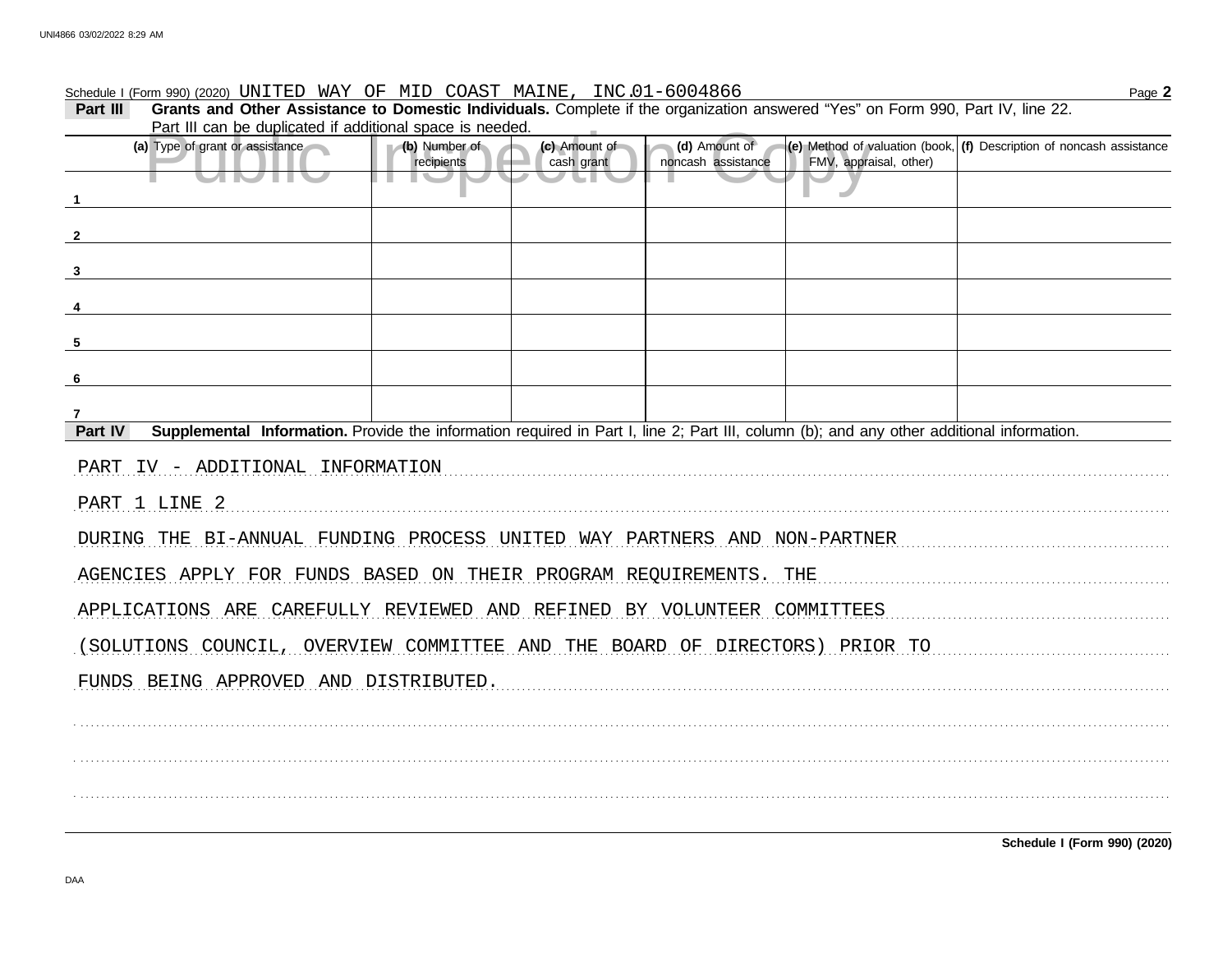| <b>SCHEDULE M</b><br>(Form 990) |                                                                                                                    |  | <b>Noncash Contributions</b>  |                                                        |                                                                                             |       |                                                              |                                | OMB No. 1545-0047 |                       |  |
|---------------------------------|--------------------------------------------------------------------------------------------------------------------|--|-------------------------------|--------------------------------------------------------|---------------------------------------------------------------------------------------------|-------|--------------------------------------------------------------|--------------------------------|-------------------|-----------------------|--|
|                                 |                                                                                                                    |  |                               |                                                        | <b>u</b> Complete if the organizations answered "Yes" on Form 990, Part IV, lines 29 or 30. |       |                                                              |                                | 2020              |                       |  |
| Department of the Treasury      |                                                                                                                    |  | <b>u</b> Attach to Form 990.  |                                                        |                                                                                             |       |                                                              |                                |                   | <b>Open To Public</b> |  |
| Internal Revenue Service        |                                                                                                                    |  |                               |                                                        | L Go to www.irs.gov/Form990 for instructions and the latest information.                    |       |                                                              | Inspection                     |                   |                       |  |
|                                 | Name of the organization<br>UNITED WAY                                                                             |  |                               | OF MID COAST MAINE                                     | <b>INC</b>                                                                                  |       | 01-6004866                                                   | Employer identification number |                   |                       |  |
|                                 | <b>Types of Property</b><br>Part I                                                                                 |  |                               |                                                        | (c)                                                                                         |       |                                                              |                                |                   |                       |  |
|                                 |                                                                                                                    |  | (a)<br>Check if<br>applicable | (b)<br>Number of contributions or<br>items contributed | Noncash contribution<br>amounts reported on<br>Form 990, Part VIII, line 1g                 |       | (d)<br>Method of determining<br>noncash contribution amounts |                                |                   |                       |  |
| 1                               | Art - Works of art                                                                                                 |  |                               |                                                        |                                                                                             |       |                                                              |                                |                   |                       |  |
| $\mathbf{2}$                    | Art - Historical treasures                                                                                         |  |                               |                                                        |                                                                                             |       |                                                              |                                |                   |                       |  |
| 3                               | Art - Fractional interests                                                                                         |  |                               |                                                        |                                                                                             |       |                                                              |                                |                   |                       |  |
| 4                               | Books and publications                                                                                             |  |                               |                                                        |                                                                                             |       |                                                              |                                |                   |                       |  |
| 5                               | Clothing and household<br>$\mathsf{goods}\xrightarrow{\hspace{0.5cm}}$                                             |  |                               |                                                        |                                                                                             |       |                                                              |                                |                   |                       |  |
| 6                               | Cars and other vehicles                                                                                            |  |                               |                                                        |                                                                                             |       |                                                              |                                |                   |                       |  |
| 7                               | Boats and planes                                                                                                   |  |                               |                                                        |                                                                                             |       |                                                              |                                |                   |                       |  |
| 8                               | Intellectual property                                                                                              |  |                               |                                                        |                                                                                             |       |                                                              |                                |                   |                       |  |
| 9                               | Securities - Publicly traded                                                                                       |  | Χ                             | 9                                                      | 26,297                                                                                      | TRADE | VALUE                                                        |                                |                   |                       |  |
| 10                              | Securities - Closely held stock                                                                                    |  |                               |                                                        |                                                                                             |       |                                                              |                                |                   |                       |  |
| 11                              | Securities - Partnership, LLC,<br>or trust interests                                                               |  |                               |                                                        |                                                                                             |       |                                                              |                                |                   |                       |  |
| 12                              | Securities - Miscellaneous                                                                                         |  |                               |                                                        |                                                                                             |       |                                                              |                                |                   |                       |  |
| 13                              | Qualified conservation<br>contribution - Historic                                                                  |  |                               |                                                        |                                                                                             |       |                                                              |                                |                   |                       |  |
|                                 | structures                                                                                                         |  |                               |                                                        |                                                                                             |       |                                                              |                                |                   |                       |  |
| 14                              | Qualified conservation                                                                                             |  |                               |                                                        |                                                                                             |       |                                                              |                                |                   |                       |  |
|                                 | contribution - Other                                                                                               |  |                               |                                                        |                                                                                             |       |                                                              |                                |                   |                       |  |
| 15                              | Real estate - Residential                                                                                          |  |                               |                                                        |                                                                                             |       |                                                              |                                |                   |                       |  |
| 16                              | Real estate - Commercial                                                                                           |  |                               |                                                        |                                                                                             |       |                                                              |                                |                   |                       |  |
| 17                              | Real estate - Other                                                                                                |  |                               |                                                        |                                                                                             |       |                                                              |                                |                   |                       |  |
| 18                              | Collectibles                                                                                                       |  |                               |                                                        |                                                                                             |       |                                                              |                                |                   |                       |  |
| 19                              | Food inventory                                                                                                     |  |                               |                                                        |                                                                                             |       |                                                              |                                |                   |                       |  |
| 20                              | Drugs and medical supplies                                                                                         |  |                               |                                                        |                                                                                             |       |                                                              |                                |                   |                       |  |
| 21                              | Taxidermy                                                                                                          |  |                               |                                                        |                                                                                             |       |                                                              |                                |                   |                       |  |
| 22                              | Historical artifacts                                                                                               |  |                               |                                                        |                                                                                             |       |                                                              |                                |                   |                       |  |
| 23                              | Scientific specimens                                                                                               |  |                               |                                                        |                                                                                             |       |                                                              |                                |                   |                       |  |
| 24                              | Archeological artifacts                                                                                            |  |                               |                                                        |                                                                                             |       |                                                              |                                |                   |                       |  |
| 25                              |                                                                                                                    |  |                               |                                                        |                                                                                             |       |                                                              |                                |                   |                       |  |
| 26<br>27                        |                                                                                                                    |  |                               |                                                        |                                                                                             |       |                                                              |                                |                   |                       |  |
| 28                              | Other $\mathbf{u}$                                                                                                 |  |                               |                                                        |                                                                                             |       |                                                              |                                |                   |                       |  |
| 29                              | Number of Forms 8283 received by the organization during the tax year for contributions for                        |  |                               |                                                        |                                                                                             |       |                                                              |                                |                   |                       |  |
|                                 | which the organization completed Form 8283, Part IV, Donee Acknowledgement                                         |  |                               |                                                        |                                                                                             | 29    |                                                              |                                | Yes               | No                    |  |
| 30a                             | During the year, did the organization receive by contribution any property reported in Part I, lines 1 through     |  |                               |                                                        |                                                                                             |       |                                                              |                                |                   |                       |  |
|                                 | 28, that it must hold for at least three years from the date of the initial contribution, and which isn't required |  |                               |                                                        |                                                                                             |       |                                                              |                                |                   |                       |  |
|                                 |                                                                                                                    |  |                               |                                                        |                                                                                             |       |                                                              | 30a                            |                   | Χ                     |  |
| b                               | If "Yes," describe the arrangement in Part II.                                                                     |  |                               |                                                        |                                                                                             |       |                                                              |                                |                   |                       |  |
| 31                              | Does the organization have a gift acceptance policy that requires the review of any nonstandard                    |  |                               |                                                        |                                                                                             |       |                                                              |                                |                   |                       |  |
|                                 | contributions?                                                                                                     |  |                               |                                                        |                                                                                             |       |                                                              | 31                             | Χ                 |                       |  |
| 32a                             | Does the organization hire or use third parties or related organizations to solicit, process, or sell noncash      |  |                               |                                                        |                                                                                             |       |                                                              |                                |                   |                       |  |
|                                 | contributions?                                                                                                     |  |                               |                                                        |                                                                                             |       |                                                              | 32a                            |                   | <u>X</u>              |  |
| b                               | If "Yes," describe in Part II.                                                                                     |  |                               |                                                        |                                                                                             |       |                                                              |                                |                   |                       |  |
| 33                              | If the organization didn't report an amount in column (c) for a type of property for which column (a) is checked,  |  |                               |                                                        |                                                                                             |       |                                                              |                                |                   |                       |  |
|                                 | describe in Part II.                                                                                               |  |                               |                                                        |                                                                                             |       |                                                              |                                |                   |                       |  |

For Paperwork Reduction Act Notice, see the Instructions for Form 990. Schedule M (Form 990) 2020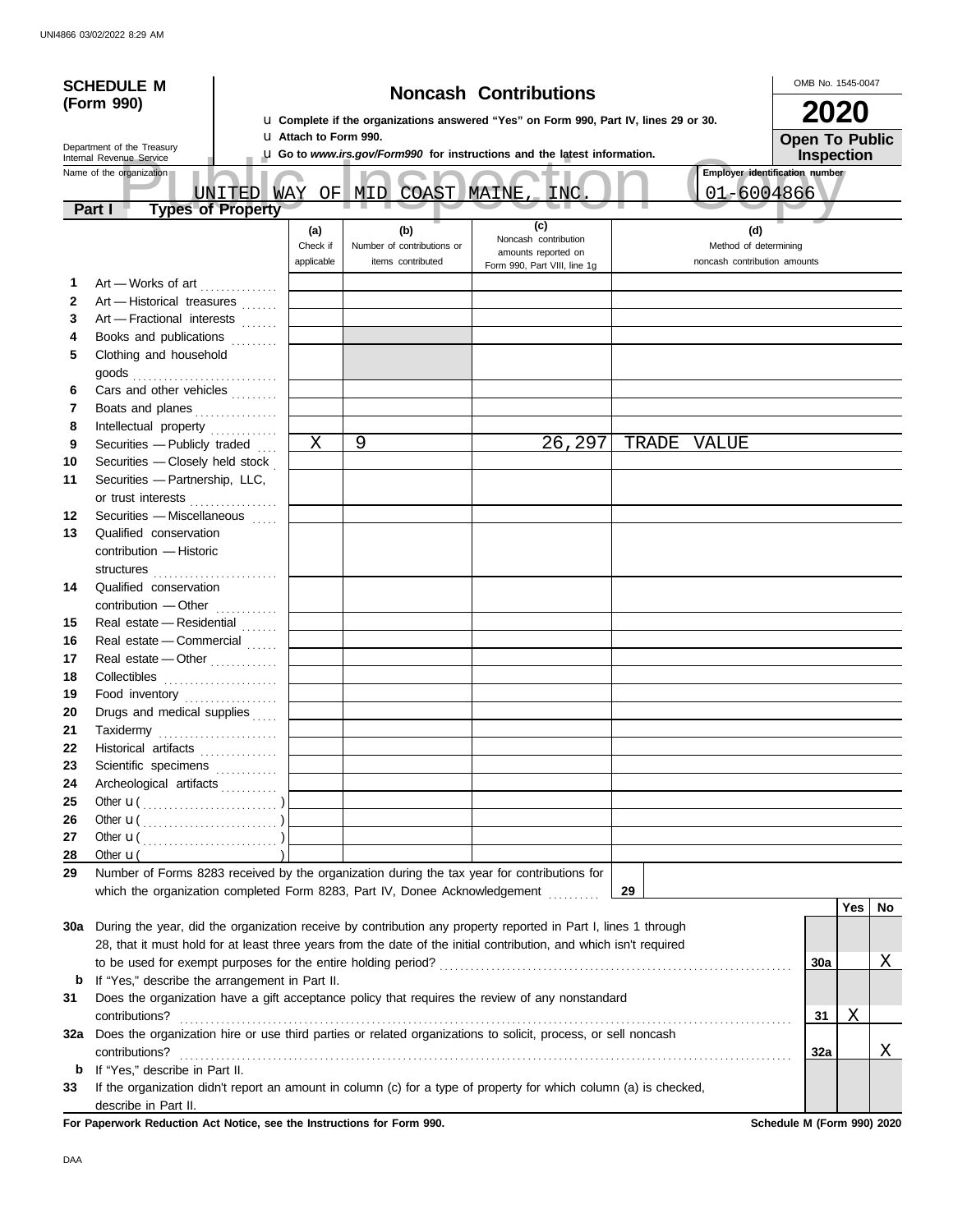| Part II |              |        | Schedule M (Form 990) 2020 UNITED WAY OF MID COAST MAINE, INC.01-6004866<br>or a combination of both. Also complete this part for any additional information. | Supplemental Information. Provide the information required by Part I, lines 30b, 32b, and 33, and whether<br>the organization is reporting in Part I, column (b), the number of contributions, the number of items received, | Page 2 |
|---------|--------------|--------|---------------------------------------------------------------------------------------------------------------------------------------------------------------|------------------------------------------------------------------------------------------------------------------------------------------------------------------------------------------------------------------------------|--------|
|         | $\mathbb{C}$ | ection |                                                                                                                                                               | .                                                                                                                                                                                                                            |        |
|         |              |        |                                                                                                                                                               |                                                                                                                                                                                                                              |        |
|         |              |        |                                                                                                                                                               |                                                                                                                                                                                                                              |        |
|         |              |        |                                                                                                                                                               |                                                                                                                                                                                                                              |        |
|         |              |        |                                                                                                                                                               |                                                                                                                                                                                                                              |        |
|         |              |        |                                                                                                                                                               |                                                                                                                                                                                                                              |        |
|         |              |        |                                                                                                                                                               |                                                                                                                                                                                                                              |        |
|         |              |        |                                                                                                                                                               |                                                                                                                                                                                                                              |        |
|         |              |        |                                                                                                                                                               |                                                                                                                                                                                                                              |        |
|         |              |        |                                                                                                                                                               |                                                                                                                                                                                                                              |        |
|         |              |        |                                                                                                                                                               |                                                                                                                                                                                                                              |        |
|         |              |        |                                                                                                                                                               |                                                                                                                                                                                                                              |        |
|         |              |        |                                                                                                                                                               |                                                                                                                                                                                                                              |        |
|         |              |        |                                                                                                                                                               |                                                                                                                                                                                                                              |        |
|         |              |        |                                                                                                                                                               |                                                                                                                                                                                                                              |        |
|         |              |        |                                                                                                                                                               |                                                                                                                                                                                                                              |        |
|         |              |        |                                                                                                                                                               |                                                                                                                                                                                                                              |        |
|         |              |        |                                                                                                                                                               |                                                                                                                                                                                                                              |        |
|         |              |        |                                                                                                                                                               |                                                                                                                                                                                                                              |        |
|         |              |        |                                                                                                                                                               |                                                                                                                                                                                                                              |        |
|         |              |        |                                                                                                                                                               |                                                                                                                                                                                                                              |        |
|         |              |        |                                                                                                                                                               |                                                                                                                                                                                                                              |        |
|         |              |        |                                                                                                                                                               |                                                                                                                                                                                                                              |        |
|         |              |        |                                                                                                                                                               |                                                                                                                                                                                                                              |        |
|         |              |        |                                                                                                                                                               |                                                                                                                                                                                                                              |        |
|         |              |        |                                                                                                                                                               |                                                                                                                                                                                                                              |        |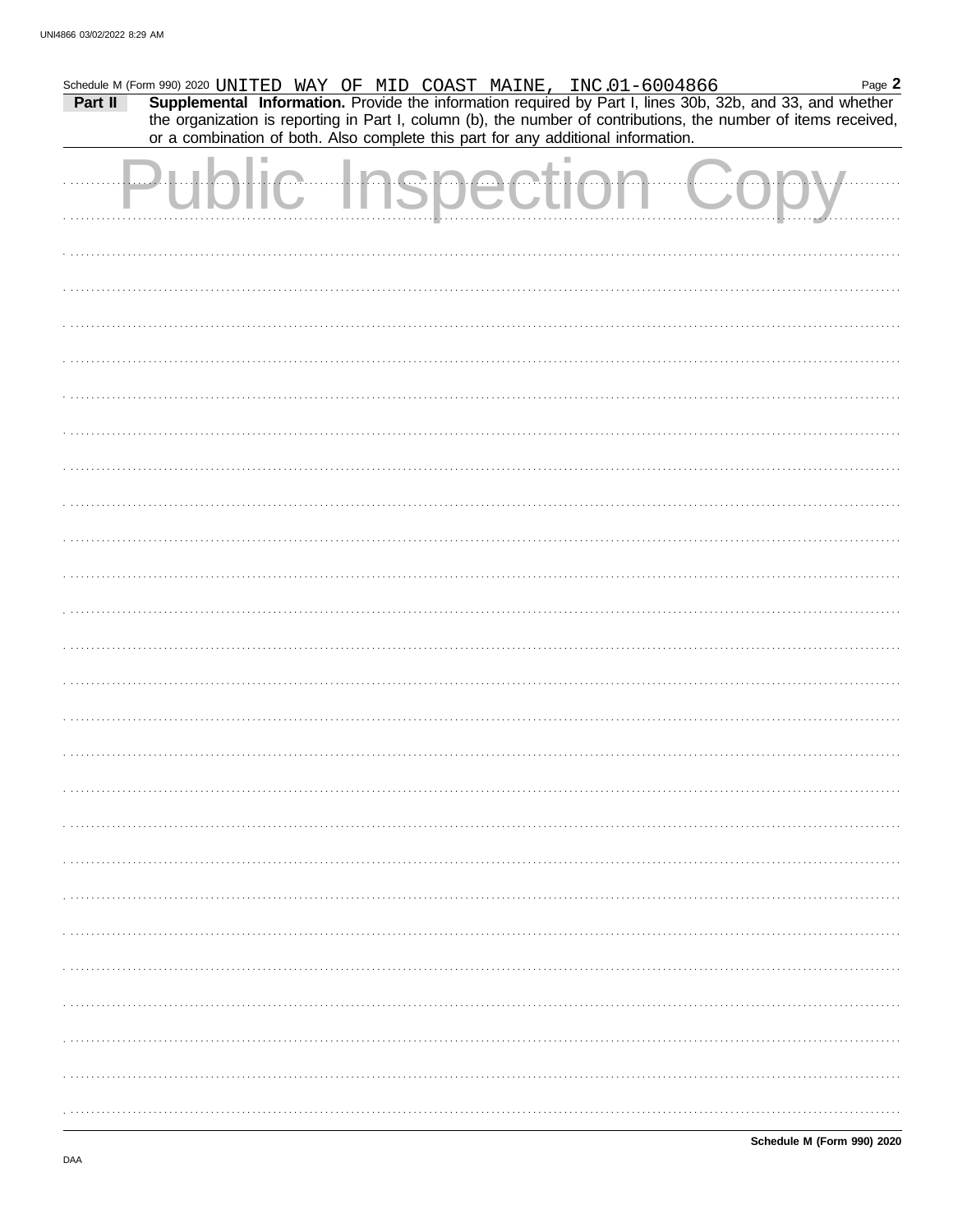| <b>SCHEDULE O</b><br>(Form 990 or 990-EZ)<br>Department of the Treasury<br>Internal Revenue Service | Supplemental Information to Form 990 or 990-EZ<br>Complete to provide information for responses to specific questions on<br>Form 990 or 990-EZ or to provide any additional information.<br>u Attach to Form 990 or 990-EZ.<br>u Go to www.irs.gov/Form990 for the latest information. | OMB No. 1545-0047<br>2020<br><b>Open to Public</b><br>Inspection |
|-----------------------------------------------------------------------------------------------------|----------------------------------------------------------------------------------------------------------------------------------------------------------------------------------------------------------------------------------------------------------------------------------------|------------------------------------------------------------------|
| Name of the organization<br><b>UNITED</b>                                                           | WAY<br>$OF^-$<br>MID<br>COAST MAINE<br>INC                                                                                                                                                                                                                                             | <b>Employer identification number</b><br>01-6004866              |
| FORM 990<br>- ADDITIONAL                                                                            | INFORMATION                                                                                                                                                                                                                                                                            |                                                                  |
| ORGANIZATION HAS<br>THE                                                                             | ESTABLISHED<br>AN<br>AGENCY FUND<br>WITH<br>THE                                                                                                                                                                                                                                        | MAINE<br>COMMUNITY                                               |
| <b>UNDER</b><br>FOUNDATION.                                                                         | <b>AGREEEMENT</b><br>THE<br>TERMS<br>THE<br>THE<br>FUNDS<br>ΟF                                                                                                                                                                                                                         | CONTRIBUTED<br>ARE<br>THE                                        |
| MAINE<br>PROPERTY<br>ΟF                                                                             | FOUNDATION<br>UNITED<br>COMMUNITY<br>WAY<br>ΟF                                                                                                                                                                                                                                         | COAST MAINE<br>MID<br>IS                                         |
| <b>ENTITLED</b><br>TО                                                                               | DISTRIBUTIONS<br><b>INCOME</b><br>DETERMINED<br>OF<br>AS<br>BY<br>THE                                                                                                                                                                                                                  | FOUNDATION.<br>THE                                               |
| <b>CURRENT</b><br>YEAR'S                                                                            | DISTRIBUTION WAS \$14,500<br>AND IS<br>INCLUDED                                                                                                                                                                                                                                        | CONTRIBUTION<br>IN                                               |
| INCOME,<br>THE                                                                                      | FAIR MARKET VALUE<br>ΟF<br>THE                                                                                                                                                                                                                                                         | FUND AS OF JUNE 30, 2019 WAS \$395,481.                          |
| FORM 990,<br>PART VI,<br>ALL PERSONS<br>WHO<br>UNITED<br>SERVICES<br>TO                             | LINE 6 - CLASSES OF<br>OR STOCKHOLDERS<br>MEMBERS<br>MADE<br>A PLEDGE<br>OR CONTRIBUTION<br>HAVE<br>TO,<br>COAST MAINE ARE<br>WAY OF MID<br>MEMBERS                                                                                                                                    | OR VOLUNTEERED<br>THE<br>CORPORATION.<br>ΟF                      |
| FORM 990,<br>PART VI,<br>MEMBERS<br>ELECT                                                           | ELECTION<br>LINE<br>7A -<br>OF<br>MEMBERS<br>AND<br><b>BOARD</b><br><b>DIRECTORS</b><br>MEMBERS<br>THE<br>OF<br>AT<br>ΟF<br>AN                                                                                                                                                         | THEIR RIGHTS<br>ANNUAL MEETING.                                  |
|                                                                                                     | FORM 990, PART VI, LINE 11B - ORGANIZATION'S PROCESS TO REVIEW FORM 990                                                                                                                                                                                                                |                                                                  |
|                                                                                                     | THE FORM 990 IS REVIEWED BY THE FINANCE COMMITTEE AND PRESENTED TO THE FULL                                                                                                                                                                                                            |                                                                  |
|                                                                                                     | BOARD FOR APPROVAL BEFORE FILING.                                                                                                                                                                                                                                                      |                                                                  |
|                                                                                                     | FORM 990, PART VI, LINE 12C - ENFORCEMENT OF CONFLICTS POLICY<br>BI-ANNUAL SIGNED CONFLICT OF INTEREST STATEMENTS.                                                                                                                                                                     |                                                                  |
|                                                                                                     |                                                                                                                                                                                                                                                                                        |                                                                  |
|                                                                                                     | FORM 990, PART VI, LINE 15A - COMPENSATION PROCESS FOR TOP OFFICIAL                                                                                                                                                                                                                    |                                                                  |
|                                                                                                     | A SUBCOMMITTEE OF THE FINANCE COMMITTEE DID A MARKET STUDY IN 2019. THE                                                                                                                                                                                                                |                                                                  |
|                                                                                                     | REVIEW ENCOMPASSED ALL EMPLOYEES INCLUDING THE EXECUTIVE DIRECTOR.                                                                                                                                                                                                                     |                                                                  |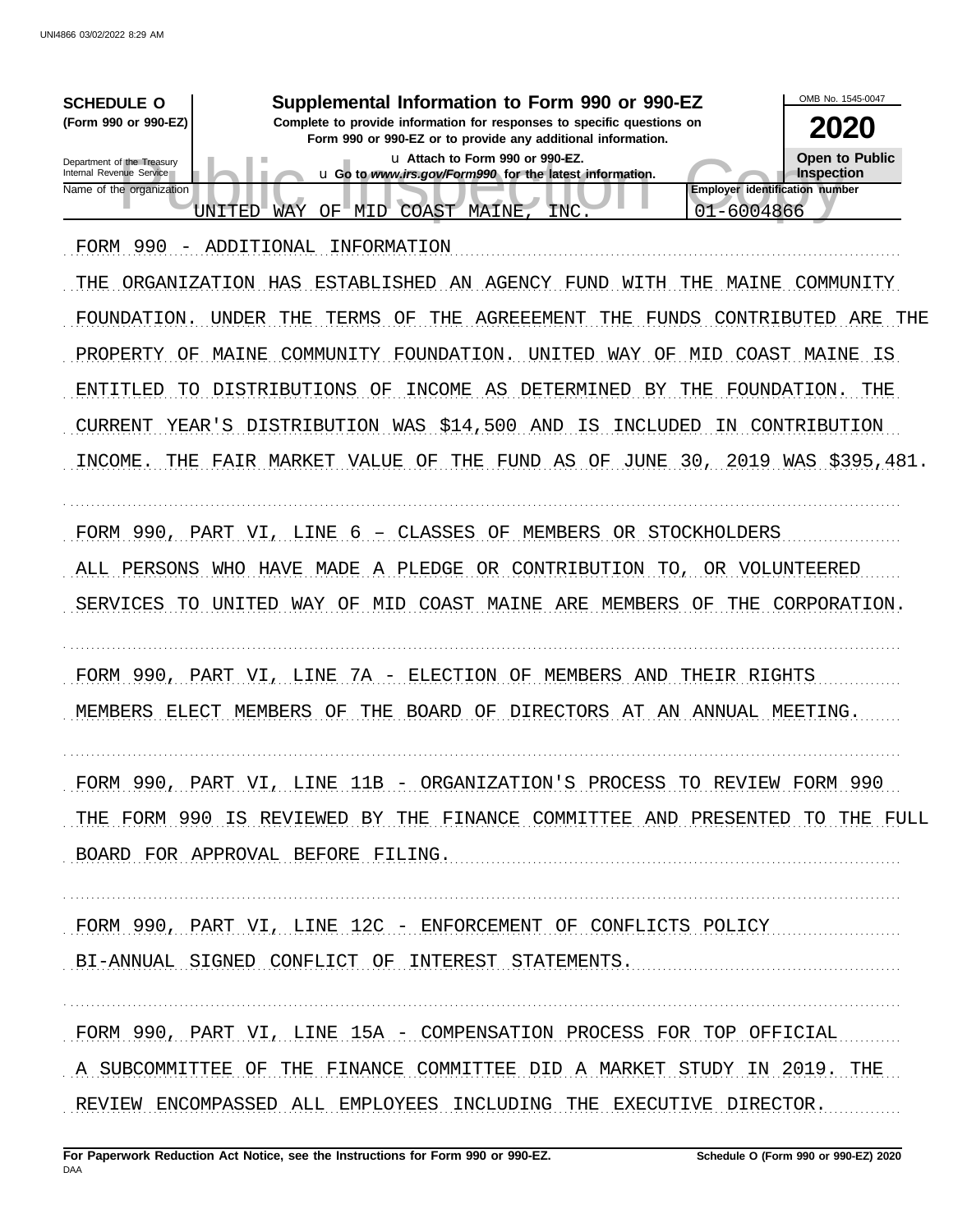| Schedule O (Form 990 or 990-EZ) 2020<br>Name of the organization             |                                              | Page 2              |
|------------------------------------------------------------------------------|----------------------------------------------|---------------------|
| UNITED<br>WAY OF<br>COAST MAINE,<br>INC.<br>MID                              | Employer identification number<br>01-6004866 |                     |
| FORM 990, PART VI, LINE 15B . COMPENSATION PROCESS FOR OFFICERS              |                                              |                     |
| (FORM 990, PART VI, LINE 15A)<br>SAME AS ABOVE                               |                                              |                     |
|                                                                              |                                              |                     |
| FORM 990, PART VI, LINE 19 - GOVERNING DOCUMENTS DISCLOSURE EXPLANATION      |                                              |                     |
| COAST MAINE PROVIDES AN ANNUAL REPORT<br>WAY<br>ΟF<br>MID<br>UNTTED          |                                              | INCLUDING FINANCIAL |
| PUBLIC ON ITS WEBSITE, AT ITS ANNUAL MEETING, IN<br>STATEMENTS<br>THE<br>TO. |                                              |                     |
| DEMAND.<br>GOVERNING DOCUMENTS AND<br>ON.                                    | CONFLICT OF                                  | INTEREST            |
| MAILINGS AND                                                                 |                                              |                     |
| POLICIES ARE AVAILABLE<br>PUBLIC ON DEMAND.<br>TO THE                        |                                              |                     |
|                                                                              |                                              |                     |
| FORM 990, PART XI, LINE 9<br>- OTHER CHANGES IN NET ASSETS EXPLANATION       |                                              |                     |
| DESIGNATED<br>CONTRIBUTIONS                                                  | $\mathsf{S}_{\cdot\cdot\cdot}$               | $-184,012$          |
| FEES<br>INVESTMENT                                                           | $\boldsymbol{\mathsf{S}}$                    | $-8,946$            |
|                                                                              |                                              |                     |
| CONTRIBUTIONS<br>DESIGNATED                                                  | $\mathfrak{S}$ .                             | 184,012             |
| <b>FEES</b><br>INVESTMENT                                                    | $\boldsymbol{\mathsf{S}}$                    | 8,946               |
|                                                                              |                                              |                     |
|                                                                              |                                              |                     |
|                                                                              |                                              |                     |
|                                                                              |                                              |                     |
|                                                                              |                                              |                     |
|                                                                              |                                              |                     |
|                                                                              |                                              |                     |
|                                                                              |                                              |                     |
|                                                                              |                                              |                     |
|                                                                              |                                              |                     |
|                                                                              |                                              |                     |
|                                                                              |                                              |                     |
|                                                                              |                                              |                     |
|                                                                              |                                              |                     |
|                                                                              | PAGE 1 OF 1                                  |                     |